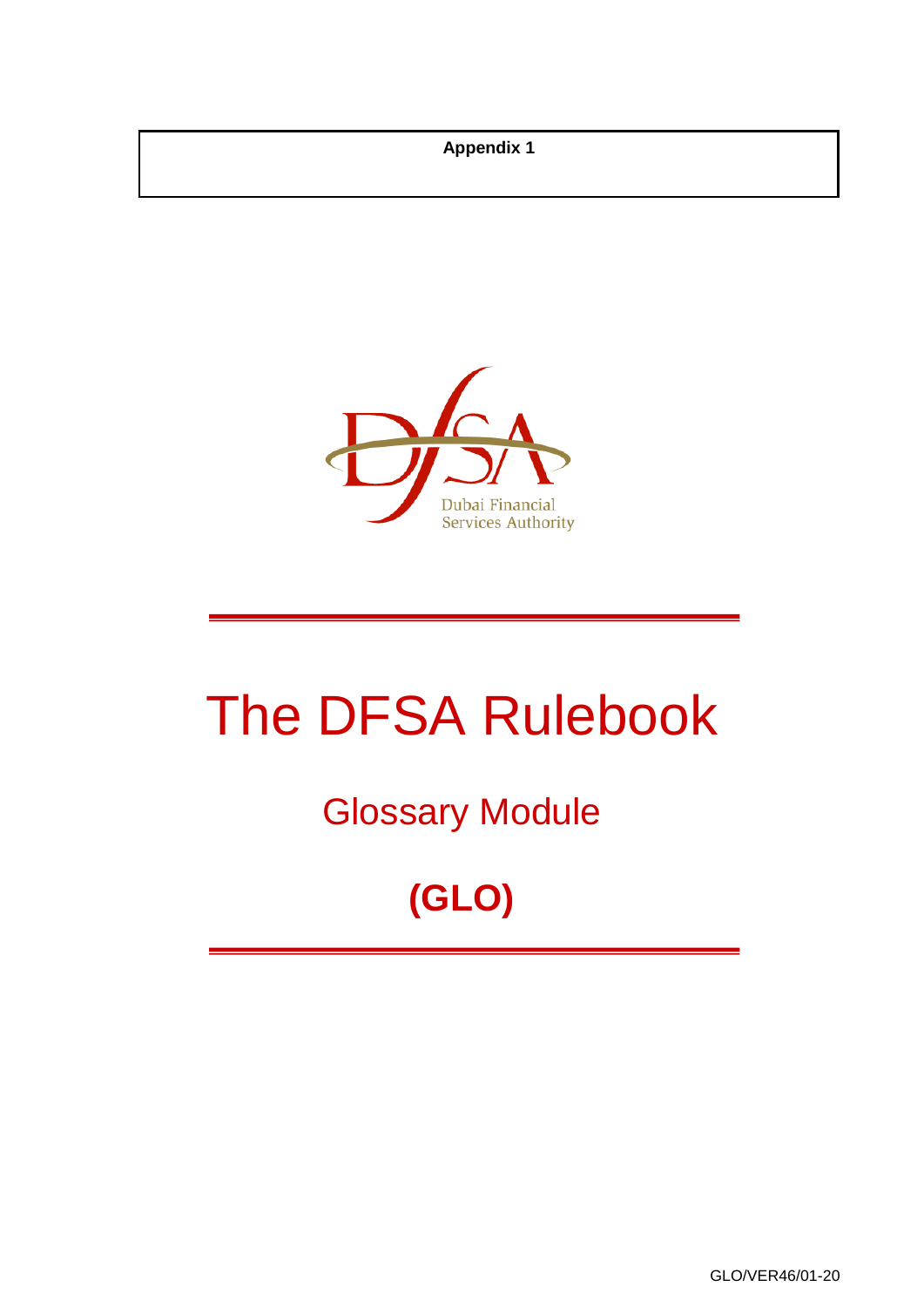

#### [A](#page-2-0) [B](#page-7-0) [C](#page-9-0) [D](#page-18-0) [E](#page-22-0) [F](#page-24-0) [G](#page-27-0) [H](#page-31-0) [I](#page-32-0) [J](#page-37-0) [K](#page-37-1) [L](#page-38-0) [M](#page-41-0) [N](#page-44-0) [O](#page-46-0) [P](#page-48-0) [Q](#page-54-0) [R](#page-55-0) [S](#page-60-0) [T](#page-64-0) [U](#page-66-0) [V](#page-67-0) [W](#page-68-0) [X](#page-69-0) [Y](#page-70-0) [Z](#page-71-0)

#### <span id="page-1-0"></span>**1 INTRODUCTION**

#### **1.1 Application**

**1.1.1** This module (GLO) applies to every Person to whom any module of the Rulebook applies.

#### **1.2 Defined Terms**

- **1.2.1** (1) In the Rulebook:
	- (a) a word or phrase which is defined in this module is a defined term and has the meaning given in this module (GLO); and
	- (b) a word or phrase which relates to a defined term must be interpreted accordingly;
	- (2) In the PIB, AML and FPR modules:
		- (a) a word or phrase which is defined solely for the purposes of a module is also a defined term and has the meaning given in that module; and
		- (b) a word or phrase in that module which relates to such a defined term must be interpreted accordingly.

#### **Guidance**

- 1. Defined terms are identified throughout the Rulebook by the capitalisation of the initial letter of a word or of each word in a phrase. Unless the context otherwise requires, where capitalisation of the initial letter or letters is not used, an expression has its natural meaning.
- 2. A word or phrase which appears with capitalisation of the initial letter, but is not itself defined should be read in the same sense as the expression to which it relates, for example 'Advice on Financial Products' is related to 'Advising on Financial Products', so the reader should refer to the definition of 'Advising on Financial Products' for its meaning.
- 3. Many of the defined expressions in GLO are used or defined in the relevant DIFC law or in legislation made under it. In these cases, GLO may refer to the statutory provision which is the source of the Rulebook definition. Where there is a short statutory definition, GLO sets out the definition in full. Where the statutory definition is long, GLO gives a summary of it, and states that it is a summary.
- 4. Each module of the Rulebook has a reference code of three letters, usually a contraction or abbreviation of its title (for example, COB stands for the Conduct of Business module). The meaning of each of these codes is given in GLO.
- 5. GEN section 6.2 provides further important guidance on interpreting words and phrases.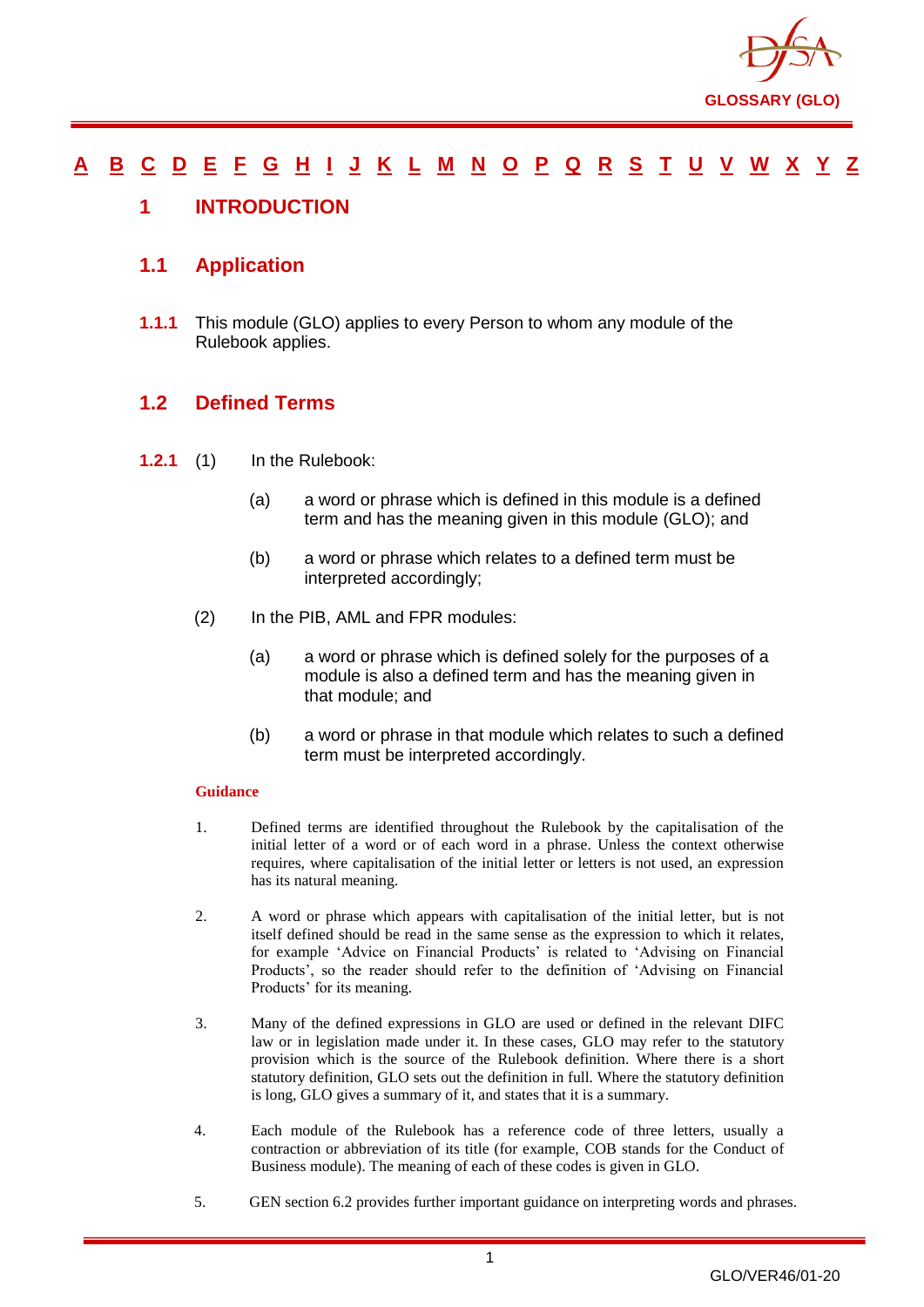

#### **2 GLOSSARY**

#### <span id="page-2-0"></span>**A [Back to top](#page-1-0)**

| <b>Defined Term</b>                                                           | <b>Definition</b>                                                                                                                                                                                  |
|-------------------------------------------------------------------------------|----------------------------------------------------------------------------------------------------------------------------------------------------------------------------------------------------|
| <b>Accepting Deposits</b>                                                     | Has the meaning given in GEN section 2.4.                                                                                                                                                          |
| <b>Accounting Records</b>                                                     | Means records and underlying documents comprising<br>initial and other accounting entries and associated<br>supporting documents such as:                                                          |
|                                                                               | cheques;<br>(a)                                                                                                                                                                                    |
|                                                                               | (b)<br>records of electronic fund transfers;                                                                                                                                                       |
|                                                                               | invoices;<br>(c)                                                                                                                                                                                   |
|                                                                               | (d)<br>contracts;                                                                                                                                                                                  |
|                                                                               | the general and subsidiary ledgers, journal entries<br>(e)<br>and other adjustments to the financial statements<br>that are not reflected in journal entries; and                                  |
|                                                                               | (f)<br>work sheets and spread sheets supporting cost<br>allocations, computations, reconciliations<br>and<br>disclosures.                                                                          |
| Acting as the Trustee of a<br>Fund                                            | Has the meaning given in GEN section 2.25.                                                                                                                                                         |
| Acting as the Administrator<br>of an Employee Money<br><b>Purchase Scheme</b> | Has the meaning given in GEN Rule 2.31.1.                                                                                                                                                          |
| Actuary                                                                       | An individual who is a 'Fellow', or the holder of an<br>equivalent qualification or rank, of a professional<br>actuarial body that is a full member of the International<br>Actuarial Association. |
| <b>Adjusted Capital Resources</b>                                             | Capital resources calculated in accordance with PIN<br>Rule A3.2.1.                                                                                                                                |
| <b>Adjusted Cellular Capital</b><br><b>Resources</b>                          | Cellular capital resources calculated in accordance with<br><b>PIN Rule A5.6.1.</b>                                                                                                                |
| <b>Adjusted Fund Capital</b><br><b>Resources</b>                              | Fund capital resources calculated in accordance with<br><b>PIN Rule A7.2.1.</b>                                                                                                                    |
| <b>Adjusted Non-Cellular</b><br><b>Capital Resources</b>                      | Non-cellular capital resources calculated in accordance<br>with PIN Rule A5.2.1.                                                                                                                   |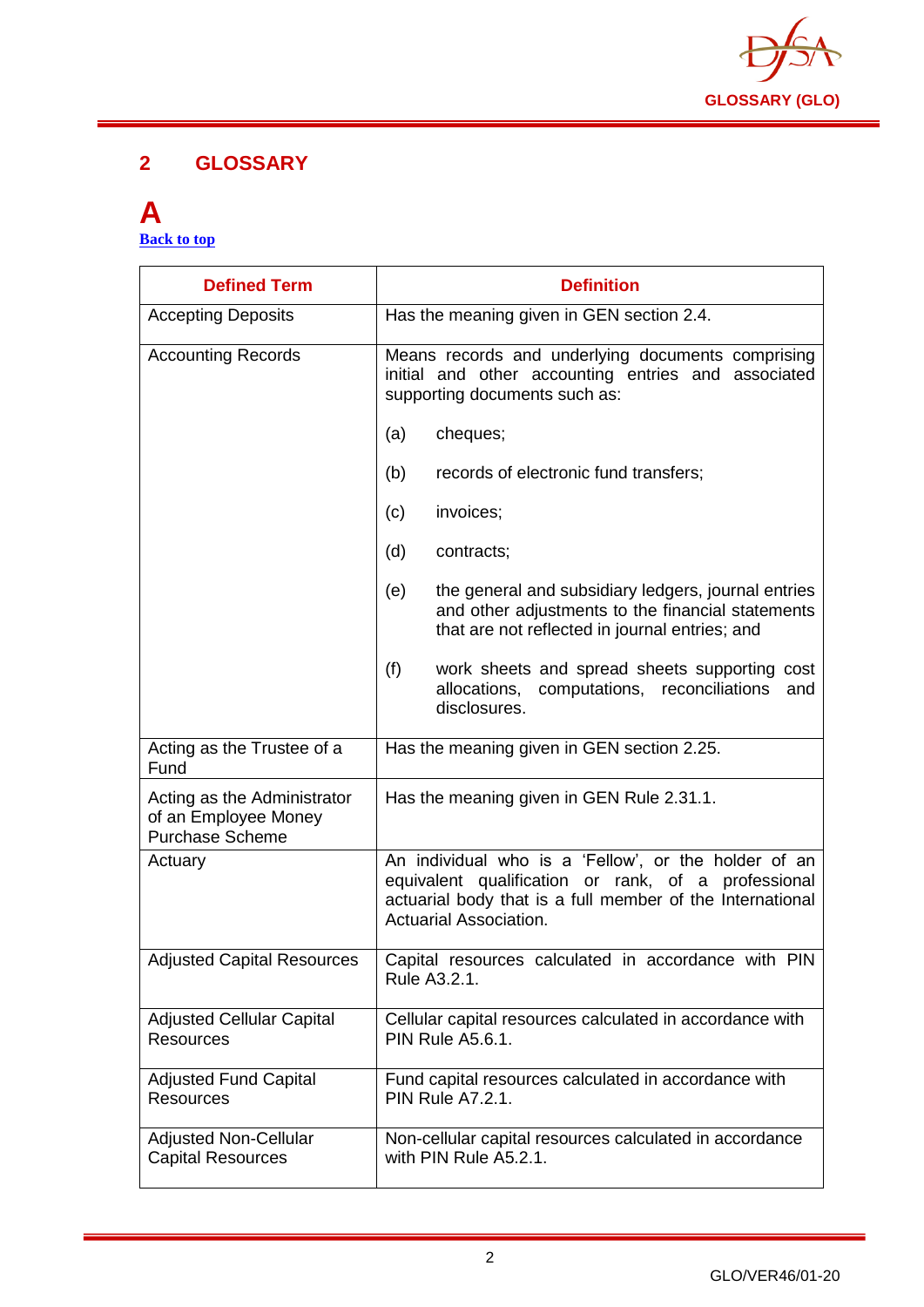

| <b>Defined Term</b>                      | <b>Definition</b>                                                                                                                                                                                                                          |
|------------------------------------------|--------------------------------------------------------------------------------------------------------------------------------------------------------------------------------------------------------------------------------------------|
| Administrator                            | Means an Authorised Firm Acting as the Administrator of<br>an Employee Money Purchase Scheme.                                                                                                                                              |
| Advice                                   | Advice of the type specified in GEN section 2.11 or 2.28.                                                                                                                                                                                  |
| Advising                                 | Advising on Credit or Advising on Financial Products.                                                                                                                                                                                      |
| Advising on Credit                       | Has the meaning given in GEN Rule $2.28.1(1)(b)$ .                                                                                                                                                                                         |
| Advising on Financial<br><b>Products</b> | Has the meaning given in GEN section 2.11.                                                                                                                                                                                                 |
| Advisor                                  | In relation to a Fund, a Person who is retained by the<br>Fund, its Eligible Custodian, a Person providing<br>oversight or its Fund Manager under a commercial<br>arrangement which is not a contract of service:                          |
|                                          | to supply any of them with the advice in relation to<br>(a)<br>to<br>the<br>merits of investment<br>the Fund as<br>opportunities or information relevant to the making<br>of judgments about the merits of investment<br>opportunities; or |
|                                          | to exercise for any of the functions concerning the<br>(b)<br>management of the Fund Property.                                                                                                                                             |
| <b>AFN</b>                               | The Applications, Forms and Notices module of the<br>Sourcebook.                                                                                                                                                                           |
| Agent                                    | In relation to a Passported Fund, a Licensed Person<br>appointed by the Fund Manager of the Fund to Promote<br>the Units of that Fund.                                                                                                     |
| <b>Alternative Trading System</b>        | A trading system or facility of a type specified under<br>GEN 2.22.1.                                                                                                                                                                      |
| AMI                                      | The Authorised Market Institutions module of the<br>Rulebook.                                                                                                                                                                              |
| <b>AML</b>                               | Means either "anti-money laundering" or the Anti-Money<br>Laundering, Counter-Terrorist Financing and Sanctions<br>module depending on the context.                                                                                        |
| <b>Annual Information Return</b>         | prepared by a Registered Auditor for<br>A return<br>submission to the DFSA in accordance with AUD Rule<br>4.8.                                                                                                                             |
| <b>Annual Regulatory Return</b>          | An annual regulatory return of the type specified in PIN<br>Rule A10.3.1.                                                                                                                                                                  |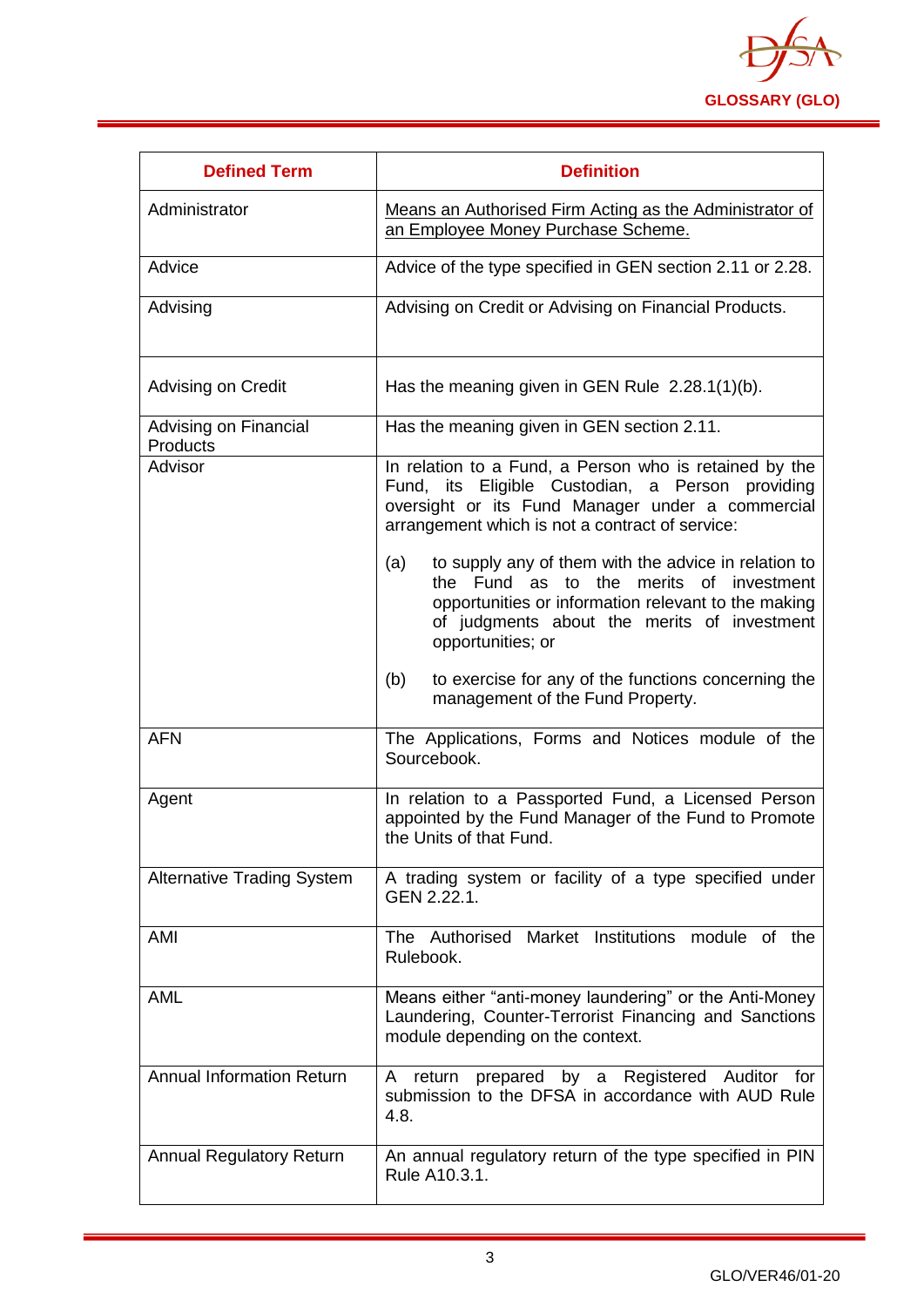

| <b>Defined Term</b>                        | <b>Definition</b>                                                                                                                                                                                                                                                                                                                                                                                                                                                                                                                                                                                                                                                                                                                |
|--------------------------------------------|----------------------------------------------------------------------------------------------------------------------------------------------------------------------------------------------------------------------------------------------------------------------------------------------------------------------------------------------------------------------------------------------------------------------------------------------------------------------------------------------------------------------------------------------------------------------------------------------------------------------------------------------------------------------------------------------------------------------------------|
| <b>Approved Asset</b>                      | (1)<br>A certificate of deposit with a maximum term to<br>maturity of six months issued by and held with an<br>Eligible Bank;<br>a term deposit with an Eligible Bank with a<br>(2)<br>remaining term to maturity of one year or less;<br>a negotiable debt instrument, with a remaining<br>(3)<br>term to maturity of five years or less, where the<br>instrument, or issuer thereof, is Rated at least AA-<br>by Standard & Poor's, or the equivalent by another<br>Rating Agency;<br>which<br>(4)<br>repurchase<br>agreement<br>fully<br>is<br>a<br>collateralised with negotiable debt instruments<br>meeting the rating criterion in (3), and where the<br>credit rating of the counterparty also meets the<br>criteria; or |
|                                            | a bond fund meeting the rating criterion in (3) and where<br>the designated bank account for redeemed investment is<br>the an Insurance Bank Account held by the Authorised<br>Firm in accordance with the requirement of COB section<br>14.3.                                                                                                                                                                                                                                                                                                                                                                                                                                                                                   |
| <b>Approved Prospectus</b>                 | Has the meaning given in MKT Rule 2.6.2(2), 2.7.1(4)<br>and $6.3.2(2)$ .                                                                                                                                                                                                                                                                                                                                                                                                                                                                                                                                                                                                                                                         |
| <b>Approved Stock Exchange</b>             | A stock exchange designated as approved by a written<br>notice from the DFSA, subject to any conditions that the<br>DFSA may specify in that notice.                                                                                                                                                                                                                                                                                                                                                                                                                                                                                                                                                                             |
| Arranging Credit and<br>Advising on Credit | Has the meaning given in GEN section 2.28.                                                                                                                                                                                                                                                                                                                                                                                                                                                                                                                                                                                                                                                                                       |
| <b>Arranging Credit</b>                    | Has the meaning given in GEN Rule 2.28.1(1)(a).                                                                                                                                                                                                                                                                                                                                                                                                                                                                                                                                                                                                                                                                                  |
| <b>Arranging Custody</b>                   | Has the meaning given in GEN section 2.14.                                                                                                                                                                                                                                                                                                                                                                                                                                                                                                                                                                                                                                                                                       |
| Arranging Deals in<br>Investments          | Has the meaning given in GEN section 2.9.                                                                                                                                                                                                                                                                                                                                                                                                                                                                                                                                                                                                                                                                                        |
| Associate                                  | In Chapters 7 and 11 of GEN and Chapter 8 of AMI<br>(1)<br>means, in respect of a Person 'A' holding Shares or<br>entitled to exercise, or control the exercise of voting<br>power, in an Authorised Firm or a Holding Company<br>of an Authorised Firm:<br>the spouse of A;<br>(a)<br>(b)<br>a child or stepchild of A;                                                                                                                                                                                                                                                                                                                                                                                                         |
|                                            | the trustee of any settlement, including<br>(c)<br>any<br>disposition<br>arrangement<br>or<br>under<br>which<br>property is held on trust or subject to a                                                                                                                                                                                                                                                                                                                                                                                                                                                                                                                                                                        |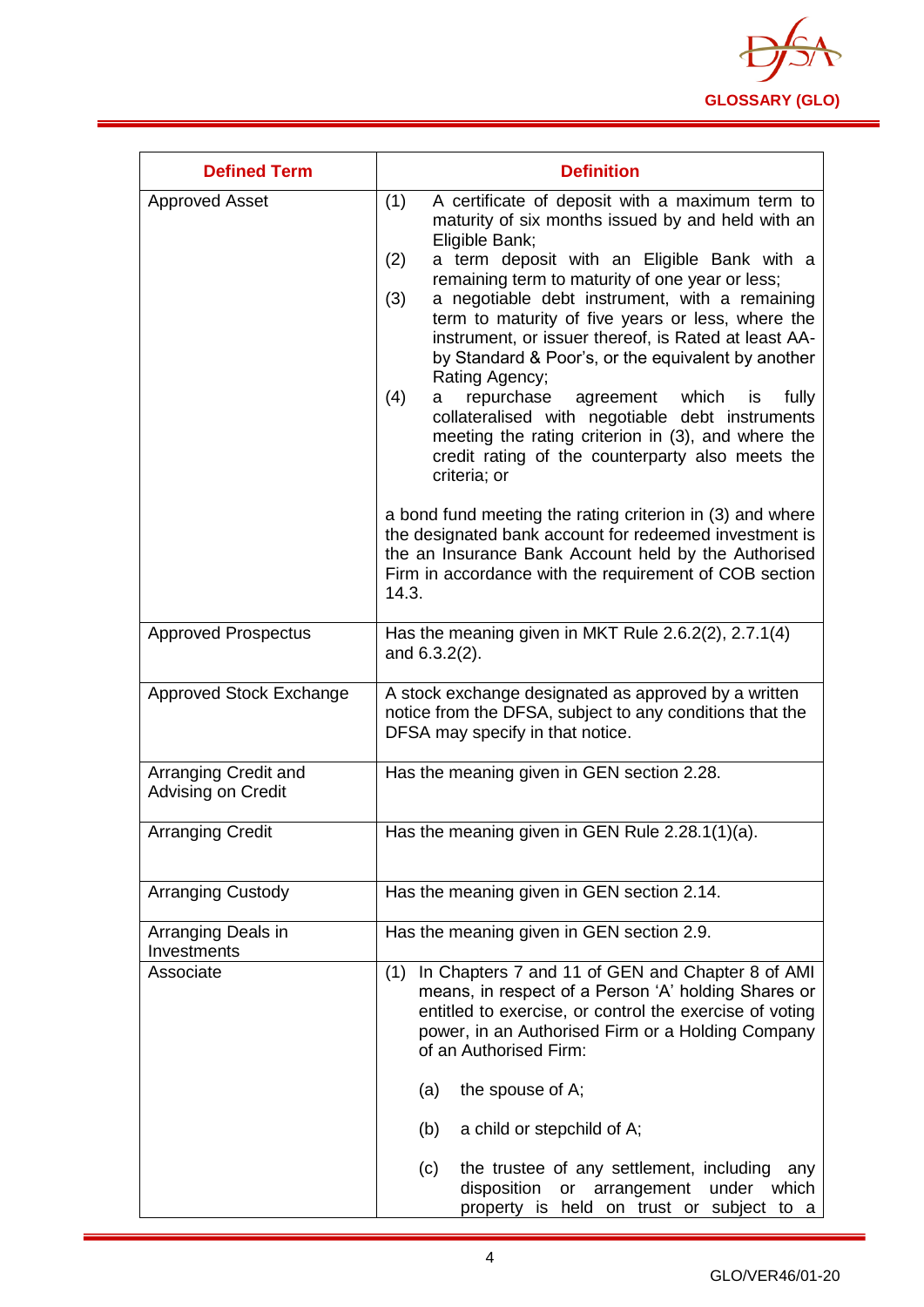

| <b>Defined Term</b>    | <b>Definition</b>                                                                                                                                                                                                                                                                                                                                                                                                                           |
|------------------------|---------------------------------------------------------------------------------------------------------------------------------------------------------------------------------------------------------------------------------------------------------------------------------------------------------------------------------------------------------------------------------------------------------------------------------------------|
|                        | comparable obligation, under which A has a<br>life interest in possession;                                                                                                                                                                                                                                                                                                                                                                  |
|                        | (d)<br>an Undertaking of which A is a director;                                                                                                                                                                                                                                                                                                                                                                                             |
|                        | a Person who is an Employee or partner of A;<br>(e)                                                                                                                                                                                                                                                                                                                                                                                         |
|                        | (f)<br>where A is an Undertaking:                                                                                                                                                                                                                                                                                                                                                                                                           |
|                        | a director of A;<br>(i)                                                                                                                                                                                                                                                                                                                                                                                                                     |
|                        | a subsidiary or wholly owned subsidiary<br>(ii)<br>of A; or                                                                                                                                                                                                                                                                                                                                                                                 |
|                        | a director or Employee of such a<br>(iii)<br>subsidiary or wholly owned subsidiary; or                                                                                                                                                                                                                                                                                                                                                      |
|                        | Person who<br>(g)<br>has<br>an<br>agreement<br>a<br>or<br>arrangement with A with respect to the<br>acquisition, holding or disposal of Shares or<br>other interests in the Authorised Firm or the<br>Holding Company of an Authorised Firm or<br>under which they undertake to act together in<br>exercising their voting power in relation to an<br>Authorised Firm or the Holding Company of an<br>Authorised Firm or that other Person. |
|                        | (2) Except in Chapters 7 and 11 of GEN and Chapter 8<br>of AMI means in respect of a Person 'A', any<br>Person, including an affiliated company which is:                                                                                                                                                                                                                                                                                   |
|                        | an undertaking in the same Group as A; or<br>(a)                                                                                                                                                                                                                                                                                                                                                                                            |
|                        | any other person whose business or domestic<br>(b)<br>relationship with A or his Associate might<br>reasonably be expected to give rise to a<br>community of interest between them which<br>may involve a conflict of interest in dealings<br>with third parties.                                                                                                                                                                           |
| <b>ATS</b>             | An Alternative Trading System.                                                                                                                                                                                                                                                                                                                                                                                                              |
| <b>ATS Operator</b>    | An Authorised Firm carrying on the Financial Service of<br>Operating an Alternative Trading System for which it has<br>authorisation under its Licence.                                                                                                                                                                                                                                                                                     |
| <b>AUD</b>             | The Auditor module of the Rulebook.                                                                                                                                                                                                                                                                                                                                                                                                         |
| Auditor                | Has the meaning given in Article 97 of the Regulatory<br>Law 2004.                                                                                                                                                                                                                                                                                                                                                                          |
| <b>Audit Principal</b> | Has the meaning given in Article 97 of the Regulatory                                                                                                                                                                                                                                                                                                                                                                                       |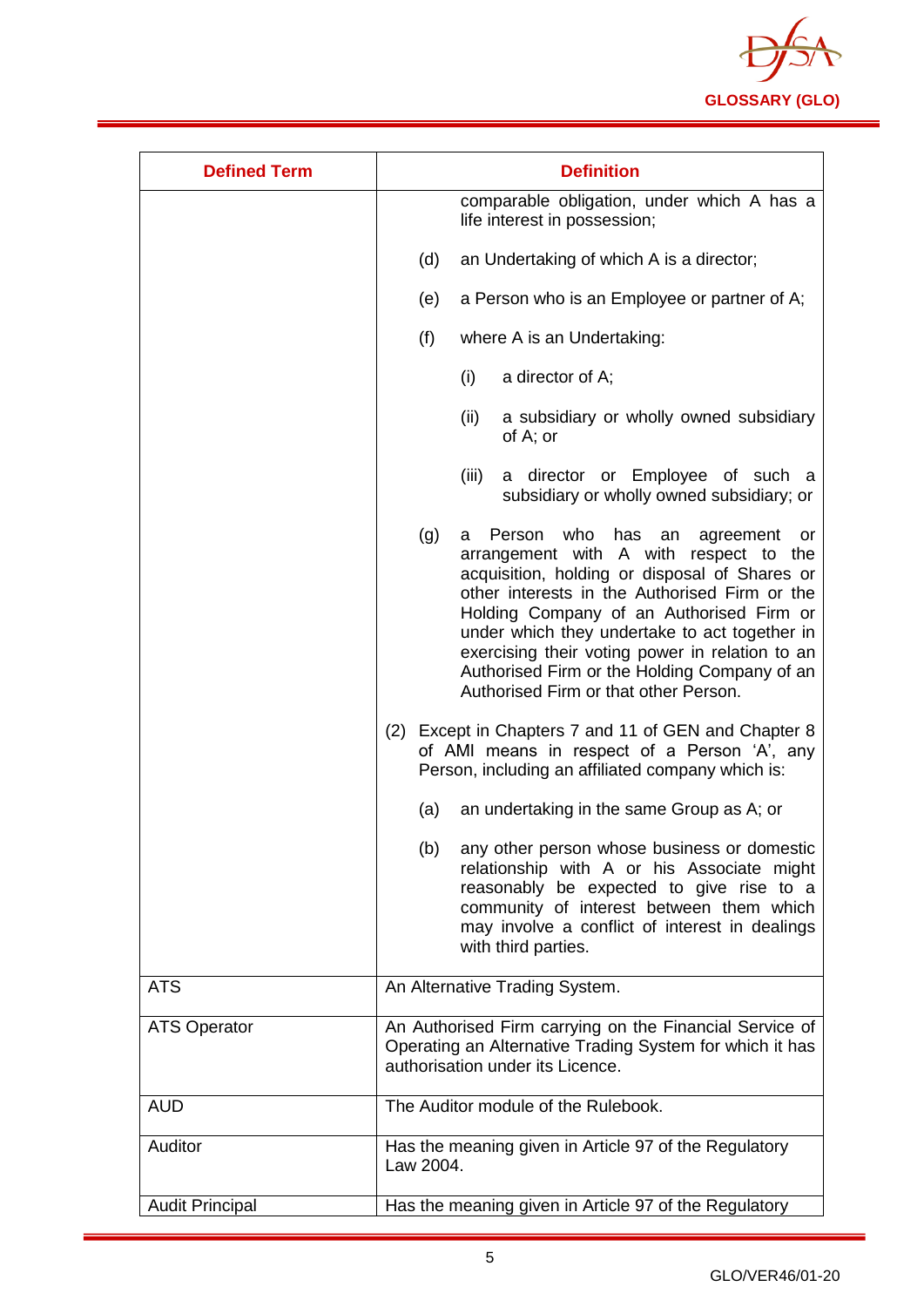

| <b>Defined Term</b>                  | <b>Definition</b>                                                                                                                                            |
|--------------------------------------|--------------------------------------------------------------------------------------------------------------------------------------------------------------|
|                                      | Law 2004.                                                                                                                                                    |
| <b>Audit Services</b>                | Has the meaning given in Article 97 of the Regulatory<br>Law 2004.                                                                                           |
| <b>Authorised Firm</b>               | A Person, other than an Authorised Market Institution,<br>who holds a Licence.                                                                               |
| Authorised Individual                | An individual who has been authorised by the DFSA to<br>perform one or more Licensed Functions for an<br>Authorised Firm.                                    |
| <b>Authorised ISPV</b>               | An ISPV which holds a Licence to carry on either or both<br>of the following Financial Services:                                                             |
|                                      | (a)<br>Effect Contracts of Insurance; or                                                                                                                     |
|                                      | (b)<br>Carry Out Contracts of Insurance                                                                                                                      |
| <b>Authorised Market Institution</b> | A Person who is Licensed by the DFSA in relation to the<br>carrying on either or both of the Financial Services<br>prescribed in GEN Rule 2.17.1 and 2.18.1. |
| <b>Authorised Participant</b>        | In relation to an ETF, a market maker appointed by the<br>Fund Manager of the ETF for the purposes referred to in<br>CIR Rule 3.1.12 or IFR Rule 6.13.1.     |
| <b>Authorised Person</b>             | An Authorised Firm or an Authorised Market Institution.                                                                                                      |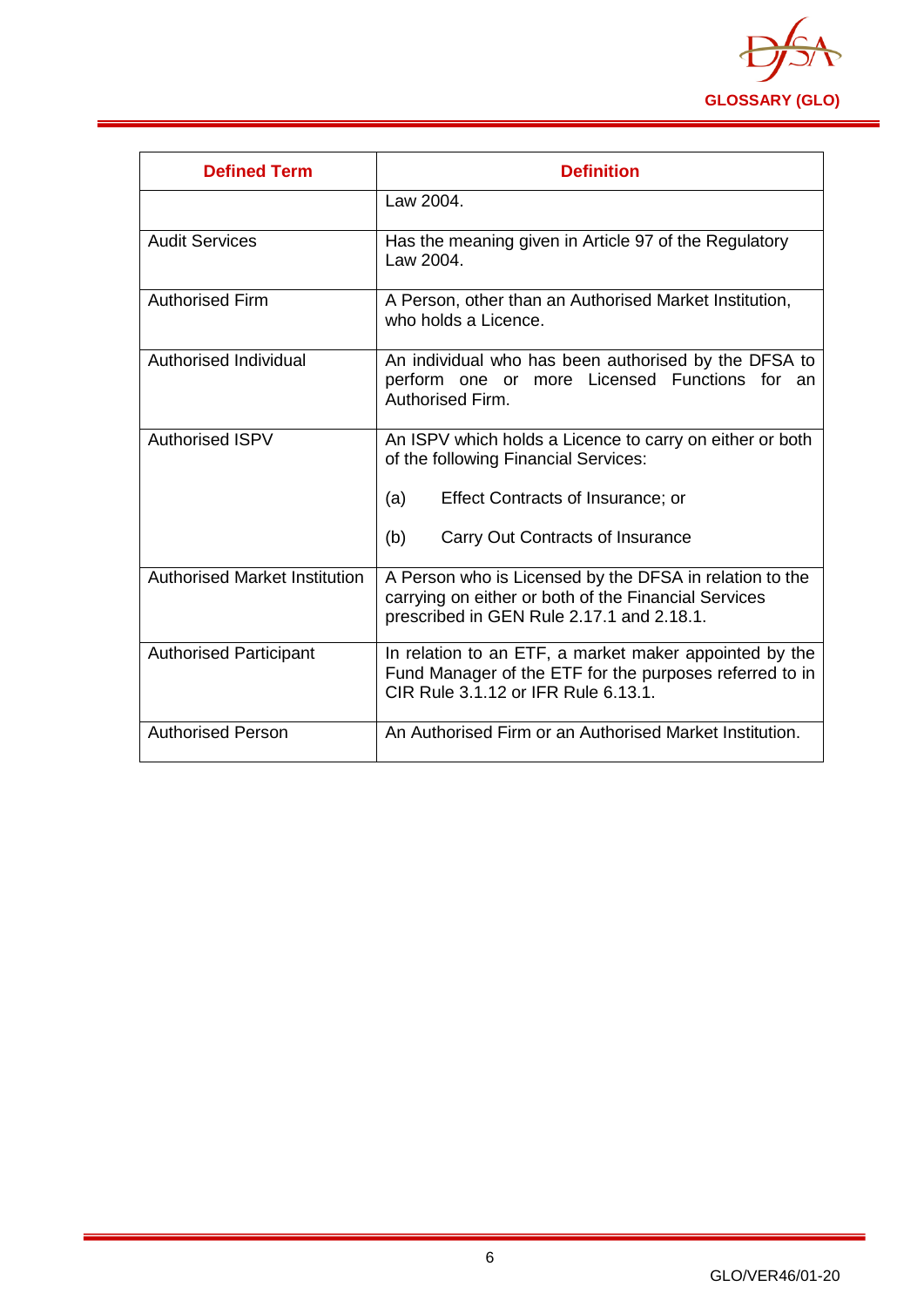

#### <span id="page-7-0"></span>**B [Back to top](#page-1-0)**

| <b>Defined Term</b>             | <b>Definition</b>                                                                                                                                                                                                                                                                                                                                                                                                                                                                                                                                                         |
|---------------------------------|---------------------------------------------------------------------------------------------------------------------------------------------------------------------------------------------------------------------------------------------------------------------------------------------------------------------------------------------------------------------------------------------------------------------------------------------------------------------------------------------------------------------------------------------------------------------------|
| <b>Bank</b>                     | An Authorised Firm which holds a Licence authorising it<br>to carry on the Financial Service of Accepting Deposits.                                                                                                                                                                                                                                                                                                                                                                                                                                                       |
| <b>Base Capital Requirement</b> | Has the meaning given in PIB section 3.6.                                                                                                                                                                                                                                                                                                                                                                                                                                                                                                                                 |
| <b>Bearer Share</b>             | A Share that cannot be registered in the name of the<br>holder and proof of ownership is possession of the<br>Share certificate.                                                                                                                                                                                                                                                                                                                                                                                                                                          |
| Beneficiary                     | Has the meaning given in COB Rule 12.1.2.                                                                                                                                                                                                                                                                                                                                                                                                                                                                                                                                 |
| <b>Bid</b>                      | Includes a Takeover transaction however effected,<br>including a reverse Takeover, partial bid, and also a bid<br>by a parent entity for Shares in its subsidiary.                                                                                                                                                                                                                                                                                                                                                                                                        |
| <b>Bidder</b>                   | Includes, but is not limited to, companies wherever<br>incorporated and individuals wherever resident who or<br>which make a Bid under TKO.                                                                                                                                                                                                                                                                                                                                                                                                                               |
| <b>Bid Document</b>             | Means a document issued by a Bidder containing<br>stipulated under TKO (particularly<br>information as<br>Chapter 8) and posted in accordance with those Rules<br>(particularly Chapter 11).                                                                                                                                                                                                                                                                                                                                                                              |
| <b>Bid Period</b>               | Means the period from the time when an announcement<br>is made of a proposed or possible Bid (with or without<br>terms) until the first closing date or, if this is later, the<br>date when the Bid becomes or is declared unconditional<br>as to acceptances or lapses. An announcement that a<br>holding, or aggregate holdings, of Shares carrying 30%<br>or more of the voting rights of a Reporting Entity is for<br>sale or that the Governing Body of a Reporting Entity is<br>seeking potential Bidders will be treated as the<br>announcement of a possible Bid. |
| <b>Board</b>                    | In reference to the DFSA, the Governing Body of the<br>DFSA, established under Chapter 2 of Part 2 of the<br>Regulatory Law 2004.<br>In reference to a corporation, the Board of Directors of<br>the corporation.                                                                                                                                                                                                                                                                                                                                                         |
| <b>Body Corporate</b>           | Any body corporate, including limited liability partnership                                                                                                                                                                                                                                                                                                                                                                                                                                                                                                               |
|                                 | and a body corporate constituted under the law of a<br>country or territory outside of the DIFC.                                                                                                                                                                                                                                                                                                                                                                                                                                                                          |
| <b>Branch</b>                   | A place of business within the DIFC:                                                                                                                                                                                                                                                                                                                                                                                                                                                                                                                                      |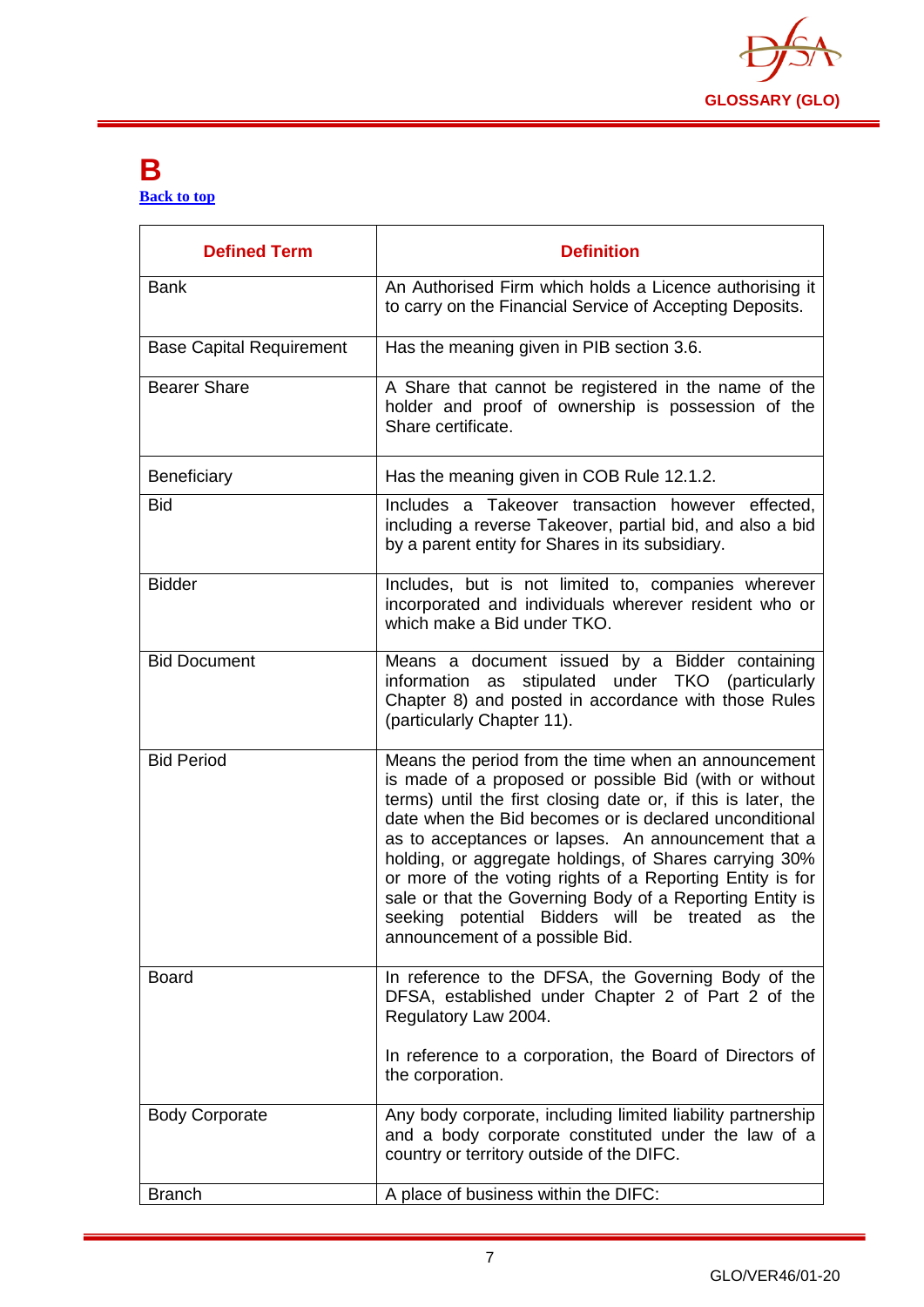

| <b>Defined Term</b>   | <b>Definition</b>                                                                                                                                                                   |
|-----------------------|-------------------------------------------------------------------------------------------------------------------------------------------------------------------------------------|
|                       | (a)<br>which has no separate legal personality;                                                                                                                                     |
|                       | (b)<br>forms a legally dependent part of a Regulated<br>Financial Institution whose principal place of<br>business and head office is in a jurisdiction other<br>than the DIFC; and |
|                       | which carries on Financial Services in or from the<br>(c)<br>DIFC under a DFSA Licence.                                                                                             |
| <b>Business Rules</b> | The written rules of an Authorised Market Institution<br>which govern its activities as an Authorised Market<br>Institution.                                                        |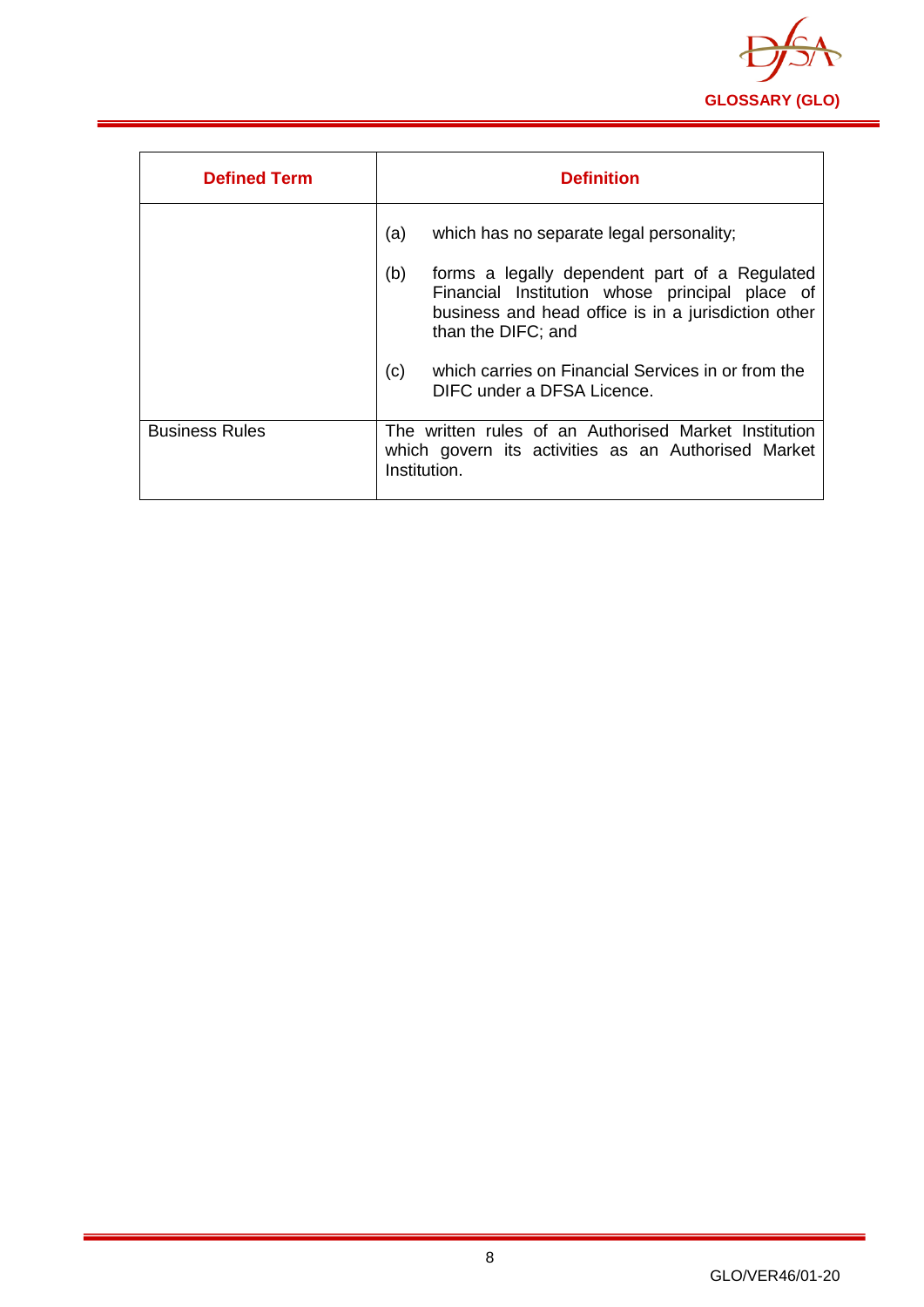

## <span id="page-9-0"></span>**C**

**[Back to top](#page-1-0)**

| <b>Defined Term</b>                    | <b>Definition</b>                                                                                                                                             |
|----------------------------------------|---------------------------------------------------------------------------------------------------------------------------------------------------------------|
| <b>Capital Requirement</b>             | The amount of capital an Authorised Firm must hold,<br>calculated in accordance with PIB sections 3.3, 3.4 or<br>3.5, as applicable.                          |
| <b>Capital Resources</b>               | The total capital resources of an Authorised Firm<br>calculated in accordance with PIB section 3.11.                                                          |
| Captive Insurer                        | A Captive Insurer means a:                                                                                                                                    |
|                                        | Class 1 Captive Insurer;<br>(a)                                                                                                                               |
|                                        | Class 2 Captive Insurer; or<br>(b)                                                                                                                            |
|                                        | Class 3 Captive Insurer.<br>(c)                                                                                                                               |
| Carrying Out Contracts of<br>Insurance | Has the meaning given in GEN section 2.16.                                                                                                                    |
| Category                               | A prudential grouping of Authorised Firms which<br>determines the application of the Rules in PIB.                                                            |
| <b>CCP</b>                             | Pursuant to GEN Rule 2.18.1(1)(a), a CCP is a Person<br>who Operates a Clearing House by becoming a Central<br>Counterparty.                                  |
| Cell                                   | A cell created by a Protected Cell Company for the<br>purpose of segregating and protecting cellular assets in<br>the manner provided by the PCC Regulations. |
| <b>Cell Return</b>                     | The return described in PIN Rule A10.2.4.                                                                                                                     |
| <b>Cell Share Capital</b>              | Capital comprising of the proceeds of the issue of Cell<br>Shares.                                                                                            |
| <b>Cell Shares</b>                     | Shares created and issued by a Protected Cell Company<br>in respect of one of its cells.                                                                      |
| <b>Cellular Asset</b>                  | The assets of the Protected Cell Company attributable to<br>the Company's Cells.                                                                              |
| <b>Cellular Liabilities</b>            | Liabilities that may be settled by disposition of cellular<br>assets.                                                                                         |
| <b>Central Bank</b>                    | The Central Bank of the U.A.E. or its equivalent in<br>another country or territory.                                                                          |
| <b>Central Counterparty</b>            | Pursuant to GEN Rule 2.18.1(3), a Person operates as a<br>Central Counterparty where it:                                                                      |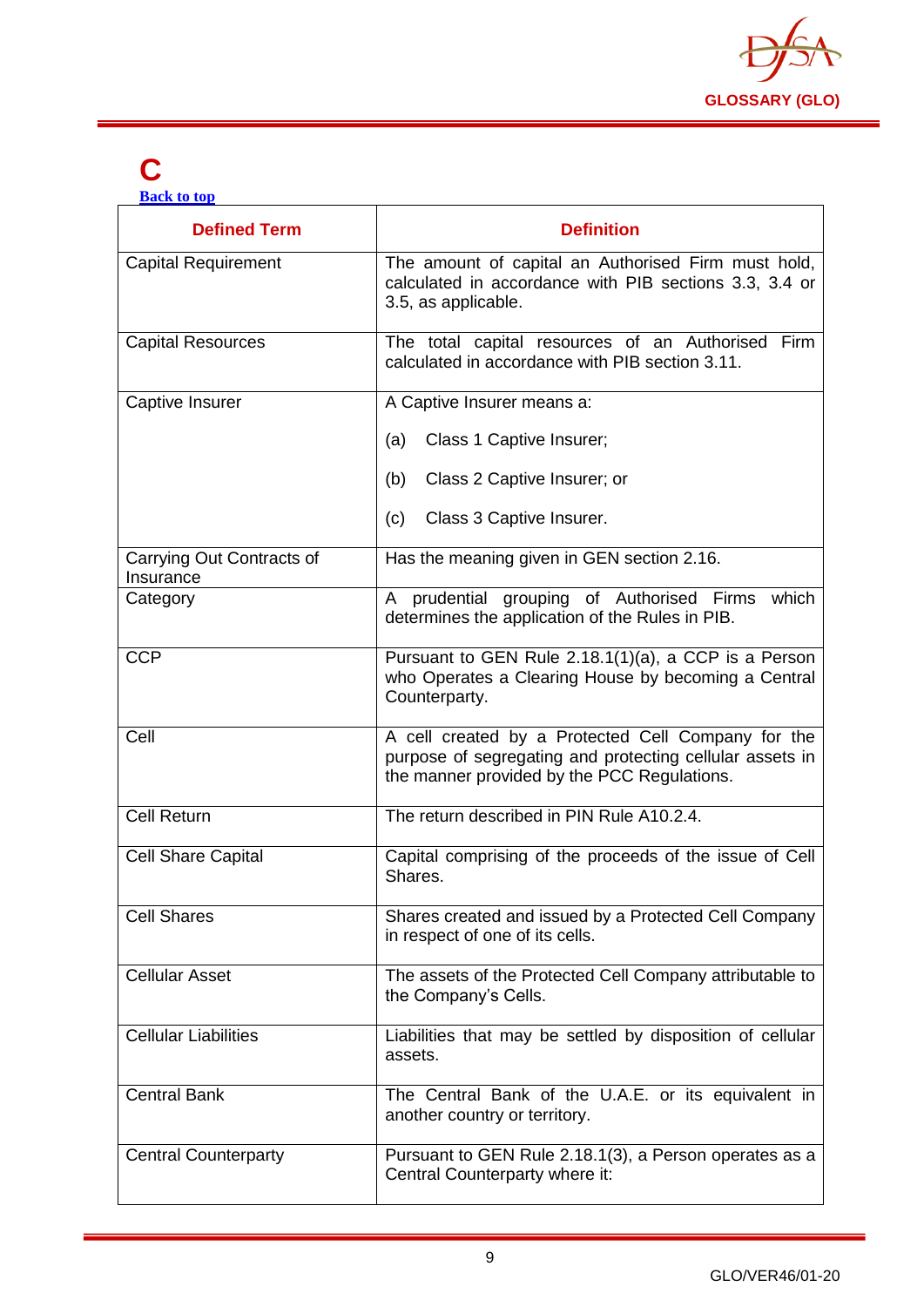

| <b>Defined Term</b>                  | <b>Definition</b>                                                                                                                                                                                                                                                                                                                                                                                                                                                          |
|--------------------------------------|----------------------------------------------------------------------------------------------------------------------------------------------------------------------------------------------------------------------------------------------------------------------------------------------------------------------------------------------------------------------------------------------------------------------------------------------------------------------------|
|                                      | ensures the performance of open contracts relating<br>(a)<br>to Investments, made on a facility for trading<br>Investments; and                                                                                                                                                                                                                                                                                                                                            |
|                                      | does so by interposing between counterparties to<br>(b)<br>such contracts by becoming the buyer to every<br>seller, or the seller to every buyer.                                                                                                                                                                                                                                                                                                                          |
| <b>Central Securities Depository</b> | In relation to:                                                                                                                                                                                                                                                                                                                                                                                                                                                            |
|                                      | an Authorised Firm, the meaning given to that<br>(a)<br>term under GEN Rule 2.13.1(3); and                                                                                                                                                                                                                                                                                                                                                                                 |
|                                      | in the case of an Authorised Market Institution,<br>(b)<br>the meaning given to that term in GEN Rule<br>$2.18.1(5)$ .                                                                                                                                                                                                                                                                                                                                                     |
| Certificate                          | Has the meaning given in GEN Rule A2.2.1(d).                                                                                                                                                                                                                                                                                                                                                                                                                               |
| Charge                               | Any Fee or charge made to a Client in connection with<br>Investment Business, whether levied by the Authorised<br>Firm or any other Person, including a Mark-up or Mark-<br>down.                                                                                                                                                                                                                                                                                          |
| <b>Chief Executive (CEO)</b>         | The individual appointed to the office of Chief Executive<br>of the DFSA by the Board.                                                                                                                                                                                                                                                                                                                                                                                     |
| <b>Chinese Wall</b>                  | An arrangement described in Article 63 of the Markets<br>Law 2012.                                                                                                                                                                                                                                                                                                                                                                                                         |
| <b>CIR</b>                           | The Collective Investment module of the Rulebook.                                                                                                                                                                                                                                                                                                                                                                                                                          |
| Class                                | In relation to a Contract of Insurance, the allocated<br>insurance class as specified in GEN App4.                                                                                                                                                                                                                                                                                                                                                                         |
| <b>Class 1 Captive Cell</b>          | A Cell established by a Protected Cell Company to<br>which are attributable assets and liabilities arising out of<br>Insurance Business only in respect of risks related to<br>arising out of the business or operations of members of<br>a Group which together hold a majority of Cell Shares,<br>including for this purpose only contracts of reinsurance<br>in respect of such risks insured by the cedant.                                                            |
| Class 2 Captive Cell                 | A Cell established by a Protected Cell Company to<br>which are attributable assets and liabilities arising out of<br>Insurance Business, 80% of the Gross Written Premium<br>in any year being attributable to risks related to or arising<br>out of the business or operations of members of a Group<br>which together hold a majority of the Cell Shares,<br>including for this purpose only contracts of reinsurance<br>in respect of such risks insured by the cedant. |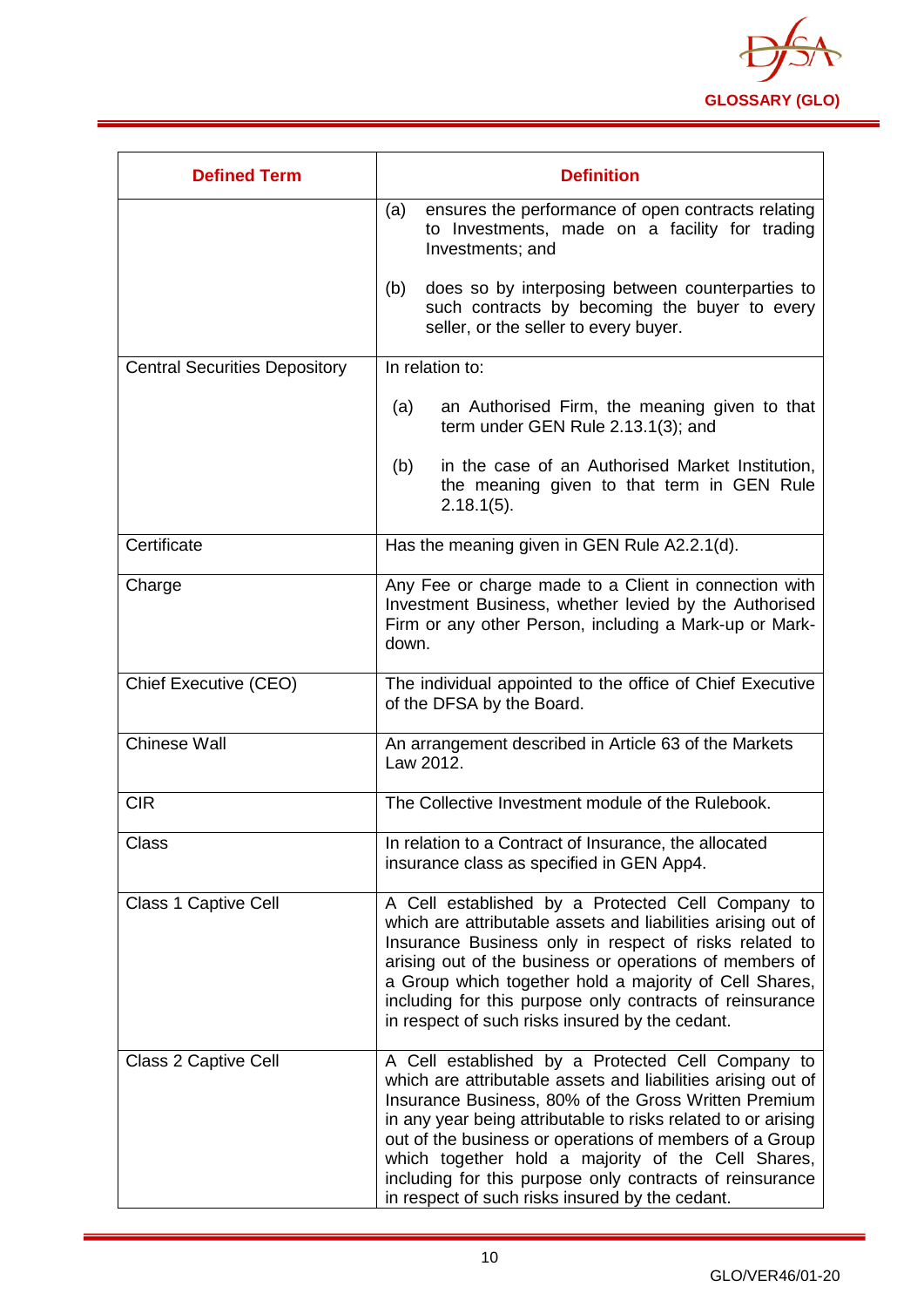

| <b>Defined Term</b>            | <b>Definition</b>                                                                                                                                                                                                                                                                                                                                                                                 |
|--------------------------------|---------------------------------------------------------------------------------------------------------------------------------------------------------------------------------------------------------------------------------------------------------------------------------------------------------------------------------------------------------------------------------------------------|
| Class 3 Captive Cell           | A Cell established by a Protected Cell Company:                                                                                                                                                                                                                                                                                                                                                   |
|                                | to which are attributable assets and liabilities<br>(a)<br>arising out of Insurance Business only in respect<br>of risks related to or arising out of the business or<br>operations of persons who engage in similar,<br>related or common:                                                                                                                                                       |
|                                | (i)<br>businesses;                                                                                                                                                                                                                                                                                                                                                                                |
|                                | (ii)<br>activities;                                                                                                                                                                                                                                                                                                                                                                               |
|                                | (iii)<br>trade;                                                                                                                                                                                                                                                                                                                                                                                   |
|                                | services; or<br>(iv)                                                                                                                                                                                                                                                                                                                                                                              |
|                                | (v)<br>operations;                                                                                                                                                                                                                                                                                                                                                                                |
|                                | including for this purpose only contracts of<br>reinsurance in respect of such risks insured by<br>the cedant; and                                                                                                                                                                                                                                                                                |
|                                | (b)<br>owned by such Persons or by a Body Corporate of<br>which all such Persons are members.                                                                                                                                                                                                                                                                                                     |
| <b>Class 1 Captive Insurer</b> | A DIFC Incorporated Insurer permitted under the<br>conditions of its licence to effect or carry out Contracts of<br>Insurance only in respect of risks related to or arising out<br>of the business or operations of the Group, including for<br>this purpose only contracts of reinsurance in respect of<br>such risks insured by the cedant.                                                    |
| <b>Class 2 Captive Insurer</b> | A DIFC Incorporated Insurer required under the<br>conditions of its licence to obtain at least 80 per cent of<br>its Gross Written Premium in any year from Contracts of<br>Insurance in respect of risks related to or arising out of<br>the business or operations of the Group, including for<br>this purpose only contracts of reinsurance in respect of<br>such risks insured by the cedant. |
| <b>Class 3 Captive Insurer</b> | A DIFC Incorporated Insurer which is:                                                                                                                                                                                                                                                                                                                                                             |
|                                | permitted under the conditions of its licence to<br>(a)<br>effect or carry out Contracts of Insurance only in<br>respect of risks related to or arising out of the<br>business or operations of persons who engage in<br>similar, related or common:                                                                                                                                              |
|                                | (i)<br>businesses;                                                                                                                                                                                                                                                                                                                                                                                |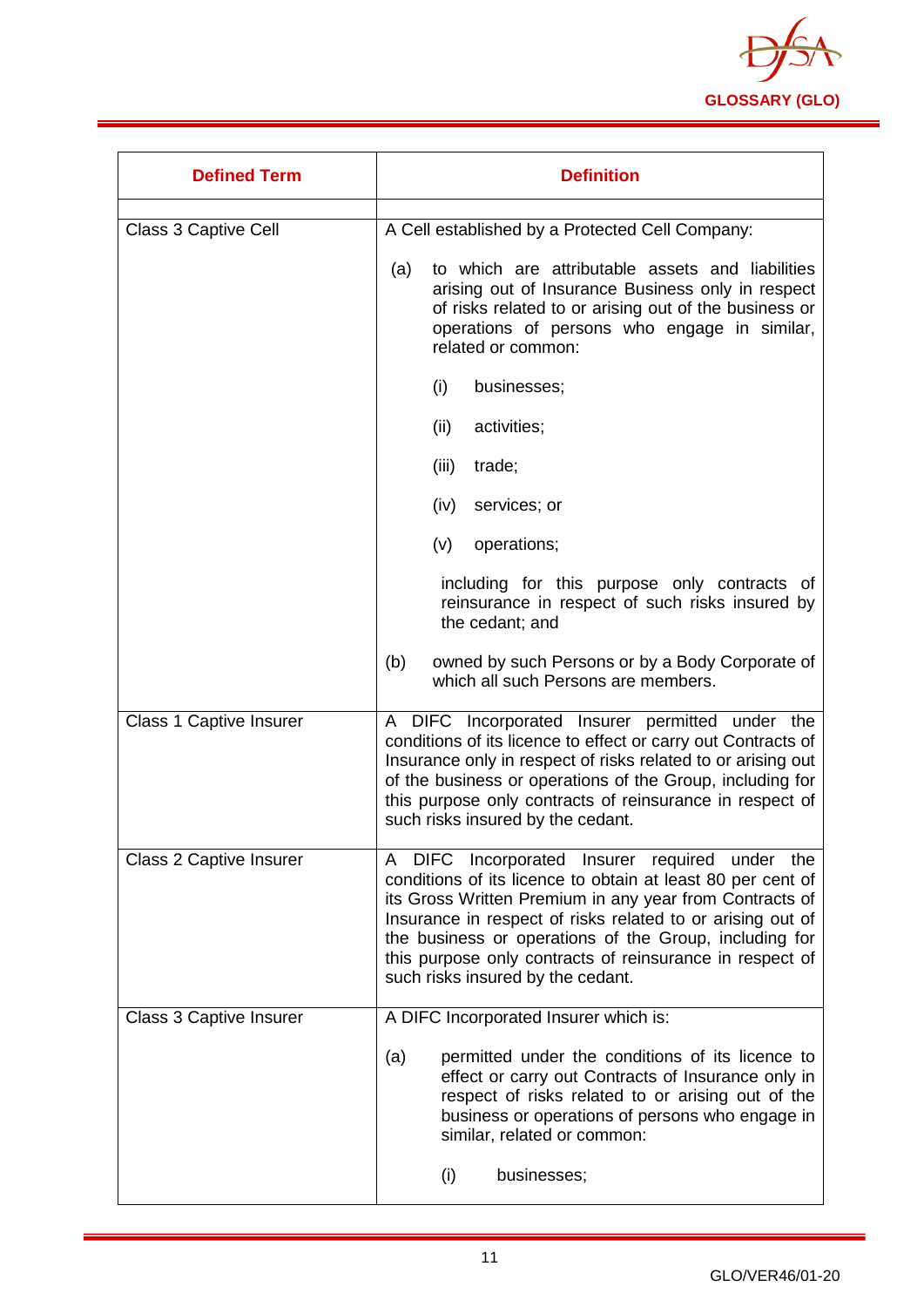

| <b>Defined Term</b>                    | <b>Definition</b>                                                                                                                             |
|----------------------------------------|-----------------------------------------------------------------------------------------------------------------------------------------------|
|                                        | (ii)<br>activities;                                                                                                                           |
|                                        | (iii)<br>trade;                                                                                                                               |
|                                        | (iv)<br>services; or                                                                                                                          |
|                                        | (v)<br>operations;                                                                                                                            |
|                                        | including for this purpose only contracts of<br>reinsurance in respect of such risks insured by<br>the cedant, and                            |
|                                        | (b)<br>owned by such Persons or by a Body Corporate<br>of which all such Persons are members.                                                 |
| <b>Class of Business</b>               | A classification of insurance contracts having similar<br>characteristics, specified in GEN App4.                                             |
| <b>Clearing House</b>                  | An Authorised Market Institution which is authorised<br>under its Licence to carry on the Financial Service of<br>Operating a Clearing House. |
| <b>Client</b>                          | Retail<br>Client, Professional<br>Client<br>Market<br>A<br>or<br>Counterparty as defined in COB chapter 2.                                    |
| <b>Client Account</b>                  | In relation to Client Money, an account specified in<br>(1)<br>COB Rule A5.4.1; and                                                           |
|                                        | (2) in relation to a Safe Custody Investment an account<br>specified in COB Rule A6.4.2.                                                      |
| <b>Client Agreement</b>                | An agreement that is made in accordance with the<br>requirements of COB section 3.3                                                           |
| <b>Client Assets</b>                   | Client Money and Client Investments.                                                                                                          |
| <b>Client Investments</b>              | Has the meaning given in COB section 6.13.                                                                                                    |
| <b>Client Money</b>                    | Has the meaning given in COB section 6.12.                                                                                                    |
| <b>Client Money Auditor's Report</b>   | A report referred to in GEN Rule 8.6.1(c).                                                                                                    |
| <b>Client Money Distribution Rules</b> | The Rules under COB section A5.13.                                                                                                            |
| <b>Client Money Provisions</b>         | The provisions under COB App5.                                                                                                                |
| <b>Close Links</b>                     | A Person (Person A) has close links with a Person<br>(Person B) if:                                                                           |
|                                        | Person B:<br>(a)                                                                                                                              |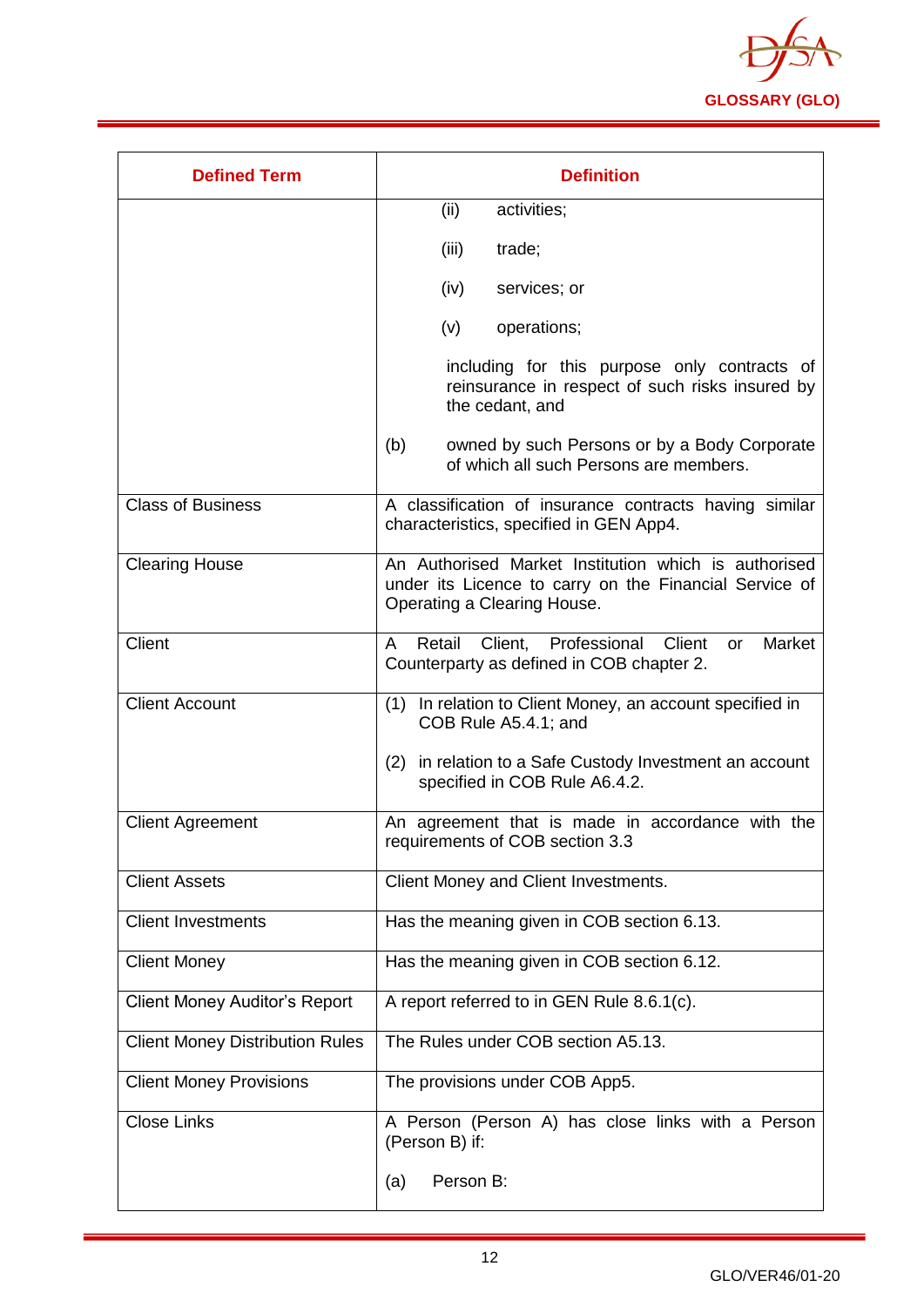

| <b>Defined Term</b>                                                                           | <b>Definition</b>                                                                                                                                                                                                                                                   |
|-----------------------------------------------------------------------------------------------|---------------------------------------------------------------------------------------------------------------------------------------------------------------------------------------------------------------------------------------------------------------------|
|                                                                                               | is a Holding company of Person A;<br>(i)                                                                                                                                                                                                                            |
|                                                                                               | (ii) is a Subsidiary of Person A;                                                                                                                                                                                                                                   |
|                                                                                               | (iii) is a Holding Company of the Subsidiary of<br>Person A;                                                                                                                                                                                                        |
|                                                                                               | (iv) is a Subsidiary of a Holding Company of<br>Person A; or                                                                                                                                                                                                        |
|                                                                                               | (v) owns and controls 20% or more of the voting<br>rights or shares of Person A; or                                                                                                                                                                                 |
|                                                                                               | Person A owns and controls 20% or more of the<br>(b)<br>voting rights or shares of Person B.                                                                                                                                                                        |
| <b>Close Out Netting</b>                                                                      | A process whereby the claims and obligations of two<br>Counterparties are accelerated, netted to form a single<br>net sum and become immediately due upon the default,<br>bankruptcy, liquidation or other similar circumstance of<br>either of the Counterparties. |
| <b>Close Relative</b>                                                                         | In relation to any individual:                                                                                                                                                                                                                                      |
|                                                                                               | his spouse;<br>(a)                                                                                                                                                                                                                                                  |
|                                                                                               | his children and step-children, his parents and<br>(b)<br>step-parents, his brothers and sisters and his<br>step-brothers and step-sisters; and                                                                                                                     |
|                                                                                               | the spouse of any individual within (b).<br>(c)                                                                                                                                                                                                                     |
| <b>Closed-ended Fund</b>                                                                      | Has the meaning given in Article 18A(3) of the Collective<br>Investment Law.                                                                                                                                                                                        |
| <b>Closely Related</b>                                                                        | Has the meaning given in PIB Rule A4.11.5.                                                                                                                                                                                                                          |
| <b>CMC</b>                                                                                    | The Code of Market Conduct module of the Sourcebook.                                                                                                                                                                                                                |
| <b>COB</b>                                                                                    | The Conduct of Business module of the Rulebook.                                                                                                                                                                                                                     |
| Code of Ethics for Accountants<br>and Audit Firms of Islamic<br><b>Financial Institutions</b> | The code of ethics issued by the Accounting and<br>Auditing Organisation of Islamic Financial Institutions<br>from time to time (AAOIFI).                                                                                                                           |
| Code of Ethics for Professional<br>Accountants                                                | The code of ethics for accountants as issued and<br>amended from time to time by the International Ethics<br>Standard Board for Accountants (IESBA) of IFAC.                                                                                                        |
| Collateral                                                                                    | In PIB, any form of asset, guarantee, or indemnity<br>(1)<br>which is held or controlled by an Authorised Firm<br>and is subject to a security interest or arrangement                                                                                              |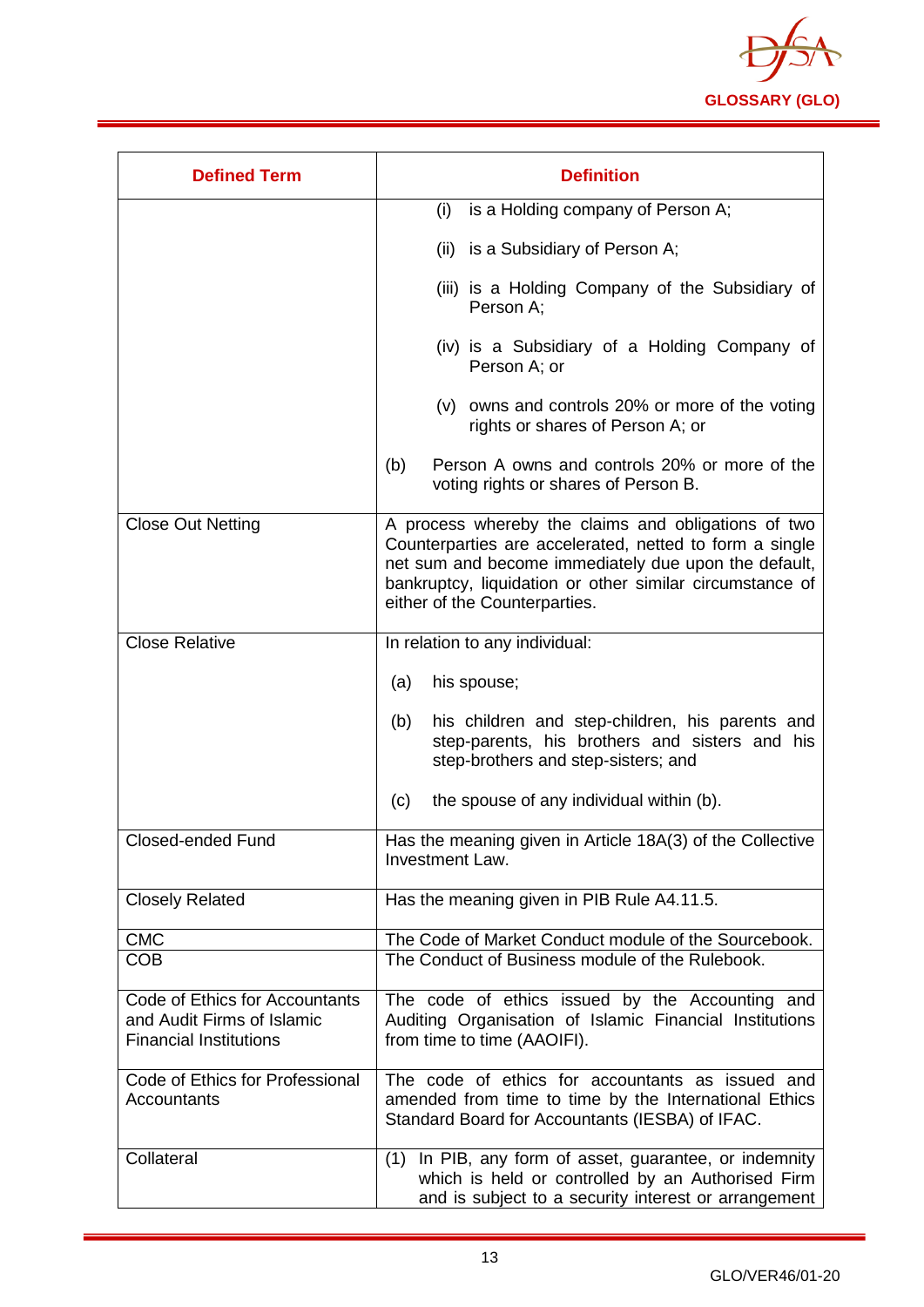

| <b>Defined Term</b>                            | <b>Definition</b>                                                                                                                                                                                                          |
|------------------------------------------------|----------------------------------------------------------------------------------------------------------------------------------------------------------------------------------------------------------------------------|
|                                                | in favour of that firm; and                                                                                                                                                                                                |
|                                                | In COB, a Client Investment which has been paid for<br>(2)<br>in full by a Client and which is held or controlled by<br>the Authorised Firm under the terms of a deposit,<br>pledge, charge or other security arrangement. |
| <b>Collective Investment Fund</b>              | An arrangement which amounts to a Fund under Article<br>11 of the Collective Investment Law 2010 and which is<br>not excluded under the Rules made under Article 12 set<br>out under CIR section 2.1.                      |
| <b>Commercial Paper</b>                        | Debentures with a maturity of less than 2 years at the<br>date of issue.                                                                                                                                                   |
| Commission                                     | Any form of commission, including a benefit of any kind,<br>offered or given in connection with Investment Business.                                                                                                       |
| <b>Commodities Risk Capital</b><br>Requirement | A component of the Market Risk Capital Requirement to<br>cover the risk of holding or taking positions in<br>commodities, including precious metals, but excluding<br>gold, calculated in accordance with PIB section 5.7. |
| <b>Commodity Derivative</b>                    | A Derivative over a commodity.                                                                                                                                                                                             |
| Complaint                                      | Any oral or written expression of dissatisfaction from a<br>Client to an Authorised Firm in connection with the<br>provision of, or failure to provide, a Financial Service to<br>the Client.                              |
| <b>Compliance Officer</b>                      | In relation to:                                                                                                                                                                                                            |
|                                                | Firm, the Licensed<br>Function<br>(a)<br>Authorised<br>an<br>described in GEN Rule 7.4.6; and                                                                                                                              |
|                                                | Authorised Market Institution, the<br>(b)<br>Key<br>an<br>Individual function described in AMI Rule 5.3.6.                                                                                                                 |
| <b>Concentration Risk</b>                      | The risk faced by an Authorised Firm arising out of its<br>Large Exposures.                                                                                                                                                |
| Connected                                      | In relation to a Person (A), a Person which has or has at<br>any relevant time had the following relationship to A:                                                                                                        |
|                                                | a member of A's Group;<br>(a)                                                                                                                                                                                              |
|                                                | a Controller of A;<br>(b)                                                                                                                                                                                                  |
|                                                | a member of a partnership of which A is a<br>(c)<br>member;                                                                                                                                                                |
|                                                | an employee or former employee of A;<br>(d)                                                                                                                                                                                |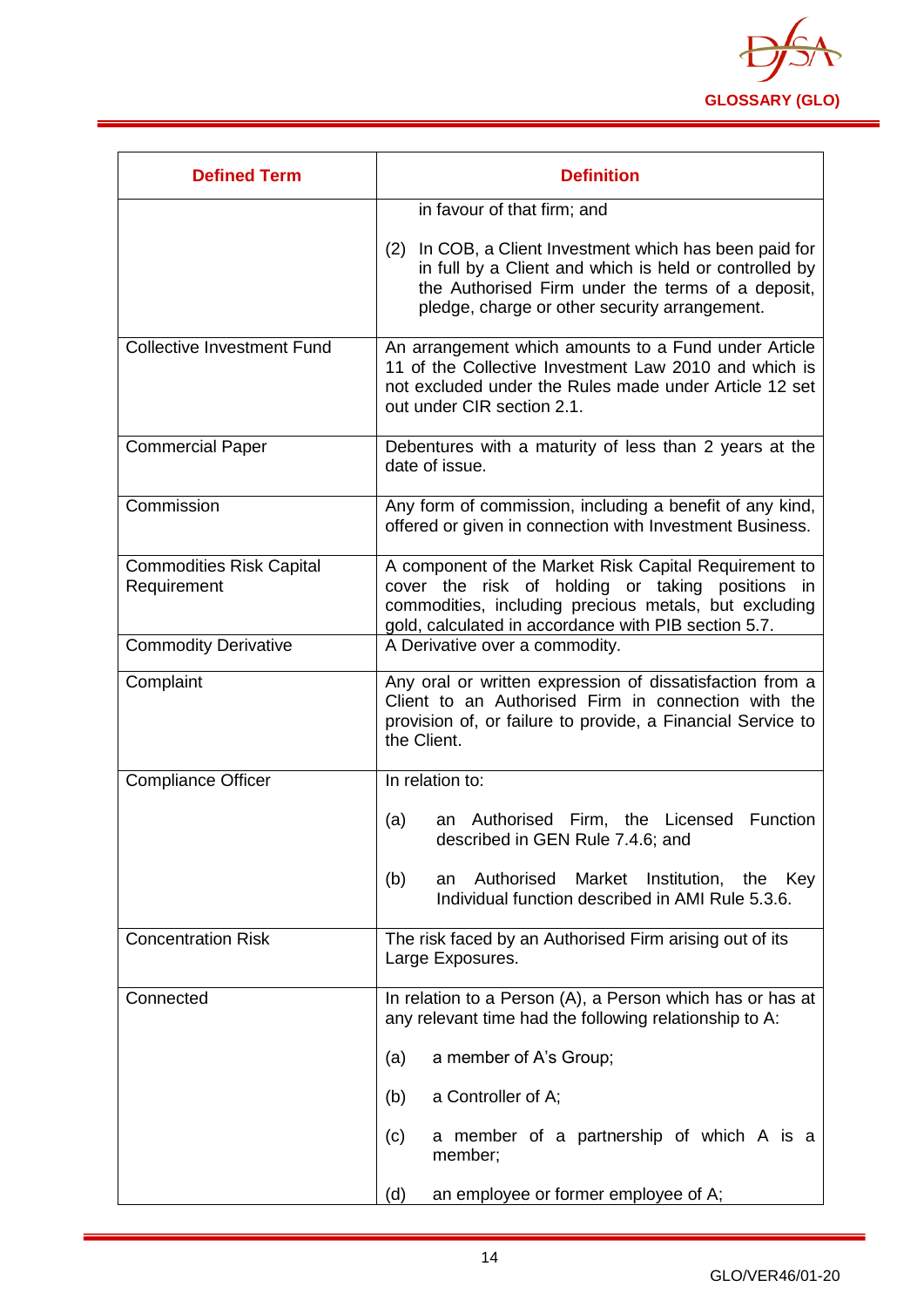

| <b>Defined Term</b>                    |     | <b>Definition</b>                                                                                                                                                                                                                                                  |
|----------------------------------------|-----|--------------------------------------------------------------------------------------------------------------------------------------------------------------------------------------------------------------------------------------------------------------------|
|                                        | (e) | if A is a company:                                                                                                                                                                                                                                                 |
|                                        |     | (i)<br>an officer or manager of A or of a parent of<br>А;                                                                                                                                                                                                          |
|                                        |     | (ii)<br>an agent of A or of a parent of A;                                                                                                                                                                                                                         |
|                                        | (f) | if A is a partnership is or has been a member,<br>manager or agent of A; or                                                                                                                                                                                        |
|                                        | (g) | if A is an unincorporated association of persons<br>which is not a partnership, is or has been an<br>officer, manager or agent of A.                                                                                                                               |
| <b>Connected Counterparties</b>        |     | Has the meaning given in PIB Rule A4.11.7.                                                                                                                                                                                                                         |
| <b>Connected Person</b>                |     | In relation to:                                                                                                                                                                                                                                                    |
|                                        | (a) | a Reporting Entity other than that of a Listed Fund,<br>a Person referred to in MKT Rule 4.3.2; and                                                                                                                                                                |
|                                        | (b) | a Reporting Entity of a Listed Fund, a Person<br>referred to in MKT Rule 6.6.1.                                                                                                                                                                                    |
| Constitution                           | (1) | In relation to a Fund:                                                                                                                                                                                                                                             |
|                                        |     | which is in the form of a Body Corporate, the<br>(a)<br>instrument of incorporation;                                                                                                                                                                               |
|                                        |     | which is in the form of a Trust, the trust<br>(b)<br>deed;                                                                                                                                                                                                         |
|                                        |     | (c)<br>which is in the form of a Partnership, the<br>partnership deed; or                                                                                                                                                                                          |
|                                        |     | adopting a form other than one specified in<br>(d)<br>(a) to (c), any instrument creating the legal<br>form of the Fund to which the Fund Manager<br>is a party setting out provisions relating to<br>any aspect of the operation or management<br>of the Fund.    |
|                                        | (2) | In relation to an Employee Money Purchase<br>Scheme, has the meaning given in COB Rule<br>12.1.2.                                                                                                                                                                  |
| <b>Contingent Liability Investment</b> |     | A Derivative under the terms of which the Client will or<br>may be liable to make further payments (other than<br>Charges, and whether or not secured by margin) when<br>the transaction falls to be completed or upon the earlier<br>closing out of his position. |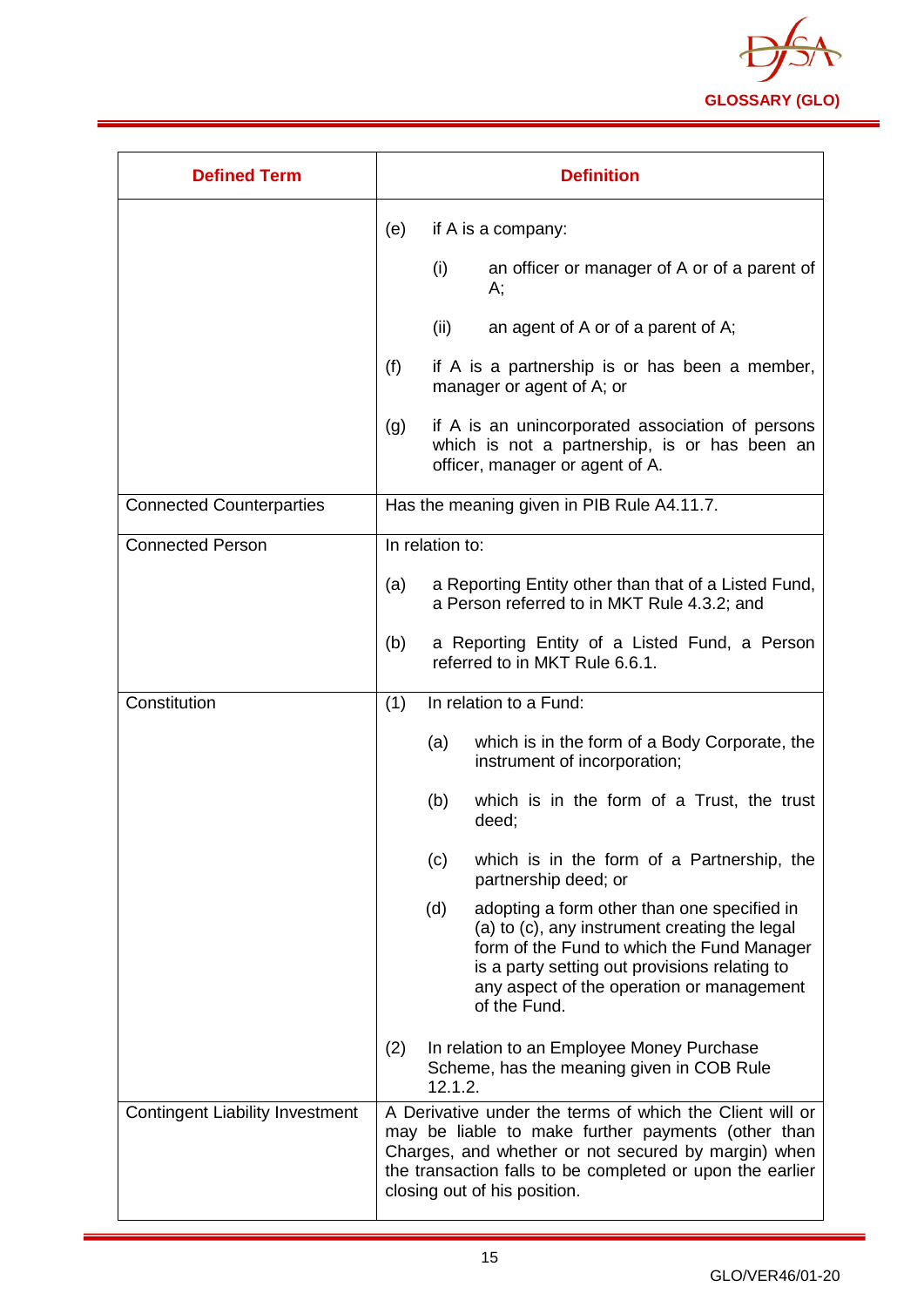

| <b>Defined Term</b>                       | <b>Definition</b>                                                                                                                                                                                                                                                                           |
|-------------------------------------------|---------------------------------------------------------------------------------------------------------------------------------------------------------------------------------------------------------------------------------------------------------------------------------------------|
| Contract of Insurance                     | Has the meaning given in GEN Rule A4.1.1.                                                                                                                                                                                                                                                   |
| Controller                                | In relation to an Authorised Firm, a Person who,<br>(1)<br>either alone or with any Associate fulfils the<br>criteria specified in GEN Rule 11.8.2; or                                                                                                                                      |
|                                           | in relation to an Authorised Market Institution a<br>(2)<br>Person who, either alone or with any Associate<br>fulfils the criteria specified in AMI Rule 8.1.2.                                                                                                                             |
| Convertible                               | An Investment that gives an investor the right to convert<br>the Security into another form of Security at an agreed<br>price or on an agreed basis.                                                                                                                                        |
| <b>Corporate Director</b>                 | In relation to an Investment Company that elects to have<br>its sole Corporate Director act as its Fund Manager, the<br>body corporate that acts or intends to act as the Fund<br>Manager.                                                                                                  |
| <b>Corporate Governance</b><br>Principles | Principles prescribed in MKT Rules 3.2.3 - 3.2.9.                                                                                                                                                                                                                                           |
| <b>Correspondent Account</b>              | An account opened on behalf of a Correspondent<br>Banking Client to receive deposits from, to make<br>payments on behalf of or to otherwise handle financial<br>Transactions for or on behalf of the Correspondent<br>Banking Client.                                                       |
| <b>Correspondent Bank</b>                 | A bank in a jurisdiction other than the DIFC where an<br>Authorised Firm opens a Correspondent Account.                                                                                                                                                                                     |
| <b>Correspondent Banking Client</b>       | A Client of an Authorised Firm which uses the firm's<br>correspondent banking services account to<br>clear<br>Transactions for its own customer base.                                                                                                                                       |
| Counterparty                              | Means any person with or for whom an Authorised Firm<br>carries on, or intends to carry on, any regulated business<br>or associated business. In this context, a counterparty<br>includes an individual, unincorporated body, company,<br>government, local authority or other public body. |
| <b>Counterparty Risk</b>                  | The risk that an Authorised Firm's Counterparty does not<br>perform its obligations under the terms of a contract.                                                                                                                                                                          |
| Court                                     | The DIFC Court.                                                                                                                                                                                                                                                                             |
| <b>Credit Default Product</b>             | A swap or Option, which has a payout linked to changes<br>in an underlying Reference Asset's creditworthiness and<br>protects the Protection Buyer against the risk of credit<br>loss over a specified time period with the payout being<br>conditional on some form of Credit Event.       |
| <b>Credit Derivatives</b>                 | An over the counter financial Derivative instrument,                                                                                                                                                                                                                                        |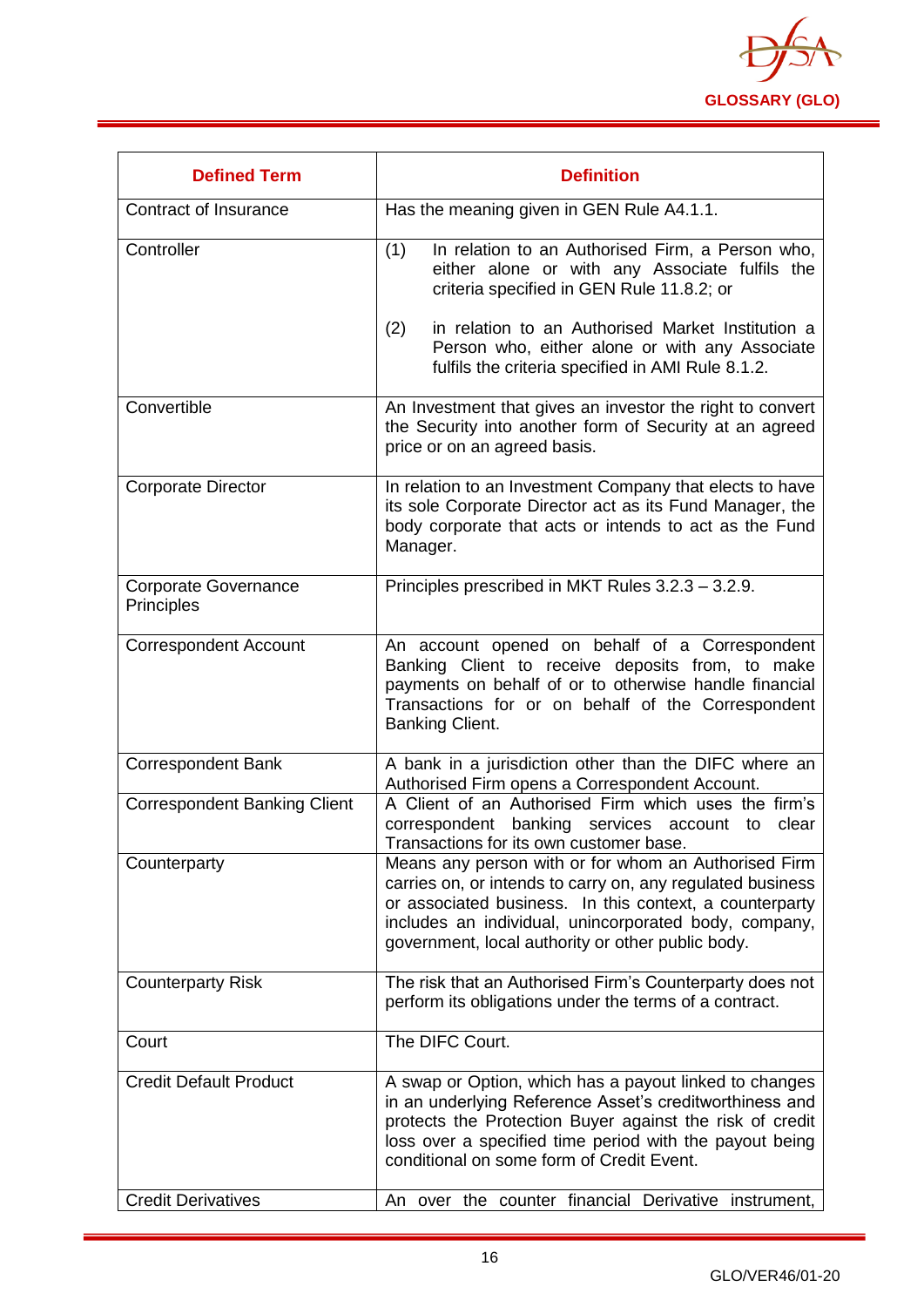

| <b>Defined Term</b>                       | <b>Definition</b>                                                                                                                                                                                                                                                                                                                                                                                                     |
|-------------------------------------------|-----------------------------------------------------------------------------------------------------------------------------------------------------------------------------------------------------------------------------------------------------------------------------------------------------------------------------------------------------------------------------------------------------------------------|
|                                           | which enables the isolation and separate transfer of<br>Credit Risk and whose payout is linked to changes in the<br>Reference Assets' creditworthiness.                                                                                                                                                                                                                                                               |
| <b>Credit Event</b>                       | An event related to the creditworthiness of Reference<br>Assets or Reference Entities in a Credit Derivatives<br>contract, which triggers the termination or a payout<br>under the contract.                                                                                                                                                                                                                          |
| <b>Credit Event Payment</b>               | The consideration, which the Protection Seller pays to<br>the Protection Buyer under a Credit Derivatives contract<br>upon occurrence of a Credit Event.                                                                                                                                                                                                                                                              |
| <b>Credit Facility</b>                    | Any facility which includes any arrangement or<br>agreement which extends monetary credit whether<br>funded or unfunded to a Person including but not limited<br>to any loan or syndicated loan, mortgage, overdraft,<br>financial lease, letter of credit, financial guarantee, trade<br>finance, transaction finance, project finance, asset<br>finance, or the financing, discounting or factoring of<br>invoices. |
| <b>Credit Rating</b>                      | Has the meaning given to it in GEN Rule 2.27.1(2)(b).                                                                                                                                                                                                                                                                                                                                                                 |
| <b>Credit Rating Activities</b>           | Has the meaning given to it in GEN Rule 2.27.1(2)(a).                                                                                                                                                                                                                                                                                                                                                                 |
| <b>Credit Rating Agency</b>               | A Person carrying on in or from the DIFC the Financial<br>Service of Operating a Credit Rating Agency for which it<br>has an authorisation under its Licence.                                                                                                                                                                                                                                                         |
| <b>Credit Risk</b>                        | In relation to an Authorised Firm, the risk of loss if<br>another party fails to perform on its financial obligation to<br>the Authorised Firm.                                                                                                                                                                                                                                                                       |
| <b>Credit Risk Capital</b><br>Requirement | The requirement calculated in accordance with PIB<br>section 4.6.                                                                                                                                                                                                                                                                                                                                                     |
| <b>Credit Spread Option</b>               | A type of contract where one Counterparty sells an<br>Option to another Counterparty on a nominal amount of<br>an asset swap on a specified Security, exercisable<br>during a set period of time, in exchange for a payment of<br>a premium where the Option gives the buyer the right to<br>put the asset swap back to the seller at a strike spread<br>over a pre-determined benchmark rate.                        |
| <b>Credit-linked Note</b>                 | A Security whose coupon payments are linked to the<br>return on, and repayment of principal and is linked to the<br>creditworthiness of, the Reference Assets.                                                                                                                                                                                                                                                        |
| Crowdfunding Loan Agreement               | A<br>loan<br>agreement entered into<br>using<br>Loan<br>a<br>Crowdfunding Platform operated by a Crowdfunding<br>Operator.                                                                                                                                                                                                                                                                                            |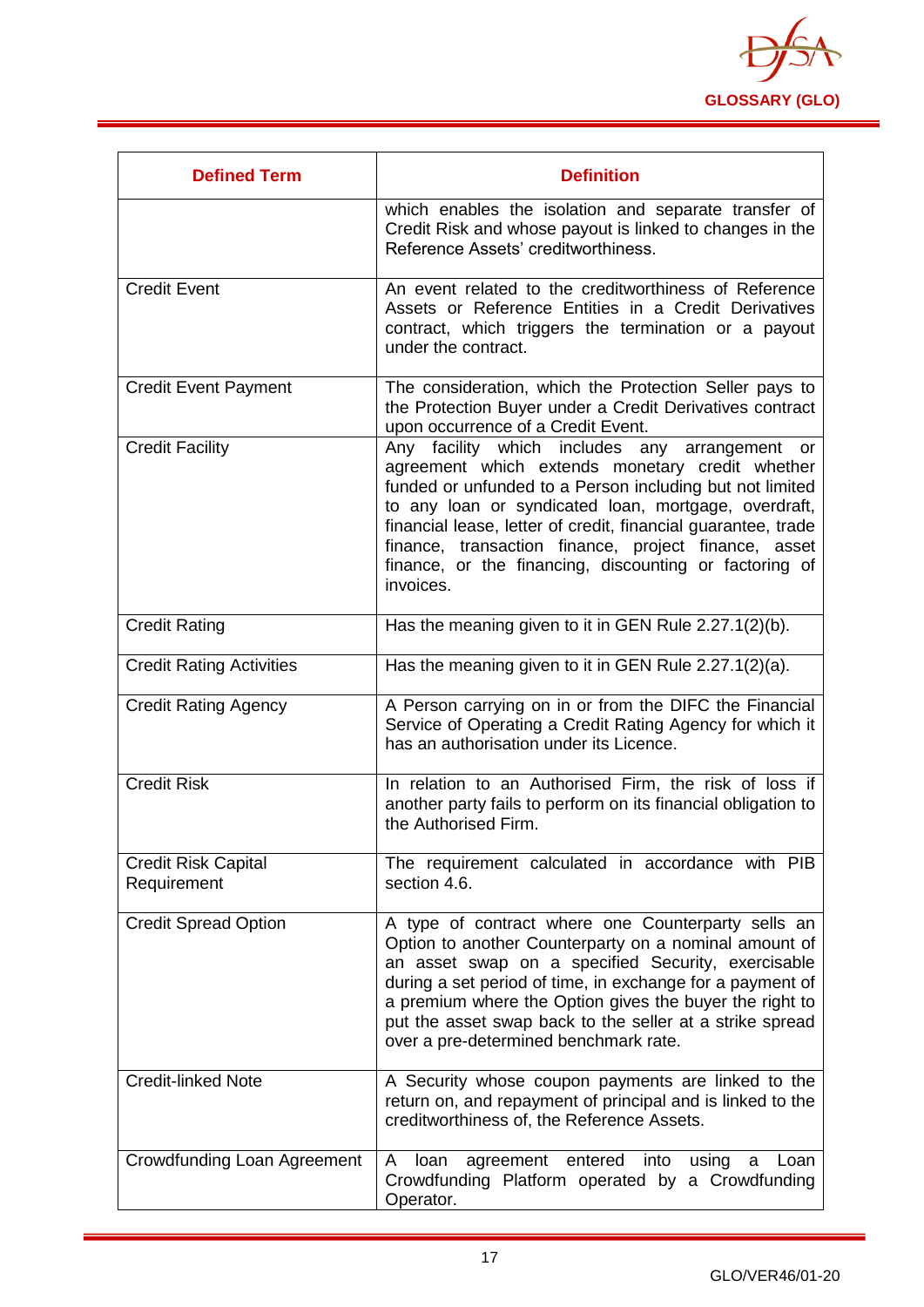

<span id="page-18-0"></span>

| <b>Defined Term</b>          | <b>Definition</b>                                                                                                                                                                                                                                 |
|------------------------------|---------------------------------------------------------------------------------------------------------------------------------------------------------------------------------------------------------------------------------------------------|
| <b>Crowdfunding Operator</b> | A Person who is authorised under a Licence to Operate<br>a Crowdfunding Platform.                                                                                                                                                                 |
| <b>Crowdfunding Platform</b> | Investment Crowdfunding Platform,<br>An<br>a<br>Loan<br>Crowdfunding Platform, or a Property Investment<br>Crowdfunding Platform.                                                                                                                 |
| <b>CSD</b>                   | In relation to:<br>an Authorised Firm, a Person who carries on the<br>(a)<br>activity specified in GEN Rule 2.13.1(3);<br>(b)<br>an Authorised Market Institution, a Person who<br>carries on the activity specified in GEN Rule<br>$2.18.1(5)$ . |
| <b>CTF</b>                   | Means counter-terrorist financing.                                                                                                                                                                                                                |
| Customer Due Diligence (CDD) | Has the meaning in AML Rule 7.3.1.                                                                                                                                                                                                                |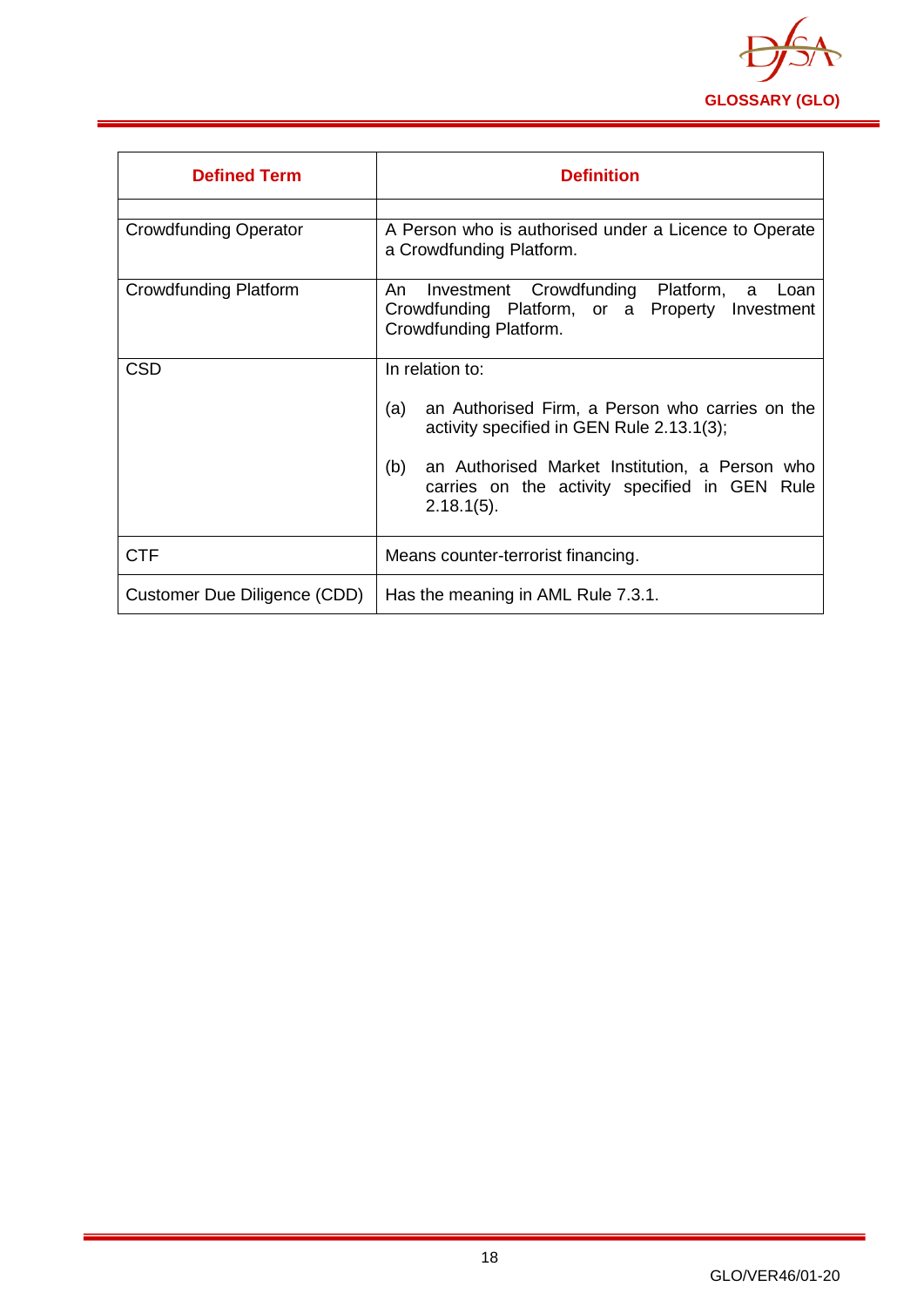

## **D**

| <b>Back to top</b> |  |  |
|--------------------|--|--|
|                    |  |  |

| <b>Defined Term</b>                           | <b>Definition</b>                                                                                                                                                                                                                  |
|-----------------------------------------------|------------------------------------------------------------------------------------------------------------------------------------------------------------------------------------------------------------------------------------|
| Dealing in Investments as<br>Agent            | Has the meaning given in GEN section 2.8.                                                                                                                                                                                          |
| Dealing in Investments as<br>Principal        | Has the meaning given in GEN section 2.7.                                                                                                                                                                                          |
| Debenture                                     | Has the meaning given in GEN Rule A2.2.1(b).                                                                                                                                                                                       |
| <b>Decision Notice</b>                        | a written notice given by the DFSA to a Person pursuant<br>to paragraph 5 of Schedule 3 to the Regulatory Law<br>2004.                                                                                                             |
| <b>Default Rules</b>                          | Rules of an Authorised Market Institution that set out<br>procedures dealing with circumstances where a<br>Member or other participant on its facilities is unable to<br>meet its obligations in respect of one or more contracts. |
| <b>Delegation Agreement</b>                   | An agreement in writing entered into by an Fund<br>Manager or Trustee with a Service Provider in relation<br>to delegated activities, which fulfils the criteria in CIR<br>App 1.                                                  |
| <b>Delivery Versus Payment</b><br>Transaction | A transaction in which the transfer of Investments and<br>the payment of Money between the buyer and seller are<br>intended to occur around the same time.                                                                         |
| Deposit                                       | Has the meaning given in GEN section A1.1.                                                                                                                                                                                         |
| Derivative                                    | Has the meaning given in GEN Rule A2.1.3.                                                                                                                                                                                          |
| <b>Designated Fund</b>                        | A Foreign Fund which has been designated by the<br>DFSA under Article 55 of the Collective Investment Law<br>2010 or, pursuant to Article 1(b) of that law, under<br>Article 20 of the Collective Investment Law 2006.             |
| <b>Designated Non-Financial</b>               | Means:                                                                                                                                                                                                                             |
| <b>Business or Profession</b><br>(DNFBP)      | (1)<br>The following class of Persons whose business<br>or profession is carried on in or from the DIFC:                                                                                                                           |
|                                               | a real estate developer or agency which<br>(a)<br>carries out transactions with a customer<br>involving the buying or selling of real<br>property;                                                                                 |
|                                               | a dealer in precious metals or precious<br>(b)<br>stones;                                                                                                                                                                          |
|                                               | deleted<br>(c)                                                                                                                                                                                                                     |
|                                               | (d)<br>firm, notary firm, or<br>other<br>law<br>a                                                                                                                                                                                  |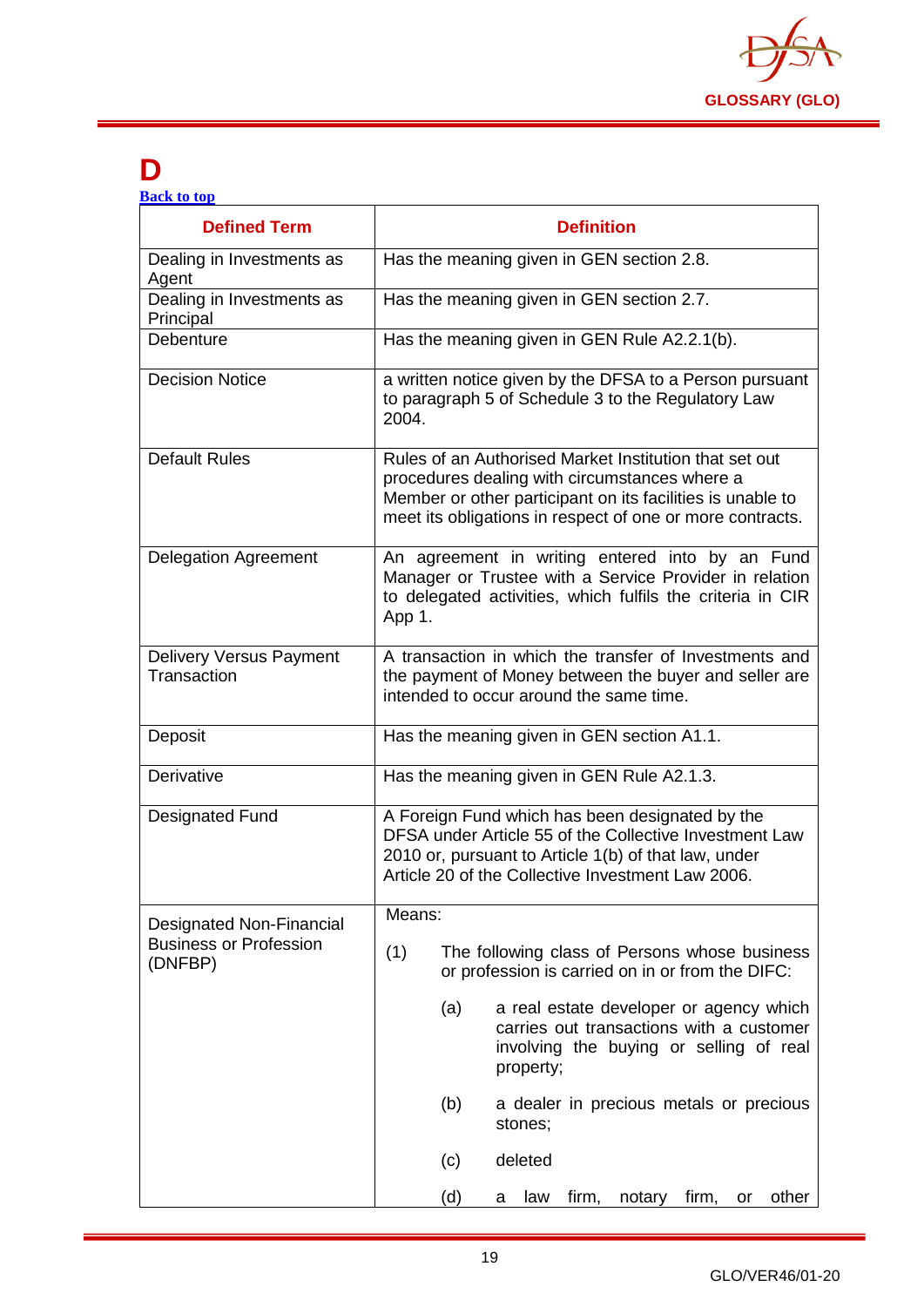

| <b>Defined Term</b>                                         | <b>Definition</b>                                                                                                                                                                                                                                                      |
|-------------------------------------------------------------|------------------------------------------------------------------------------------------------------------------------------------------------------------------------------------------------------------------------------------------------------------------------|
|                                                             | independent legal business;                                                                                                                                                                                                                                            |
|                                                             | accounting<br>firm, audit<br>(e)<br>firm<br><b>or</b><br>an<br>insolvency firm;                                                                                                                                                                                        |
|                                                             | (f)<br>a company service provider; or                                                                                                                                                                                                                                  |
|                                                             | a Single Family Office.<br>(g)                                                                                                                                                                                                                                         |
|                                                             | (2)<br>A Person who is an Authorised Person or an<br>Auditor is not a DNFBP.                                                                                                                                                                                           |
| <b>DFSA</b>                                                 | The Dubai Financial Services Authority.                                                                                                                                                                                                                                |
| <b>DIFC</b>                                                 | The Dubai International Financial Centre.                                                                                                                                                                                                                              |
| <b>DIFC Business Return</b>                                 | The return described in PIN Rule A10.2.6.                                                                                                                                                                                                                              |
| <b>DIFC Business Risk Capital</b><br>Requirement            | The capital requirement calculated in accordance with<br>PIN section A9.2.                                                                                                                                                                                             |
| <b>DIFC Incorporated Insurer</b>                            | An Insurer that is a Body Corporate incorporated under<br>the DIFC Companies Law.                                                                                                                                                                                      |
| <b>DIFC Registrar of</b><br>Companies                       | The registrar of companies appointed pursuant to the<br><b>DIFC Companies Law.</b>                                                                                                                                                                                     |
| <b>Direct Electronic Access</b>                             | Has the meaning given in AMI Rule 5.7.3(3).                                                                                                                                                                                                                            |
| Direct Long-Term Insurance                                  | Long-Term Insurance that is not reinsurance                                                                                                                                                                                                                            |
| Direct Long-Term Insurance<br><b>Business</b>               | The business of Effecting Contracts of Insurance or<br>Carrying Out Contracts of Insurance, where the<br>Contracts of Insurance are contracts of Direct Long-<br>Term Insurance                                                                                        |
| <b>Director</b>                                             | (1)<br>In relation to an undertaking established under<br>the DIFC Companies Law, a Person who appears<br>on the Register of Directors maintained by the<br>DIFC Registrar of Companies; and                                                                           |
|                                                             | (2)<br>In relation to all other undertakings, a Person who<br>has been admitted to a register which has a<br>corresponding<br>meaning to the Register<br>of<br>Directors or performs the function of acting in the<br>capacity of a Director, by whatever name called. |
| <b>Discretionary Portfolio</b><br><b>Management Account</b> | An account used by an Authorised Firm to manage the<br>investment portfolio of a Client on a discretionary basis<br>under<br>the<br>Discretionary Portfolio<br>terms<br>0f<br>a<br>Management Agreement.                                                               |
| <b>Discretionary Portfolio</b>                              | An agreement under which an Authorised Firm agrees                                                                                                                                                                                                                     |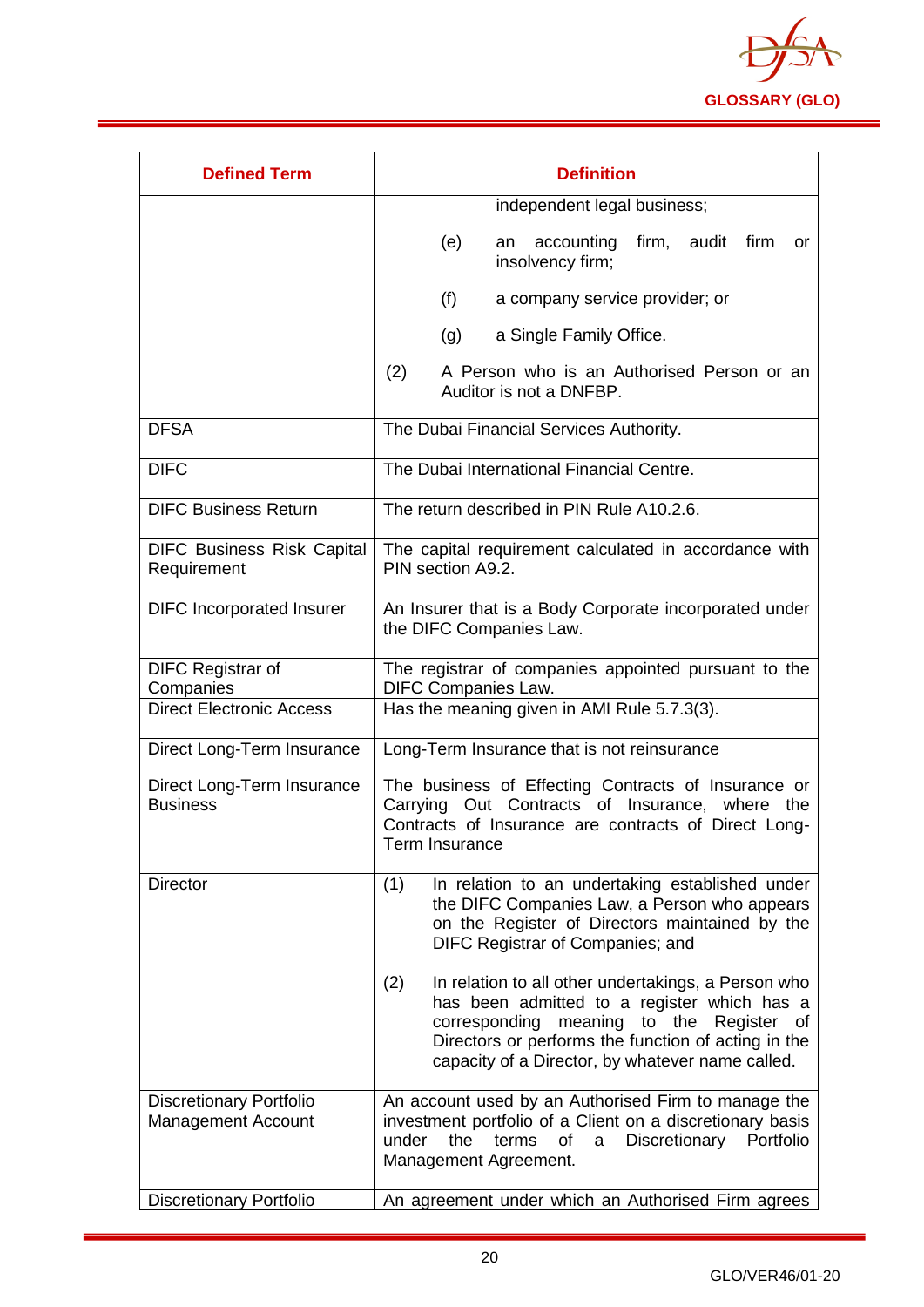

| <b>Defined Term</b>                                                         | <b>Definition</b>                                                                                                                                                                                                                                                                          |
|-----------------------------------------------------------------------------|--------------------------------------------------------------------------------------------------------------------------------------------------------------------------------------------------------------------------------------------------------------------------------------------|
| Management Agreement                                                        | with a Client to manage an investment portfolio for that<br>particular Client in accordance with<br>pre-agreed<br>investment parameters in that agreement and where:                                                                                                                       |
|                                                                             | the Client's approval of any specific Transaction<br>(a)<br>before<br>required<br>undertaking<br>the<br>is.<br>not<br>Transaction; and                                                                                                                                                     |
|                                                                             | the assets of the Client are discretely held for that<br>(b)<br>Client and no pooling of those assets occurs with<br>the assets of any other Person, except purely for<br>transactional purposes.                                                                                          |
| <b>Displaced Commercial Risk</b><br><b>Capital Requirement</b><br>(PSIACOM) | The requirement calculated in accordance with chapter<br>5 of the IFR Module.                                                                                                                                                                                                              |
| <b>Distribution Event</b>                                                   | A distribution event is:                                                                                                                                                                                                                                                                   |
|                                                                             | the appointment of a liquidator, receiver or<br>(a)<br>administrator, or trustee in bankruptcy, over the<br>Authorised Firm or its Nominee Company;                                                                                                                                        |
|                                                                             | the appointment of a liquidator, receiver or<br>(b)<br>administrator, or trustee in bankruptcy, over a<br>Third Party Agent of the Authorised Firm or its<br>Nominee Company; or<br>the coming into force of a direction by the DFSA<br>(c)<br>in respect of all Client Assets held by the |
|                                                                             | Authorised Firm.                                                                                                                                                                                                                                                                           |
| <b>Domestic Firm</b>                                                        | An Authorised Person or DNFBP which:                                                                                                                                                                                                                                                       |
|                                                                             | has its registered and head office in the DIFC; or<br>(a)                                                                                                                                                                                                                                  |
|                                                                             | if it is a subsidiary of an Undertaking whose<br>(b)<br>principal place of business and head office is in a<br>jurisdiction other than the DIFC, has its registered<br>office in the DIFC.                                                                                                 |
| Domestic Fund                                                               | (1) A Fund established or domiciled in the DIFC.                                                                                                                                                                                                                                           |
|                                                                             | (2) In FPR, has the meaning given in section 1.3 of<br>those Rules.                                                                                                                                                                                                                        |
| Dubai Law                                                                   | Law made by the Ruler, as applicable in the Emirate of<br>Dubai.                                                                                                                                                                                                                           |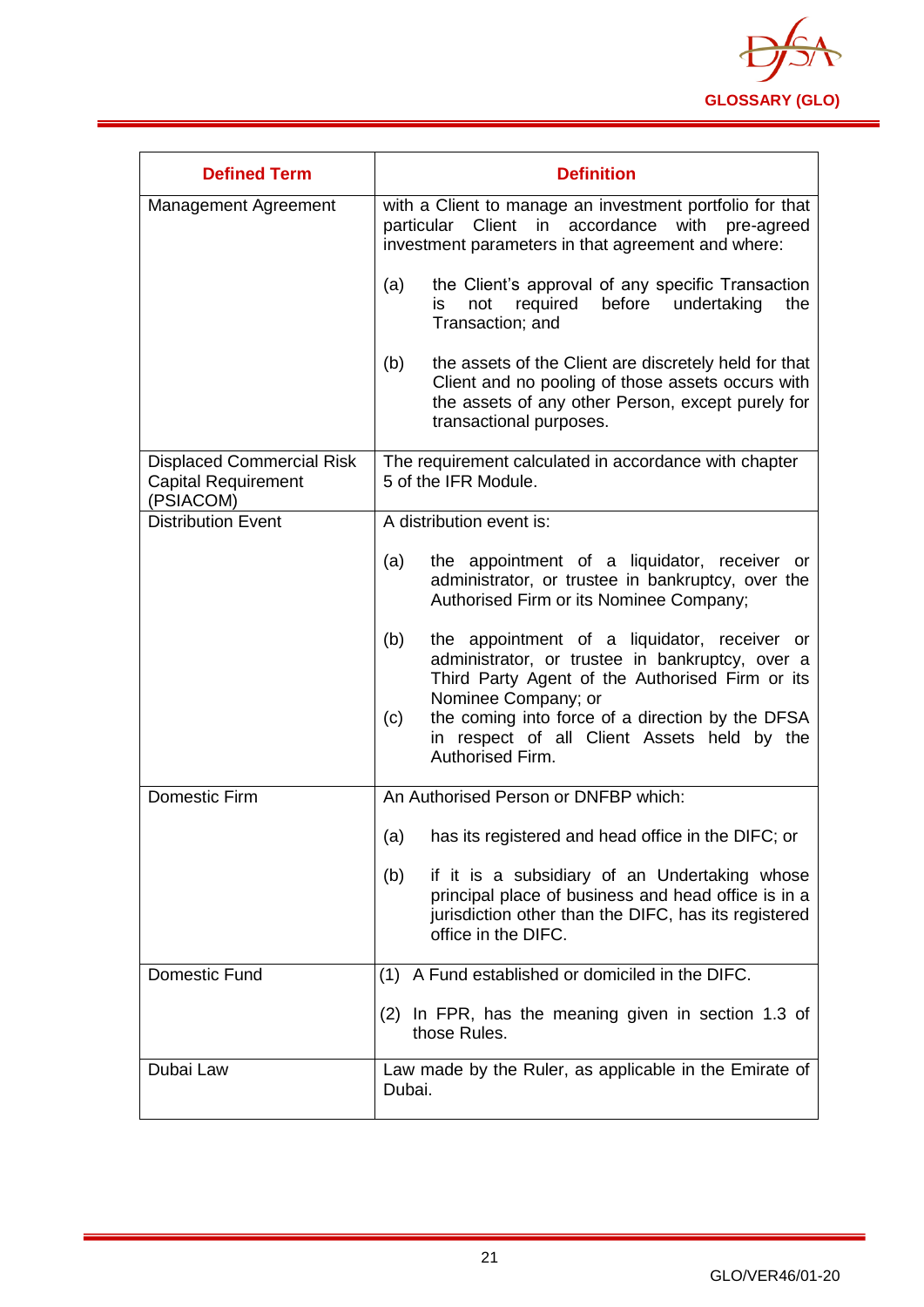

### <span id="page-22-0"></span>**E**

| <b>Back to top</b>                         |                                                                                                                                                                                                 |
|--------------------------------------------|-------------------------------------------------------------------------------------------------------------------------------------------------------------------------------------------------|
| <b>Defined Term</b>                        | <b>Definition</b>                                                                                                                                                                               |
| <b>Effecting Contracts of</b><br>Insurance | Has the meaning given in GEN section 2.15.                                                                                                                                                      |
| Eligible Bank                              | Means:                                                                                                                                                                                          |
|                                            | $(a)$ a Bank;                                                                                                                                                                                   |
|                                            | (b) a legal entity that is authorised to accept deposits<br>and supervised by the Central Bank of the State; or                                                                                 |
|                                            | (c) a legal entity that is:                                                                                                                                                                     |
|                                            | (i)<br>authorised to accept deposits and supervised<br>by a Financial Services Regulator in a<br>jurisdiction outside the State; and                                                            |
|                                            | (ii)<br>Rated at least A- by Standard & Poor's, or<br>the equivalent by another Rating Agency.                                                                                                  |
| Eligible Custodian                         | Has the meaning given in CIR Rule 8.2.4                                                                                                                                                         |
| <b>Eligible Security</b>                   | A Share, Debenture, Certificate over a Share or<br>Debenture, Warrant over a Share or Debenture or a Unit<br>that is a share representing the rights or interests of a<br>Unitholder in a Fund. |
| Employee                                   | An individual:                                                                                                                                                                                  |
|                                            | who is employed or appointed by a Person in<br>(a)<br>connection with that Person's business, whether<br>under a contract of service or for services or<br>otherwise; or                        |
|                                            | whose services, under an arrangement between<br>(b)<br>that Person and a third party, are placed at the<br>disposal and under the control of that Person.                                       |
| <b>Employee Money Purchase</b><br>Scheme   | Has the meaning given in Schedule 1 to the Regulatory<br>Law.                                                                                                                                   |
| <b>Employment Law</b>                      | The DIFC Employment Law 2018.                                                                                                                                                                   |
| <b>Employment Regulations</b>              | The Regulations made under the DIFC Employment Law<br>as amended from time to time.                                                                                                             |
| Error Trade                                | In relation to an:                                                                                                                                                                              |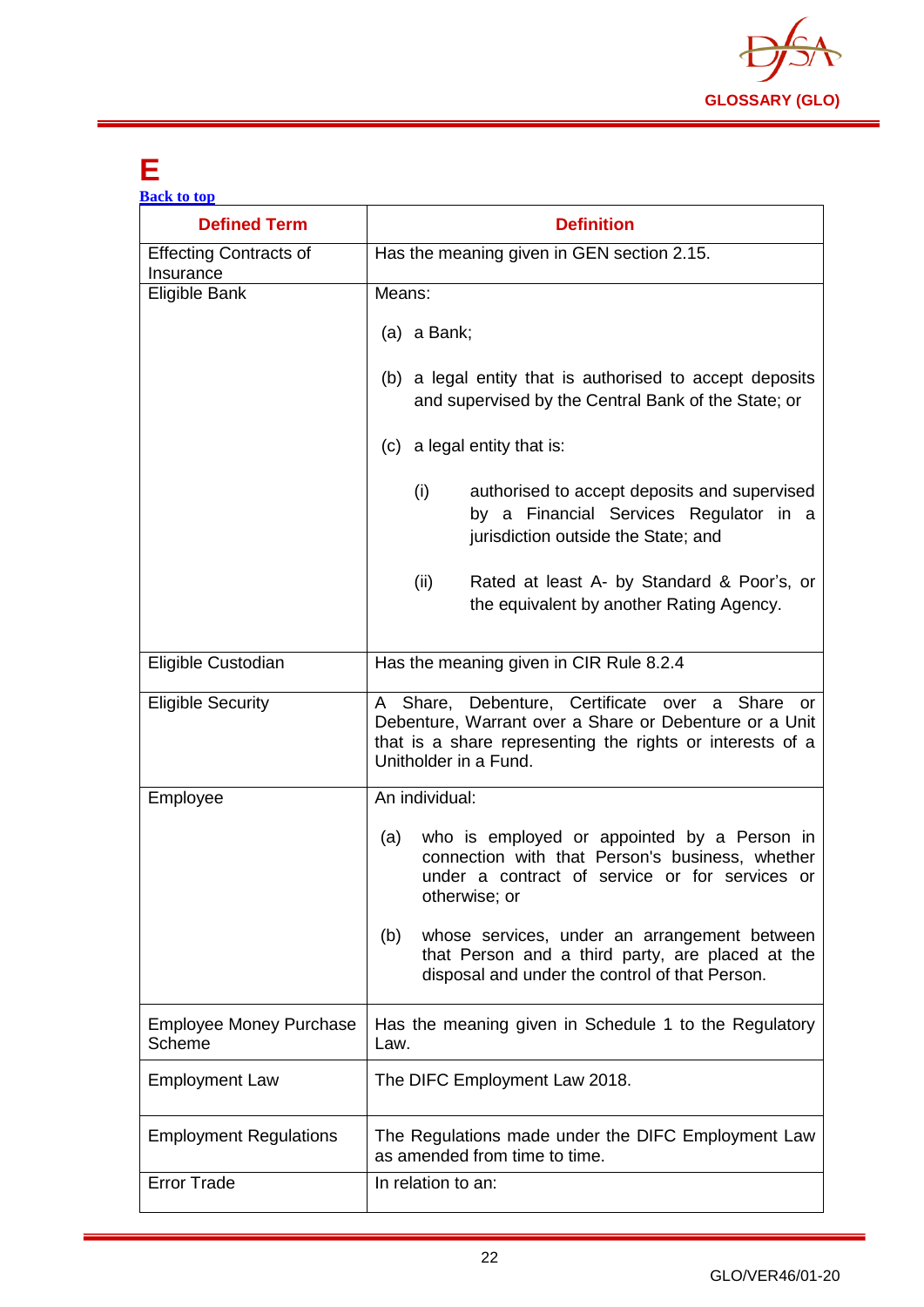

| <b>Defined Term</b>                         | <b>Definition</b>                                                                                                                                                                                                                                                                                                                                  |
|---------------------------------------------|----------------------------------------------------------------------------------------------------------------------------------------------------------------------------------------------------------------------------------------------------------------------------------------------------------------------------------------------------|
|                                             | (a)<br>Authorised Market Institution, has the meaning given<br>in AMI Rule 6.6.1; and                                                                                                                                                                                                                                                              |
|                                             | Authorised Firm, has the meaning given in COB<br>(b)<br>Rule 9.6.5(3)                                                                                                                                                                                                                                                                              |
| <b>ETF</b>                                  | An Exchange Traded Fund.                                                                                                                                                                                                                                                                                                                           |
| <b>ETF Fund Manager</b>                     | The Fund Manager of an ETF.                                                                                                                                                                                                                                                                                                                        |
| Exchange                                    | An Authorised Market Institution which is authorised under<br>its Licence to carry on the Financial Service of Operating<br>an Exchange.                                                                                                                                                                                                           |
| <b>Exchange Traded Fund</b>                 | Has the meaning given in CIR Rule 3.1.12.                                                                                                                                                                                                                                                                                                          |
| Execute                                     | (In relation to a transaction) carry into effect or perform<br>the transaction, whether as principal or as agent, including<br>instructing another Person to execute the transaction.                                                                                                                                                              |
| Execution - Only<br>Transaction             | A Transaction executed by an Authorised Firm upon the<br>specific instructions of a Client where the Authorised Firm<br>does not give advice of the kind prescribed under GEN<br>Rule 2.11.1 in relation to the Transaction and where, in the<br>case only of Units, the Authorised Firm has not Offered<br>those particular Units to that Person. |
| <b>Exempt Communications</b>                | Communications referred to in MKT Rule 2.2.1.                                                                                                                                                                                                                                                                                                      |
| <b>Exempt Fund</b>                          | Has the meaning given in Article 16(4) of the Collective<br>Investment Law 2010.                                                                                                                                                                                                                                                                   |
| <b>Exempt Offers</b>                        | Offers prescribed in MKT Rule 2.3.1.                                                                                                                                                                                                                                                                                                               |
| <b>Exempt Property Fund</b>                 | A Property Fund that is also an Exempt Fund.                                                                                                                                                                                                                                                                                                       |
| <b>Exempt Securities</b>                    | In the case of Securities other than Units, Securities<br>prescribed in MKT Rule 2.4.1.                                                                                                                                                                                                                                                            |
|                                             | In the case of Units, those prescribed in Rule 6.3.3.                                                                                                                                                                                                                                                                                              |
| <b>Expenditure Based Capital</b><br>Minimum | A capital requirement calculated in accordance with PIB<br>section 3.7.                                                                                                                                                                                                                                                                            |
| Exposure                                    | The maximum loss that an Authorised Firm (and, where<br>applicable, its PSIA holders) might suffer as a result of the<br>default or failure of a Counterparty, or a group of Closely<br>Related Counterparties or an issuer or group of Closely<br>Related issuers.                                                                                |
| <b>External Fund</b>                        | Has the meaning given in Article 14 of the Collective<br>Investment Law 2010.                                                                                                                                                                                                                                                                      |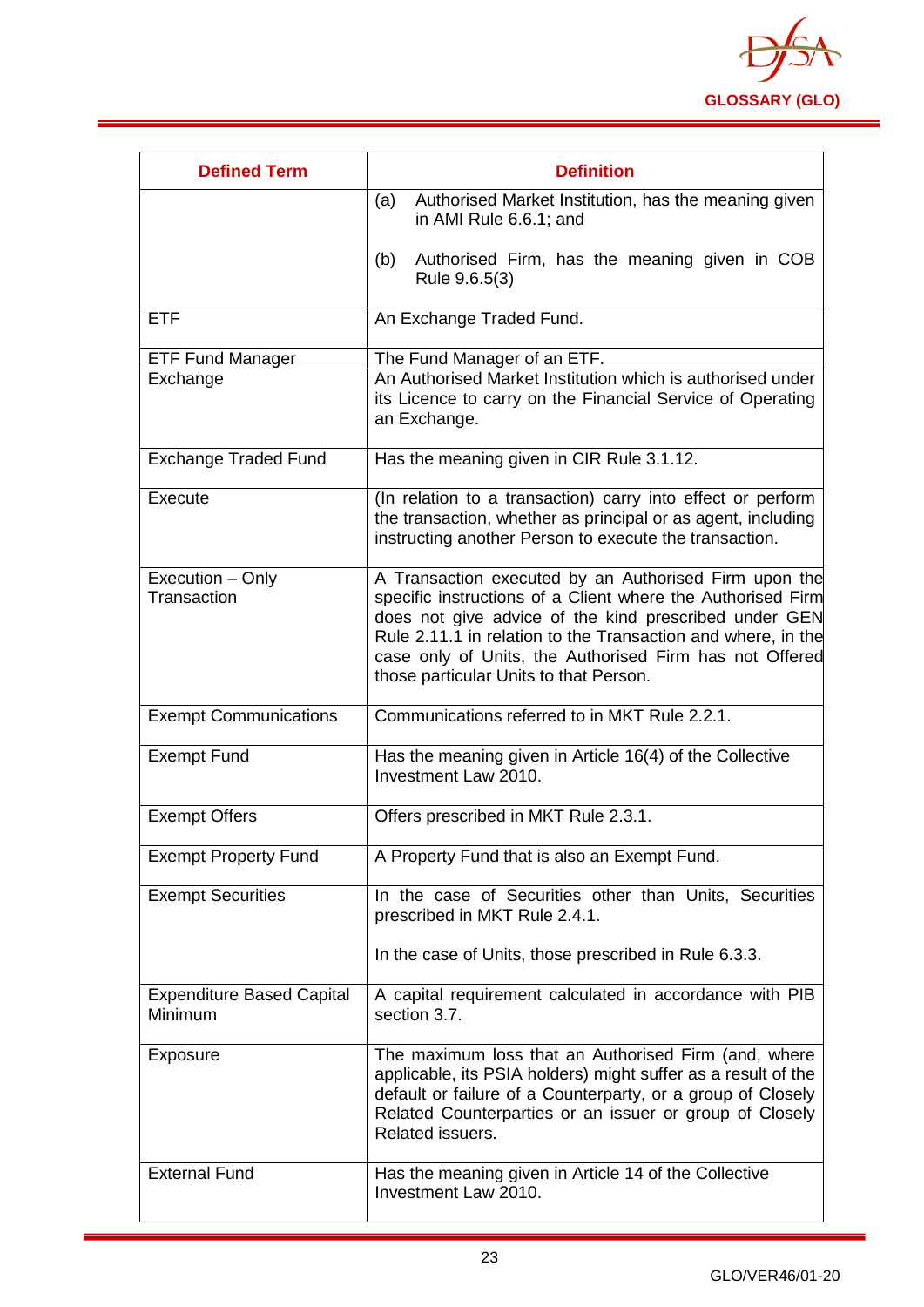

<span id="page-24-0"></span>

| <b>Defined Term</b>          | <b>Definition</b>                                                                |
|------------------------------|----------------------------------------------------------------------------------|
| <b>External Fund Manager</b> | Has the meaning given in Article 20(5) of the Collective<br>Investment Law 2010. |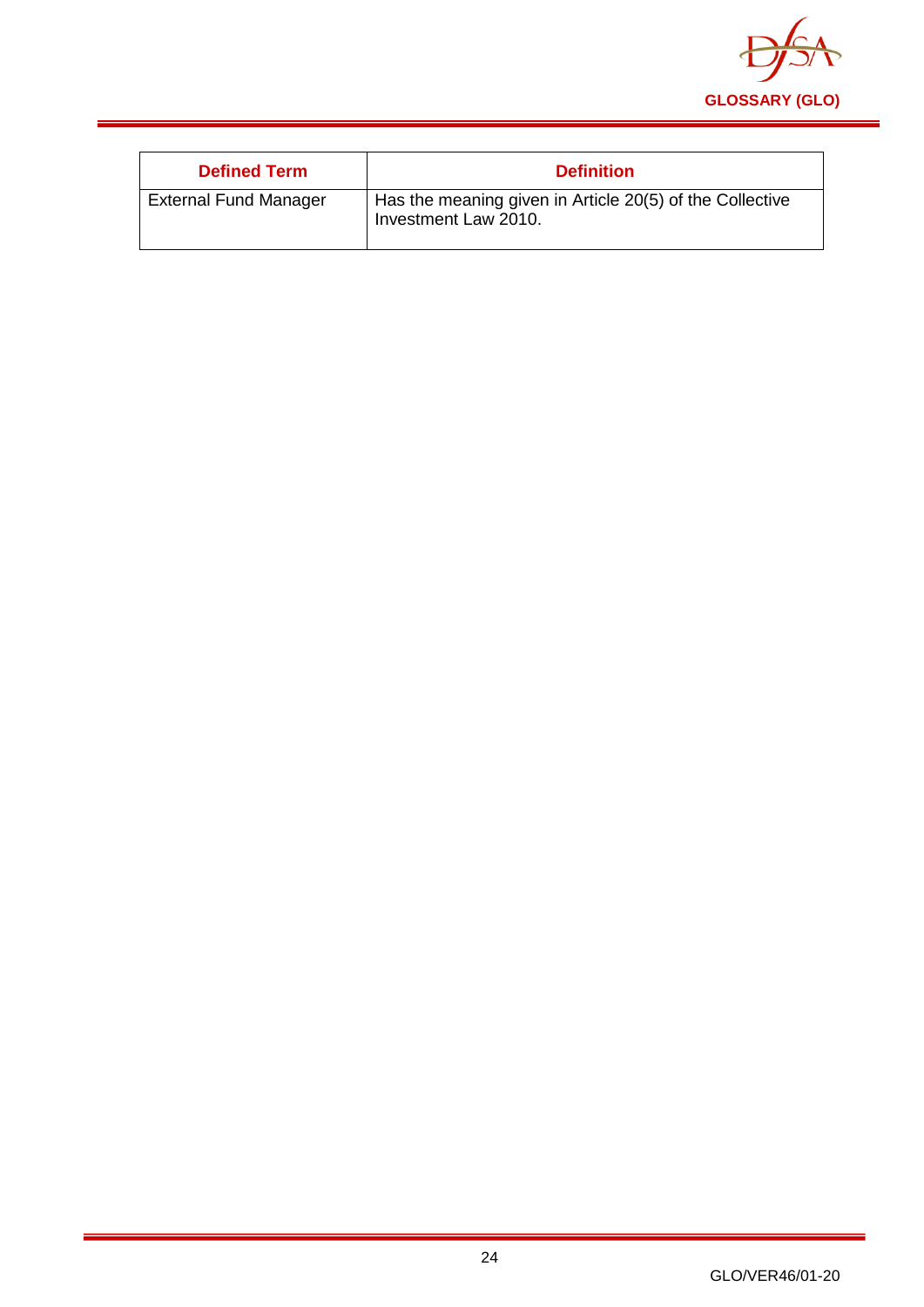

### **F**

| <b>Back to top</b> |  |  |
|--------------------|--|--|
|                    |  |  |
|                    |  |  |

| <b>Defined Term</b>                                      | <b>Definition</b>                                                                                                                                                                                                                           |
|----------------------------------------------------------|---------------------------------------------------------------------------------------------------------------------------------------------------------------------------------------------------------------------------------------------|
| <b>Family Entity</b>                                     | Has the meaning given to that term in the DIFC Single<br>Family Office Regulations.                                                                                                                                                         |
| <b>Family Fiduciary Structure</b>                        | Has the meaning given to that term in the DIFC Single<br>Family Office Regulations.                                                                                                                                                         |
| <b>Family Member</b>                                     | Has the meaning given to that term in the DIFC Single<br>Family Office Regulations.                                                                                                                                                         |
| Fee                                                      | Any payment offered or made by a Client to an<br>Authorised Firm in connection with Investment Business<br>or with any other business of the Authorised Firm,<br>including (where applicable) any Mark-up or Mark-down.                     |
| <b>Feeder Fund</b>                                       | Has the meaning given in CIR Rule 3.1.4                                                                                                                                                                                                     |
| <b>Finance Officer</b>                                   | In relation to:<br>Function<br>(a) an Authorised Firm, the Licensed<br>described in GEN Rule 7.4.5; and                                                                                                                                     |
|                                                          | an Authorised Market Institution, the Key Individual<br>(b)<br>function described in AMI Rule 5.3.5.                                                                                                                                        |
| <b>Financial Action Task Force</b><br>(FATF)             | An intergovernmental body responsible for developing<br>and promoting policies to combat money laundering and<br>terrorist financing.                                                                                                       |
| <b>Financial Group</b>                                   | A group of entities which includes an Authorised Firm<br>and:                                                                                                                                                                               |
|                                                          | (a) any Parent incorporated in the DIFC;                                                                                                                                                                                                    |
|                                                          | (b) any Financial Institution subsidiaries (whether direct<br>or indirect) of the Parent or Parents in (a) or of the<br>Authorised Firm;                                                                                                    |
|                                                          | any Financial Institution in which the Parent or<br>(c)<br>Parents in (a), the Financial Institution subsidiaries<br>in (b) or the Authorised Firm (whether direct or<br>indirect) hold 20% or more of the voting rights or<br>capital; and |
|                                                          | (d) any entity which the DFSA directs the Authorised<br>Firm to include in accordance with PIB Rule 8.1.2 or<br><b>PIN Rule 8.1.2.</b>                                                                                                      |
| <b>Financial Group Capital</b><br><b>Adequacy Report</b> | The Report referred to in PIN Rule 6.6.1.                                                                                                                                                                                                   |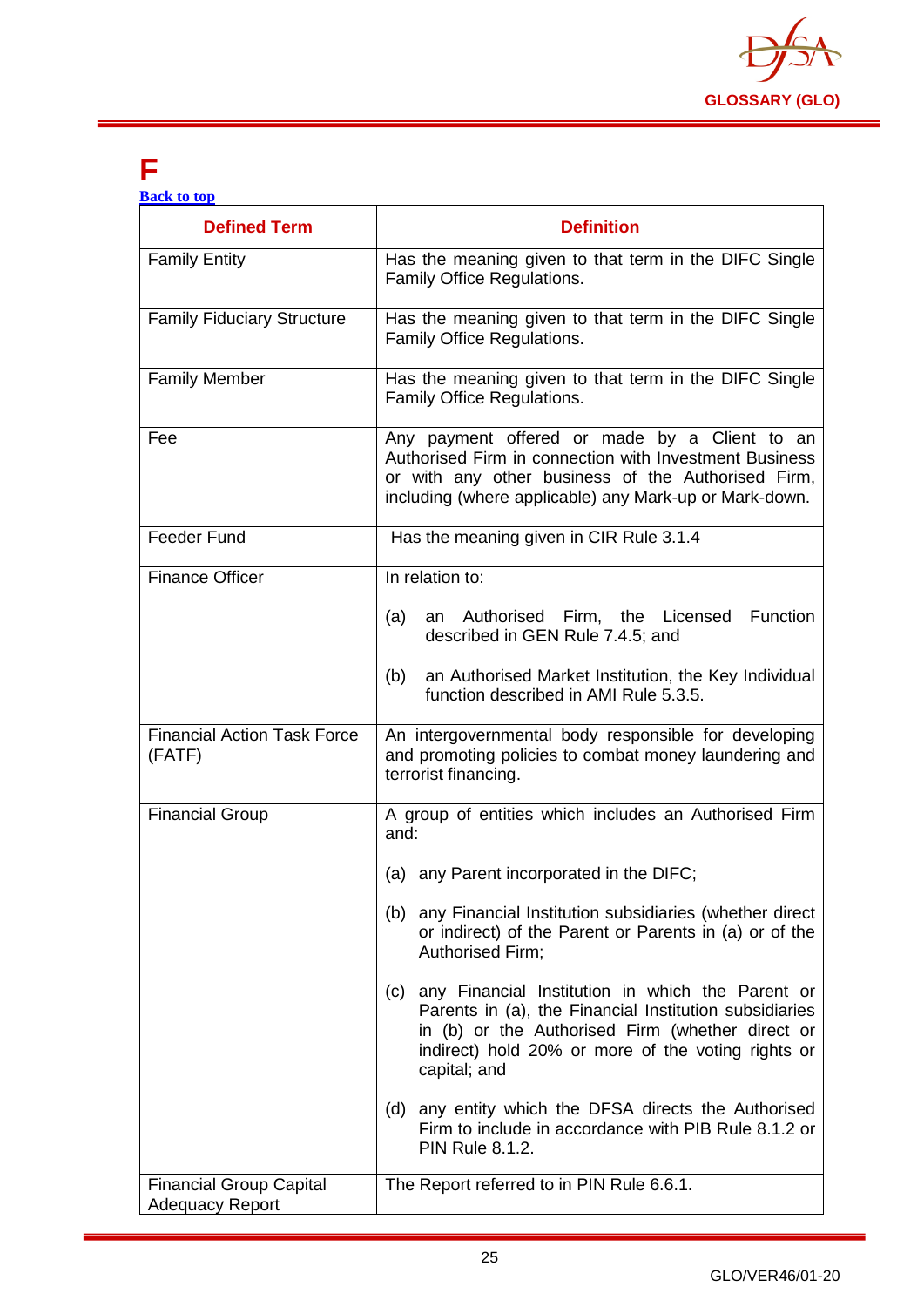

| <b>Defined Term</b>                                   | <b>Definition</b>                                                                                                                                                                                    |
|-------------------------------------------------------|------------------------------------------------------------------------------------------------------------------------------------------------------------------------------------------------------|
| <b>Financial Group Capital</b><br>Requirement         | The Capital Requirement of a Financial Group calculated<br>in accordance with PIB Rule 8.3.3 or PIN Rule 8.3.3.                                                                                      |
| <b>Financial Group Capital</b><br><b>Resources</b>    | The Capital Resources of a Financial Group calculated<br>in accordance with PIB Rule 8.3.4 or PIN 8.3.4.                                                                                             |
| <b>Financial Institution</b>                          | A regulated or unregulated entity, whose activities are<br>primarily financial in nature.                                                                                                            |
| <b>Financial Instrument</b>                           | Any contract that gives rise to both a financial asset of<br>one entity and a financial liability or equity instrument of<br>another entity.                                                         |
| <b>Financial Markets Tribunal</b>                     | the tribunal referred to in Article 26 of the Regulatory<br>Law 2004.                                                                                                                                |
| <b>Financial Promotion</b>                            | Has the meaning given in Article 41A(3) of the<br>Regulatory Law 2004.                                                                                                                               |
| <b>Financial Promotions</b><br>Prohibition            | Has the meaning given in Article 41A(1) of the<br>Regulatory Law 2004.                                                                                                                               |
| <b>Financial Service</b>                              | Has the meaning given in GEN Rule 2.2.1.                                                                                                                                                             |
| <b>Financial Services Regulator</b>                   | A regulator of financial service activities established in a<br>jurisdiction other than the DIFC.                                                                                                    |
| <b>Financial Statement</b><br><b>Auditor's Report</b> | A report referred to in GEN Rule 8.6.1(a).                                                                                                                                                           |
| <b>First to Default</b>                               | In relation to 'First to Default' baskets, the situation when<br>the entire Credit Derivative contract terminates following<br>the first Credit Event on any of the Reference Assets or<br>entities. |
| <b>FMT</b>                                            | <b>Financial Markets Tribunal.</b>                                                                                                                                                                   |
| <b>Foreign Currency</b>                               | The currency of any country or territory other than the<br>currency in which the Authorised Firm, to whom the<br>expression relates, reports.                                                        |
| Foreign Exchange Risk<br><b>Capital Requirement</b>   | A component of the Market Risk Capital Requirement<br>and as calculated in accordance with PIB section 5.6.                                                                                          |
| Foreign Fund                                          | A Fund established or domiciled in a jurisdiction other<br>than the DIFC.                                                                                                                            |
| <b>Forward Price</b>                                  | A price calculated by reference to the valuation point<br>next following the fund manager's agreement to sell or,<br>as the case may be, to redeem the units in question.                            |
| <b>FSRA</b>                                           | The Financial Services Regulatory Authority of the Abu                                                                                                                                               |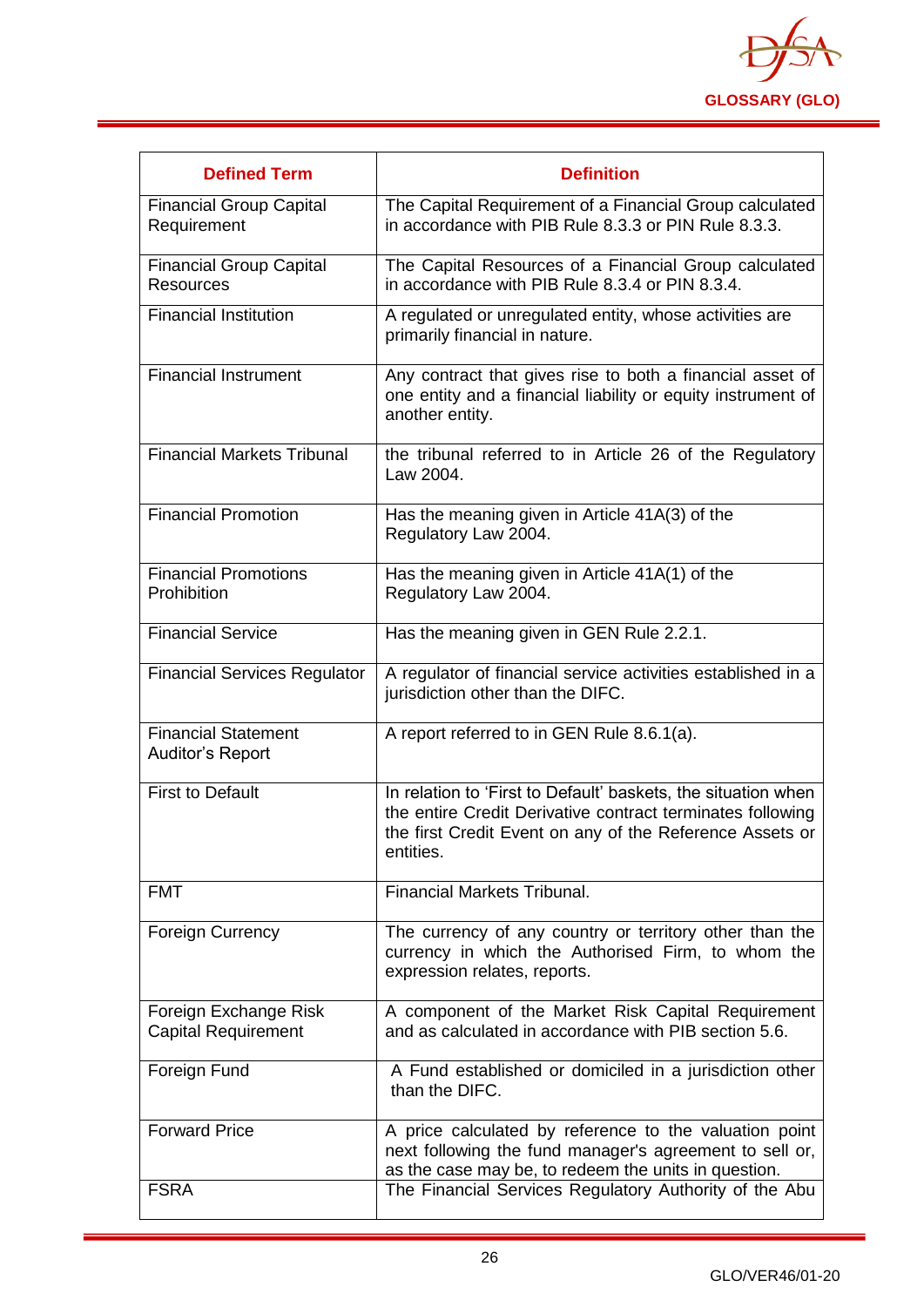

<span id="page-27-0"></span>

| <b>Defined Term</b>          | <b>Definition</b>                                                                                                                                                                                                                                                                                                                                                                                                                                                     |
|------------------------------|-----------------------------------------------------------------------------------------------------------------------------------------------------------------------------------------------------------------------------------------------------------------------------------------------------------------------------------------------------------------------------------------------------------------------------------------------------------------------|
|                              | Dhabi Global Market.                                                                                                                                                                                                                                                                                                                                                                                                                                                  |
| Fund                         | A Collective Investment Fund.<br>(1)                                                                                                                                                                                                                                                                                                                                                                                                                                  |
|                              | In relation to a Passported Fund, has the meaning<br>(2)<br>given in FPR section 1.3.                                                                                                                                                                                                                                                                                                                                                                                 |
| <b>Fund Administrator</b>    | An Authorised Firm which is authorised under its<br>Licence to Provide Fund Administration or a Person<br>who is authorised or licensed by a Financial Service<br>Regulator to provide such administration.                                                                                                                                                                                                                                                           |
| <b>Fund Auditor's Report</b> | A report referred to in CIR Rule 9.3.8(b).                                                                                                                                                                                                                                                                                                                                                                                                                            |
| <b>Fund Manager</b>          | (1) The Person, described under Article 20(4) of the<br>Investment Law<br>Collective<br>2010, who<br>is<br>responsible for the management of the property<br>held for or within a Fund and who otherwise<br>operates the Fund and, in relation to a Domestic<br>Fund, is authorised under a Licence granted by the<br>DFSA to operate the Fund.<br>(2) In relation to a Passported Fund, the Person<br>licensed by a Home Regulator to manage or<br>operate the Fund. |
| Fund of Funds                | Has the meaning given in CIR Rule 3.1.3                                                                                                                                                                                                                                                                                                                                                                                                                               |
| Fund on a Fund Platform      | A Fund that is an Incorporated Cell of an Incorporated<br>Cell Company.                                                                                                                                                                                                                                                                                                                                                                                               |
| <b>Fund Property</b>         | The property held for or within a Fund.                                                                                                                                                                                                                                                                                                                                                                                                                               |
| <b>Fund Prospectus</b>       | Has the meaning given in MKT Rule 6.3.1(b).                                                                                                                                                                                                                                                                                                                                                                                                                           |
| <b>Fund Protocol Rules</b>   | The Fund Protocol Rules module of the Rulebook.                                                                                                                                                                                                                                                                                                                                                                                                                       |
| <b>FPR</b>                   | The Fund Protocol Rules module of the Rulebook.                                                                                                                                                                                                                                                                                                                                                                                                                       |
| <b>Fund Return</b>           | The return described in PIN Rule A10.2.5.                                                                                                                                                                                                                                                                                                                                                                                                                             |
| <b>Future</b>                | Has the meaning given in GEN Rule A2.3.1(b).                                                                                                                                                                                                                                                                                                                                                                                                                          |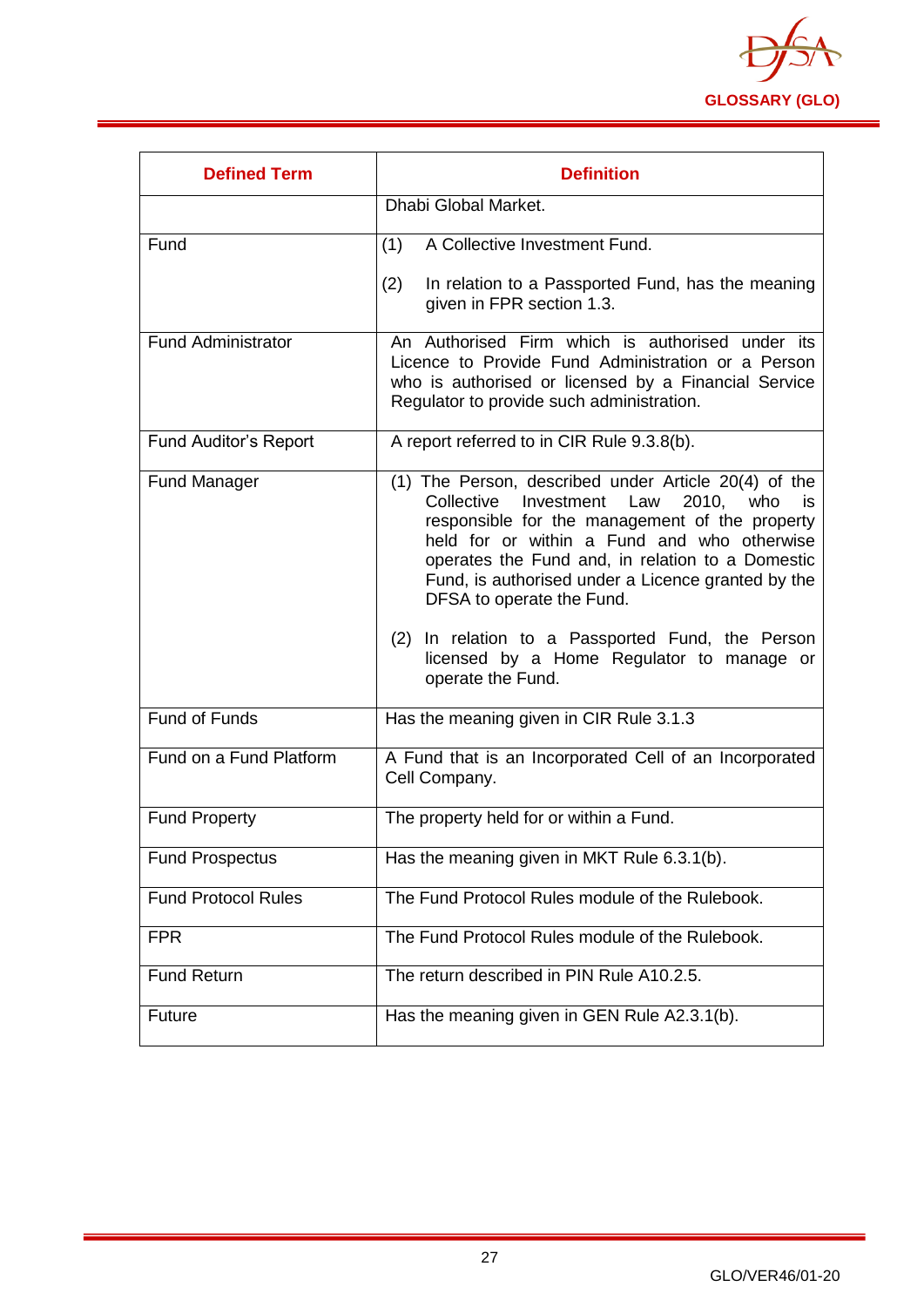

#### **G [Back to top](#page-1-0)**

| <b>Defined Term</b>                  | <b>Definition</b>                                                                                                                                                                                                                                                    |
|--------------------------------------|----------------------------------------------------------------------------------------------------------------------------------------------------------------------------------------------------------------------------------------------------------------------|
| <b>GEN</b>                           | The General module of the Rulebook.                                                                                                                                                                                                                                  |
| <b>General Insurance</b>             | Insurance other than Long-Term Insurance.                                                                                                                                                                                                                            |
| General Insurance Business           | The business of Effecting Contracts of Insurance or<br>Carrying Out Contracts of Insurance, where the<br>Contracts<br>of Insurance<br>are<br>contracts of General<br>Insurance.                                                                                      |
| <b>General Insurance Liabilities</b> | Liabilities of an Insurer arising under or associated with<br>contracts of General Insurance entered into by it, as<br>insurer or cedant, including liabilities in respect of claims<br>(whether or not incurred), acquisition costs and claims<br>settlement costs. |
| <b>GLO</b>                           | The Glossary module of the Rulebook.                                                                                                                                                                                                                                 |
| <b>Global Return</b>                 | The return described in PIN Rule A10.2.3.                                                                                                                                                                                                                            |
| Governing Body                       | (1)<br>The board of directors, partners, committee of<br>management or other governing body of an<br>Undertaking.                                                                                                                                                    |
|                                      | (2)<br>In CIR, in relation to a Fund, a Person or a body<br>of Persons who together form the directing mind<br>of the Fund including but not limited to:                                                                                                             |
|                                      | (a)<br>its Fund Manager, a member of its main or<br>supervisory board, a General Partner; or                                                                                                                                                                         |
|                                      | (b)<br>any other Person or body of Persons<br>exercising equivalent powers and functions<br>in relation to directing the operation of the<br>Fund.                                                                                                                   |
|                                      | (3)<br>In AML, has the meaning in Rule 3.2.1.                                                                                                                                                                                                                        |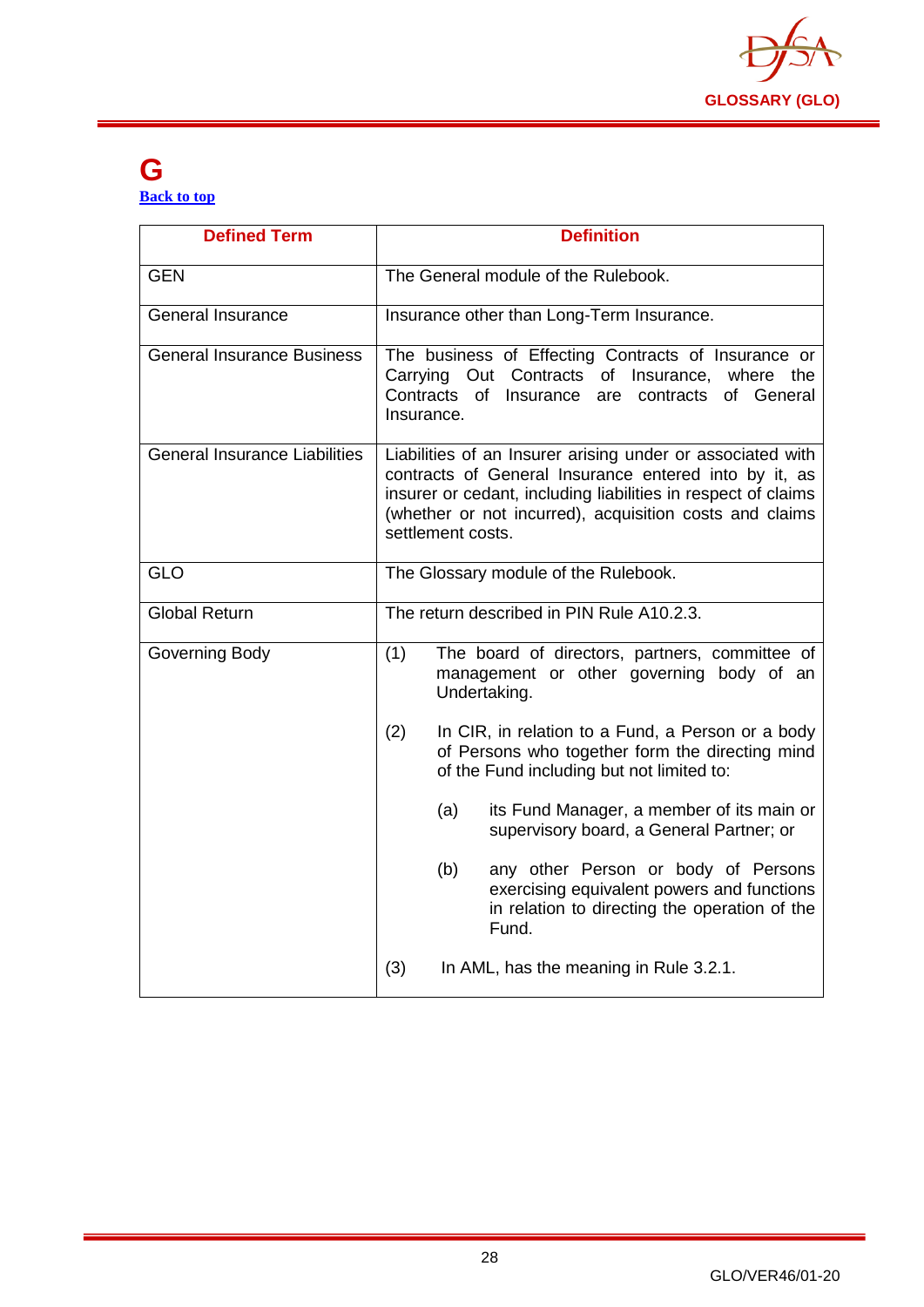

| <b>Defined Term</b>                               | <b>Definition</b>                                                                                                                                                                                                                                                                                                                                  |
|---------------------------------------------------|----------------------------------------------------------------------------------------------------------------------------------------------------------------------------------------------------------------------------------------------------------------------------------------------------------------------------------------------------|
| <b>Government and Public</b><br><b>Securities</b> | (1)<br>Securities that are loan stock, bonds or other<br>creating<br>acknowledging<br>instruments<br>or<br>indebtedness, issued by or on behalf of an<br>Exempt Offeror or a subdivision thereof or a<br>local or other public authority of any country or<br>jurisdiction which is an Exempt Offeror.                                             |
|                                                   | (2)<br>There are excluded from the Securities specified<br>in (1) so far as applicable:                                                                                                                                                                                                                                                            |
|                                                   | (a)<br>an instrument creating or acknowledging<br>indebtedness for, or for money borrowed to<br>defray, the consideration payable under a<br>contract for the supply of goods or<br>services;                                                                                                                                                      |
|                                                   | a cheque or other bill of exchange, a<br>(b)<br>banker's draft or a letter of credit (but not a<br>bill of exchange accepted by a banker);                                                                                                                                                                                                         |
|                                                   | (c)<br>a banknote, a statement showing<br>a<br>balance on a bank account, or a lease or<br>other disposition of property; and                                                                                                                                                                                                                      |
|                                                   | a Contract of Insurance.<br>(d)                                                                                                                                                                                                                                                                                                                    |
| <b>Gross Outstanding Claims</b>                   | In relation to an Insurer as at a date, the amount of the<br>Insurer's provision for claims incurred but not yet paid as<br>at that date, including claims incurred but not yet<br>reported and provision for direct and indirect claims<br>settlement expenses in respect of those claims.                                                        |
| <b>Gross Written Premium</b>                      | (1)<br>In relation to a Contract of Insurance, the amount<br>of premium payable by the insured in respect of<br>that contract, excluding any excise taxes levied on<br>premiums and receivable by the Insurer but<br>without any deduction for commissions or other<br>acquisition expenses; and                                                   |
|                                                   | (2)<br>in relation to an Insurer during a period:                                                                                                                                                                                                                                                                                                  |
|                                                   | (a)<br>in respect of General Insurance, the<br>amount<br>Gross<br>Written<br>aggregate<br>of<br>Premium in respect of insurance and<br>reinsurance contracts entered into by the<br>Insurer as insurer during that period,<br>together with any adjustments arising in<br>that period in respect of contracts effected<br>in previous periods; and |
|                                                   | (b)<br>in respect of Long-Term Insurance, the<br>Gross<br>Written<br>aggregate<br>amount<br>of                                                                                                                                                                                                                                                     |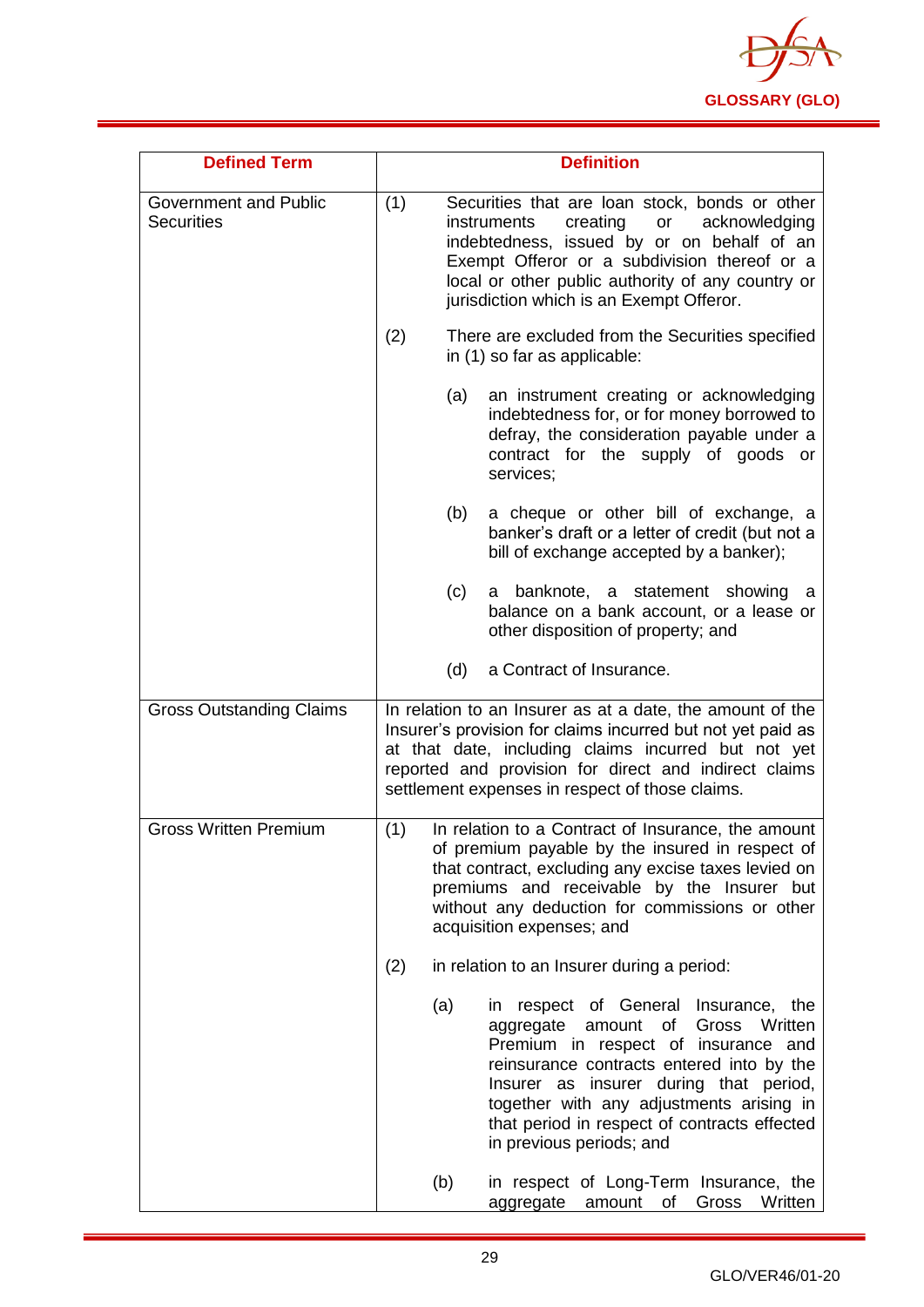

| <b>Defined Term</b> | <b>Definition</b>                                                                                        |
|---------------------|----------------------------------------------------------------------------------------------------------|
|                     | Premium becoming due for payment in that<br>period.                                                      |
| Group               | (1)<br>Means a group of entities which includes an entity<br>(the 'first entity') and:                   |
|                     | any Parent of the first entity; and<br>(a)                                                               |
|                     | any Subsidiary of the first entity or of any<br>(b)<br>Parent of the first entity.                       |
|                     | (2)<br>In AML, has the meaning in Rule 3.2.1.                                                            |
| Group Risk          | The risk of loss to the Authorised Firm as a result of its<br>membership of, or linkages within a Group. |
| Guidance            | Has the meaning given in Article 2 of Schedule 1 to the<br>Regulatory Law 2004.                          |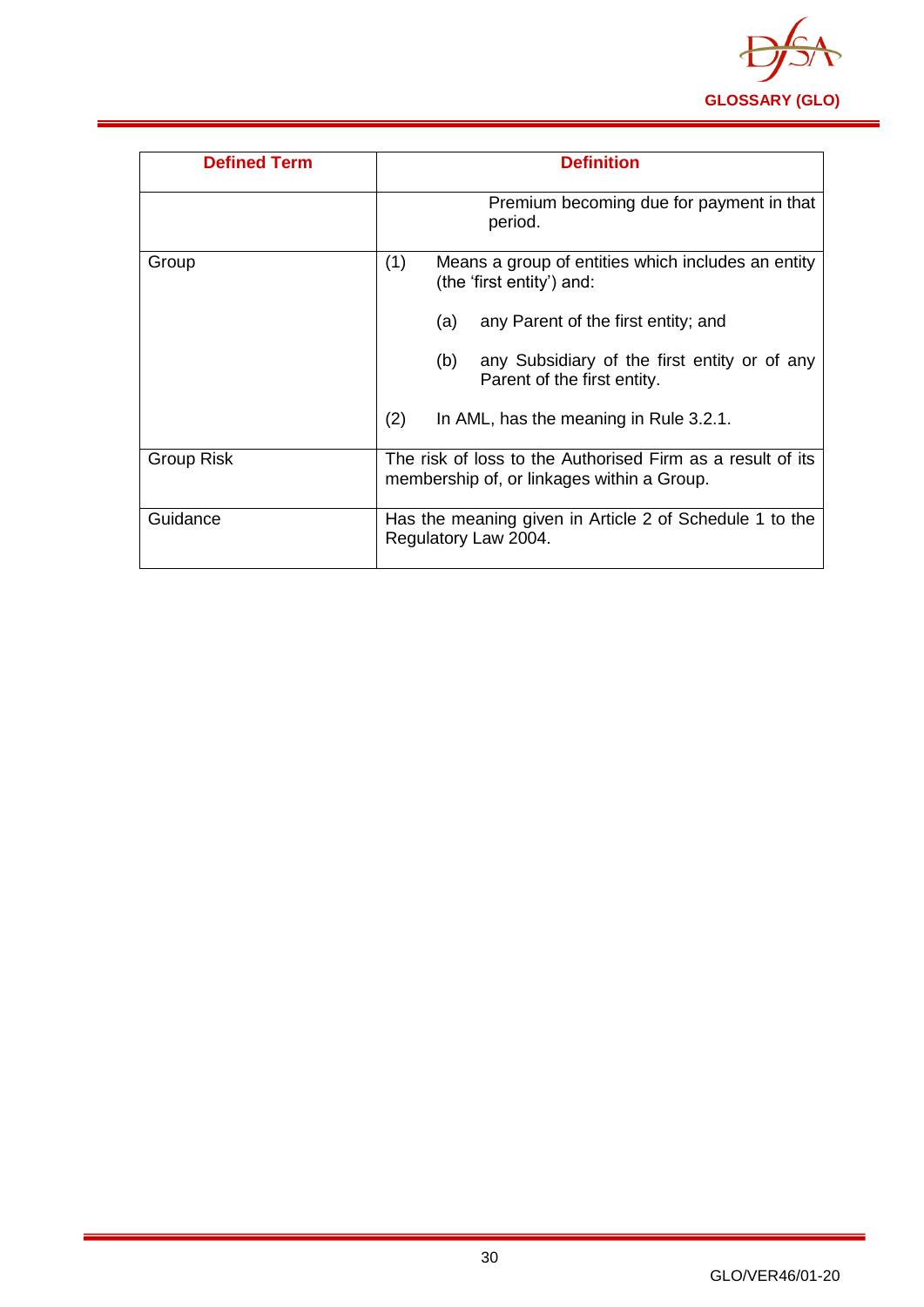

#### <span id="page-31-0"></span>**H [Back to top](#page-1-0)**

| <b>Defined Term</b>      | <b>Definition</b>                                                                                                                                                                                                                                                                                                                                                      |
|--------------------------|------------------------------------------------------------------------------------------------------------------------------------------------------------------------------------------------------------------------------------------------------------------------------------------------------------------------------------------------------------------------|
| Hedge Fund               | Has the meaning given in CIR Rule 3.1.9                                                                                                                                                                                                                                                                                                                                |
| <b>Historic Price</b>    | A price calculated by reference to the valuation point<br>immediately preceding the fund manager's agreement to<br>sell or, as the case may be, to redeem the units in<br>question.                                                                                                                                                                                    |
| <b>Holding Company</b>   | Has the meaning given in Schedule 1 to the DIFC<br>Companies Law and, without limiting the generality of<br>that definition, is taken to include, in relation to a<br>Body Corporate (the Subsidiary),<br>relevant<br>the<br>Subsidiary's ultimate Holding Company and any Holding<br>Company between the Subsidiary and the Subsidiary's<br>ultimate Holding Company. |
| Home Jurisdiction        | Has the meaning given in FPR section 1.3.                                                                                                                                                                                                                                                                                                                              |
| Home Regulator           | Has the meaning given in FPR section 1.3.                                                                                                                                                                                                                                                                                                                              |
| <b>Host Jurisdiction</b> | Has the meaning given in FPR section 1.3.                                                                                                                                                                                                                                                                                                                              |
| <b>Host Regulator</b>    | Has the meaning given in FPR section 1.3.                                                                                                                                                                                                                                                                                                                              |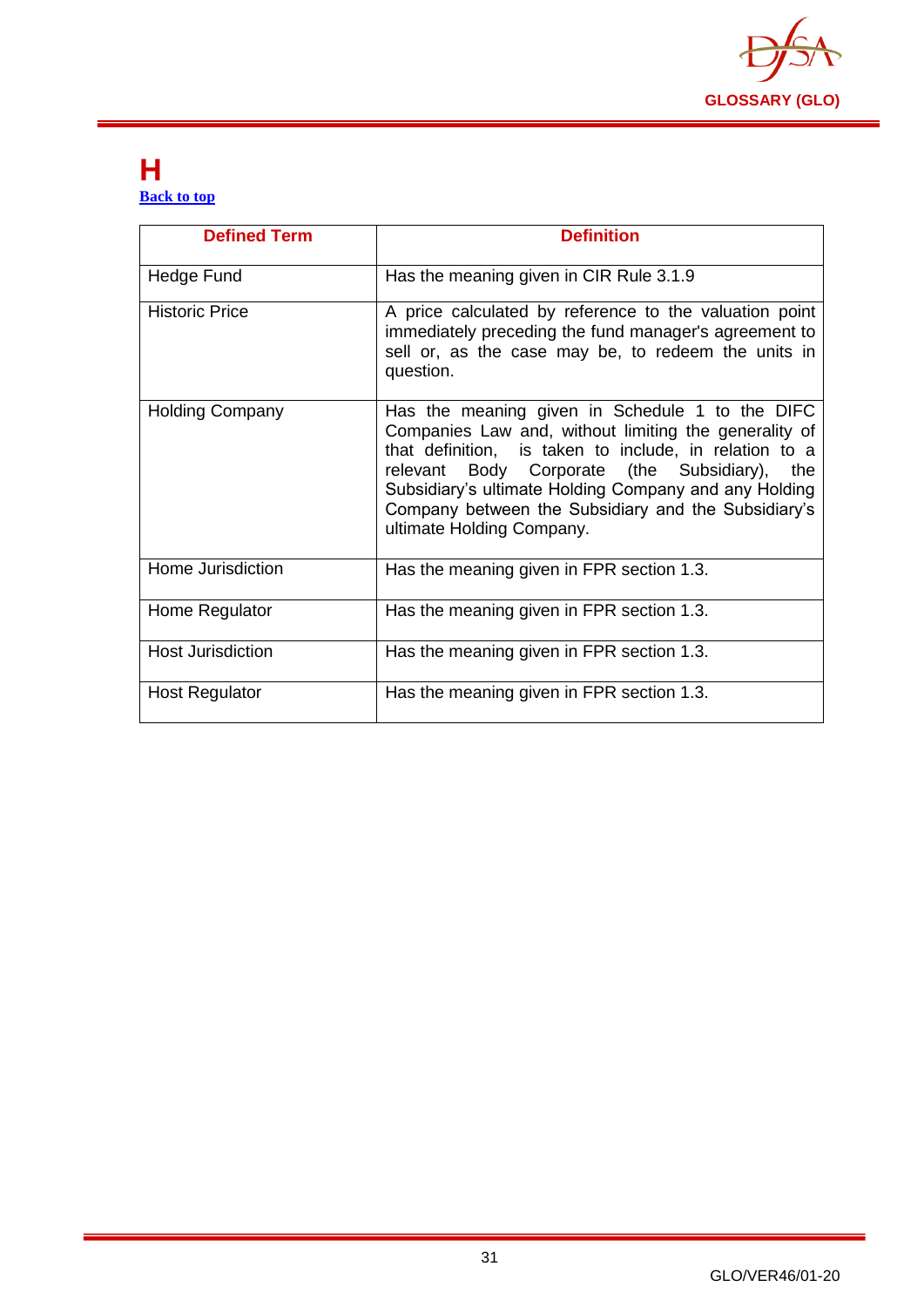

#### <span id="page-32-0"></span>**I [Back to top](#page-1-0)**

| <b>Defined Term</b>                                          | <b>Definition</b>                                                                                                                                                                        |
|--------------------------------------------------------------|------------------------------------------------------------------------------------------------------------------------------------------------------------------------------------------|
| <b>IFAC</b>                                                  | The International Federation of Accountants.                                                                                                                                             |
| <b>IFRS</b> for Small and Medium<br><b>Sized Enterprises</b> | The International Financial Reporting Standards for<br>small and medium sized enterprises as issued and<br>amended from time to time by the International<br>Accounting Standards Board. |
| <b>iNAV</b>                                                  | Indicative Net Asset Value of an ETF.                                                                                                                                                    |
| Incorporated Cell                                            | An Incorporated Cell of an Incorporated Cell Company,<br>created in accordance with the ICC Regulations.                                                                                 |
| <b>Incorporated Cell Company</b><br>(ICC)                    | A company incorporated as an Incorporated Cell<br>Company under the ICC Regulations.                                                                                                     |
| <b>ICC Regulations</b>                                       | The Incorporated Cell Company (ICC) Regulations made<br>under the DIFC Companies Law.                                                                                                    |
| Independent Valuer                                           | A Person who carries on the business or profession of<br>valuing Real Property and who meets the criteria set out<br>under CIR Rule 13.4.19.                                             |
| Inside Information                                           | Information specified in Article 63(1)(a) of the Markets<br>Law 2012.                                                                                                                    |
| Insider                                                      | A Person specified in Article 63(1)(b) of the Markets Law<br>2012.                                                                                                                       |
| Instrument                                                   | Means, in relation to a Derivative, any Investment, asset<br>or thing on which the value of the Derivative may be<br>based.                                                              |
| <b>Insurance Agent</b>                                       | A Person who acts as an agent of one or more insurers.                                                                                                                                   |
| Insurance Aggregation Site                                   | A website or other form of electronic media that provides<br>a facility by means of which a Person can:                                                                                  |
|                                                              | search for a Contract of Insurance according to<br>(a)<br>selected criteria;                                                                                                             |
|                                                              | identify, obtain a quote for, compare, or obtain a<br>(b)<br>list ranking one or more Contracts of Insurance in<br>response to the search; and                                           |
|                                                              | conclude, directly or indirectly, a Contract of<br>(c)<br>Insurance.                                                                                                                     |
| <b>Insurance Bank Account</b>                                | A bank account with an Eligible Bank which has been<br>opened by an Insurance Intermediary or Insurance                                                                                  |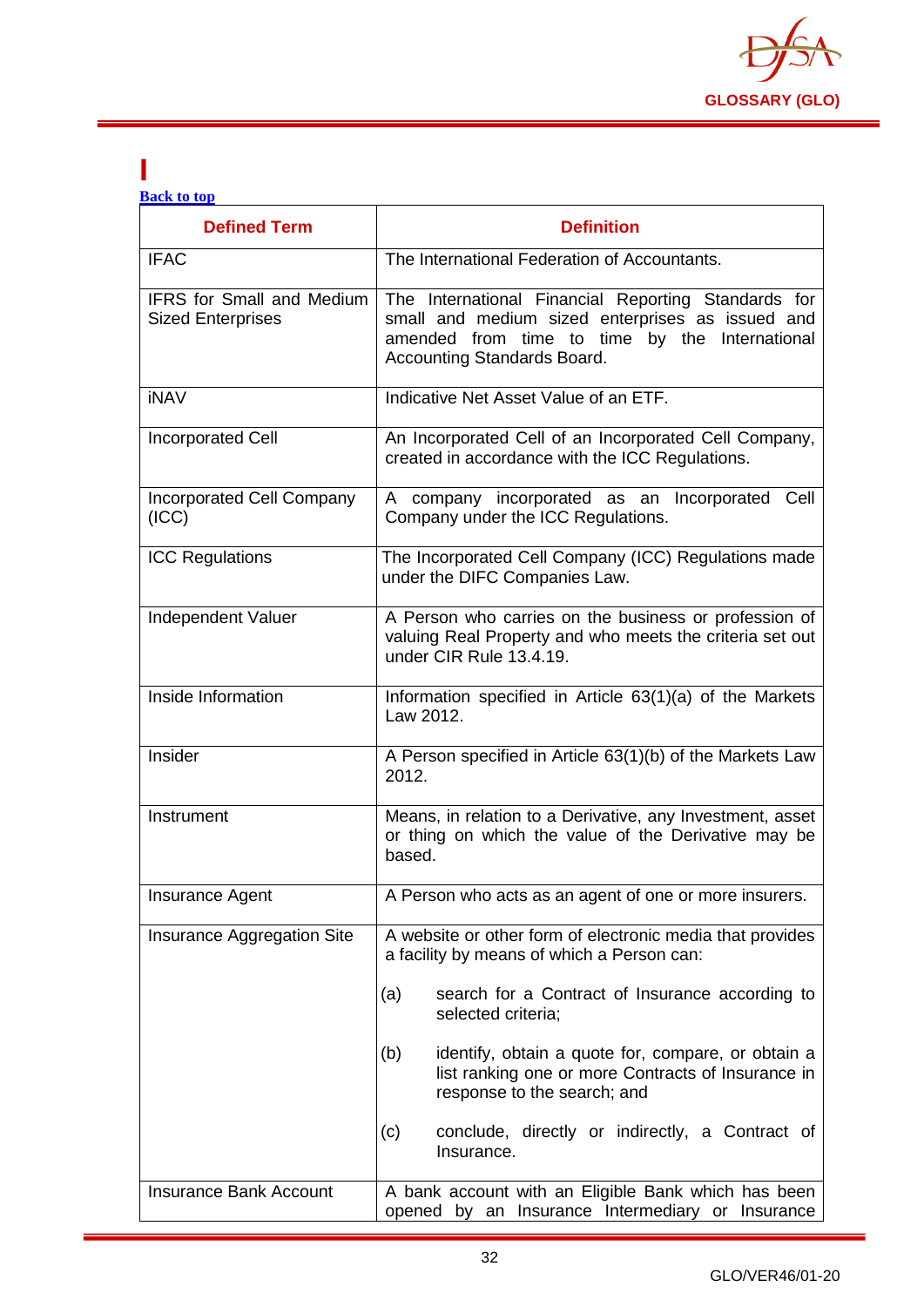

| <b>Defined Term</b>                  | <b>Definition</b>                                                                                                                                                                                                                                                                                                                                                                                                                                 |
|--------------------------------------|---------------------------------------------------------------------------------------------------------------------------------------------------------------------------------------------------------------------------------------------------------------------------------------------------------------------------------------------------------------------------------------------------------------------------------------------------|
|                                      | Manager in accordance with COB Rule 7.12.5.                                                                                                                                                                                                                                                                                                                                                                                                       |
| <b>Insurance Broker</b>              | A Person who acts as an agent of a Policyholder in<br>relation to a Contract of Insurance.                                                                                                                                                                                                                                                                                                                                                        |
| <b>Insurance Business</b>            | The business of Effecting Contracts of Insurance or<br>Carrying Out Contracts of Insurance, including effecting<br>or carrying out contracts of reinsurance (as reinsurer).                                                                                                                                                                                                                                                                       |
| <b>Insurance Fund</b>                | In relation to a Takaful Insurer, the aggregate of the<br>assets and liabilities of the Insurer that are attributed to<br>the Takaful transactions of the Insurer and the amount of<br>any assets designated by the Insurer as a capital<br>transfer to the insurance fund; and includes the amount<br>of any profit, surplus or return (however called or<br>described), less attributable expenses, arising on the<br>investment of such funds. |
| Insurance Intermediary               | An Authorised Firm whose Licence authorises it to carry<br>on the Financial Service of Insurance Intermediation.                                                                                                                                                                                                                                                                                                                                  |
| Insurance Intermediation             | Has the meaning given in GEN section 2.19.                                                                                                                                                                                                                                                                                                                                                                                                        |
| <b>Insurance Liabilities</b>         | General Insurance liabilities and Long-Term Insurance<br>liabilities.                                                                                                                                                                                                                                                                                                                                                                             |
| Insurance Management                 | Has the meaning given in GEN section 2.20.                                                                                                                                                                                                                                                                                                                                                                                                        |
| <b>Insurance Manager</b>             | An Authorised Firm whose Licence authorises it to carry<br>on the Financial Service of Insurance Management.                                                                                                                                                                                                                                                                                                                                      |
| Insurance Monies                     | Has the meaning given in COB Rule 7.12.2.                                                                                                                                                                                                                                                                                                                                                                                                         |
| Report                               | Insurance Monies Auditor's   A report referred to in GEN Rule 8.6.1(d).                                                                                                                                                                                                                                                                                                                                                                           |
| Insurance Special Purpose<br>Vehicle | An insurer which:                                                                                                                                                                                                                                                                                                                                                                                                                                 |
|                                      | (a)<br>assumes risks by way of reinsurance; and                                                                                                                                                                                                                                                                                                                                                                                                   |
|                                      | (b)<br>is required to fully fund its exposures to those risks<br>through the proceeds of a debt issuance or some<br>other financing arrangement where the repayment<br>obligations<br>under<br>those<br>arrangements<br>are<br>subordinated<br>insurer's<br>reinsurance<br>the<br>to<br>obligations.                                                                                                                                              |
| <b>Insurer</b>                       | A Person carrying on in the DIFC either or both of the<br>Services<br>following<br>Financial<br>for<br>which<br>has<br>it<br>authorisation under its Licence:                                                                                                                                                                                                                                                                                     |
|                                      | <b>Effecting Contracts of Insurance; or</b><br>(a)                                                                                                                                                                                                                                                                                                                                                                                                |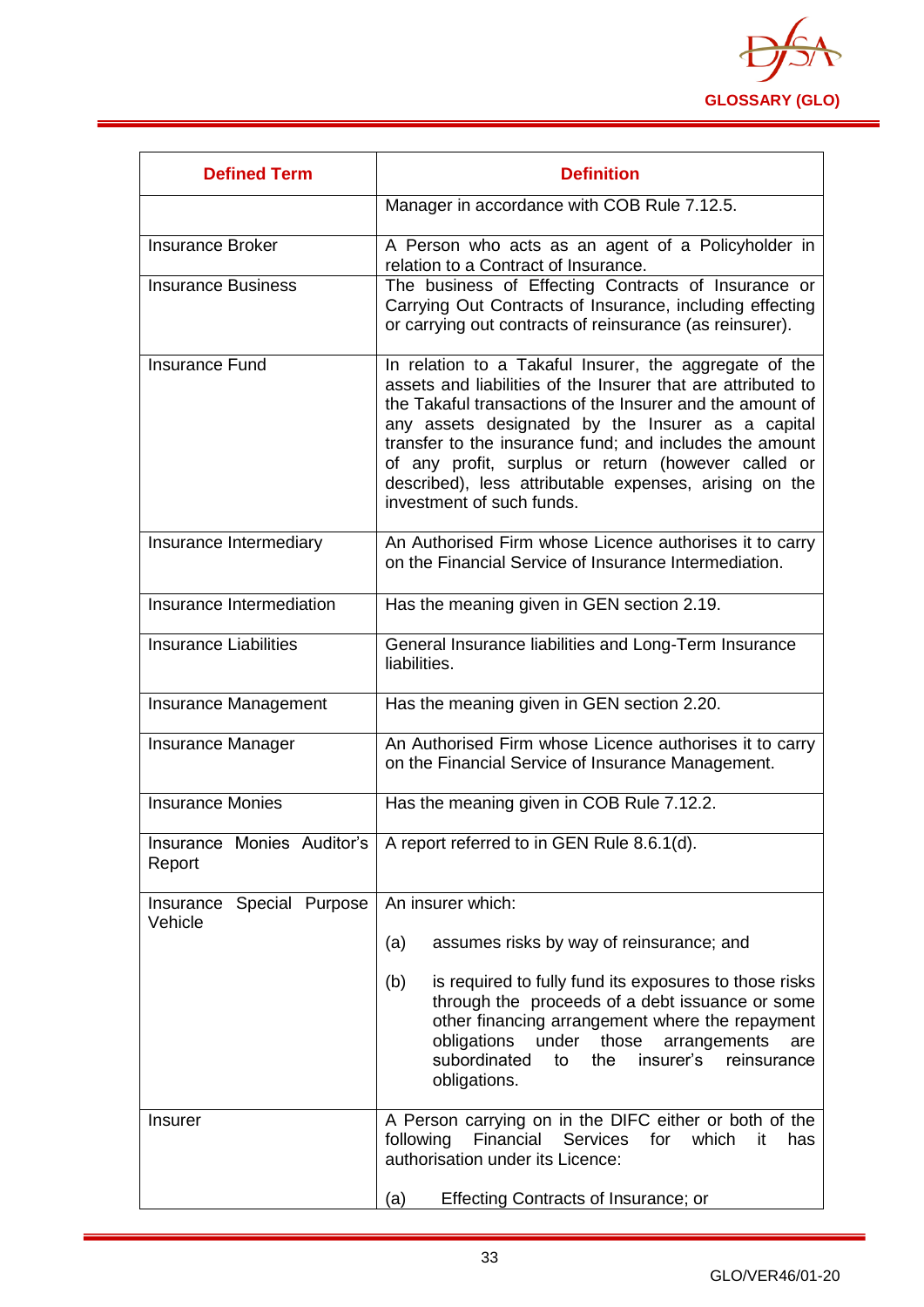

| <b>Defined Term</b>                                                 | <b>Definition</b>                                                                                                                                                                                                 |
|---------------------------------------------------------------------|-------------------------------------------------------------------------------------------------------------------------------------------------------------------------------------------------------------------|
|                                                                     | (b)<br>Carrying Out Contracts of Insurance.                                                                                                                                                                       |
| <b>Internal Auditor</b>                                             | The Key Individual function described in AMI Rule 5.3.9.                                                                                                                                                          |
| <b>International Financial</b><br><b>Reporting Standards (IFRS)</b> | The International Financial Reporting Standards as<br>issued and amended from time to time by<br>the<br>International Accounting Standards Board.                                                                 |
| International Standards on<br>Assurance Engagement                  | The international standards on assurance engagement<br>as issued and amended from time to time by the<br>International Auditing and Assurance Standards Board<br>(IAASB) of IFAC.                                 |
| International Standards on<br>Auditing                              | The international standards on auditing as issued and<br>amended from time to time by the International Auditing<br>and Assurance Standards Board (IAASB) of IFAC.                                                |
| International Standards on<br><b>Quality Control</b>                | The international standards on quality control as issued<br>and amended from time to time by the International<br>Auditing and Assurance Standards Board (IAASB) of<br>IFAC.                                      |
| International Standards on<br><b>Related Services</b>               | The international standards on related services as<br>issued and amended from time to time by the<br>International Auditing and Assurance Standards Board<br>(IAASB) of IFAC.                                     |
| <b>Invested Assets</b>                                              | Any asset, right or interest of an Insurer that is held by<br>the Insurer for the primary purpose of generating<br>revenues or for directly providing funds to meet the<br>Insurer's cash outflows in the future. |
| Investment                                                          | Has the meaning given in GEN section A2.1.                                                                                                                                                                        |
| <b>Investment Analyst</b>                                           | An Employee of an Authorised Firm who prepares<br><b>Investment Research.</b>                                                                                                                                     |
| <b>Investment Business</b>                                          | The business of:                                                                                                                                                                                                  |
|                                                                     | Dealing in Investments as Principal;<br>(a)                                                                                                                                                                       |
|                                                                     | (b)<br>Dealing in Investments as Agent;                                                                                                                                                                           |
|                                                                     | Arranging Deals in Investments;<br>(c)                                                                                                                                                                            |
|                                                                     | <b>Managing Assets;</b><br>(d)                                                                                                                                                                                    |
|                                                                     | Advising on Financial Products;<br>(e)                                                                                                                                                                            |
|                                                                     | (f)<br>Managing a Collective Investment Fund;                                                                                                                                                                     |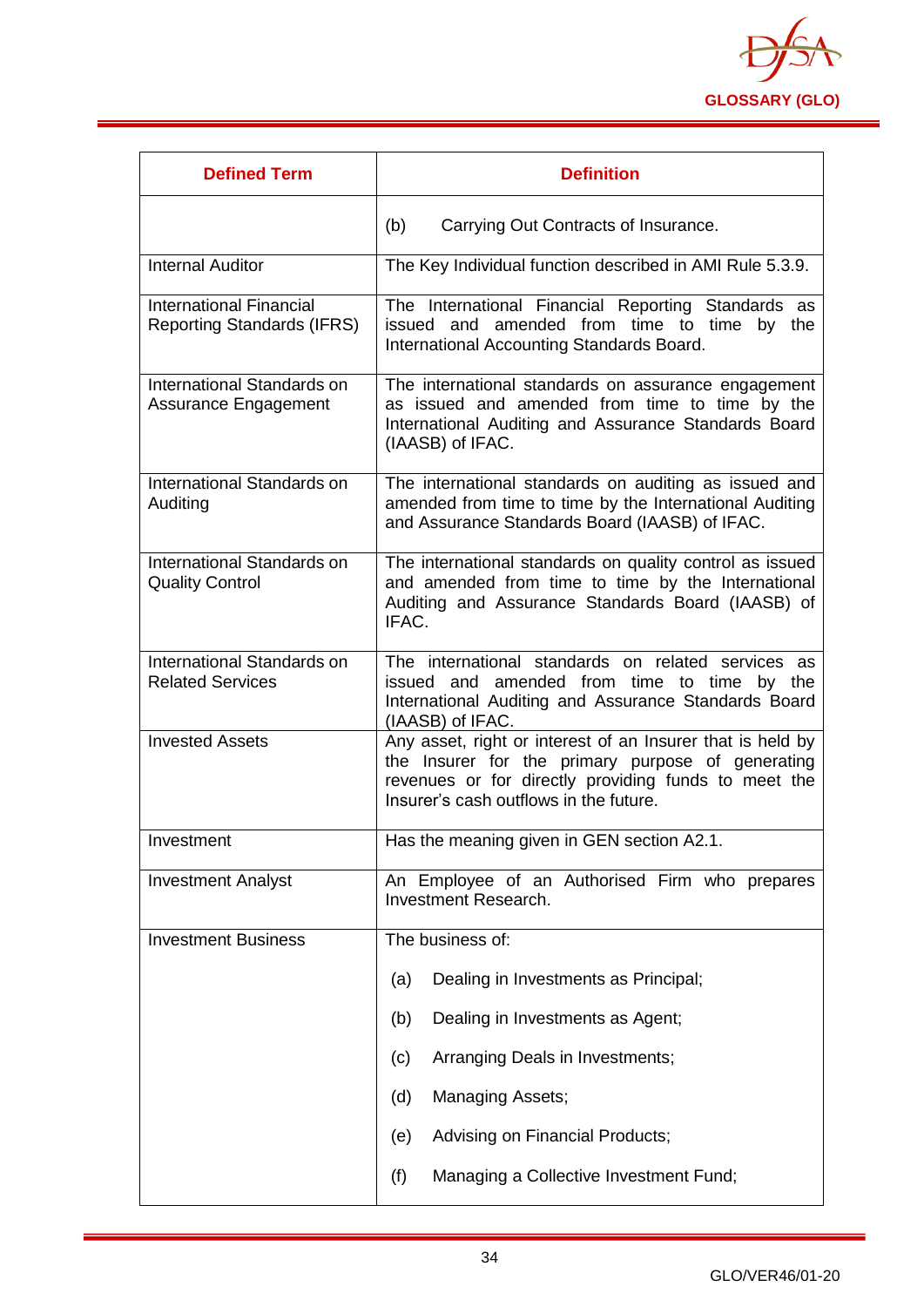

| <b>Defined Term</b>                        | <b>Definition</b>                                                                                                                                                                                                          |
|--------------------------------------------|----------------------------------------------------------------------------------------------------------------------------------------------------------------------------------------------------------------------------|
|                                            | Providing Custody;<br>(g)                                                                                                                                                                                                  |
|                                            | Arranging Custody;<br>(h)                                                                                                                                                                                                  |
|                                            | Managing a Profit Sharing Investment Account;<br>(i)                                                                                                                                                                       |
|                                            | Operating an Alternative Trading System;<br>(j)                                                                                                                                                                            |
|                                            | Acting as the Trustee of a Fund; or<br>(k)                                                                                                                                                                                 |
|                                            | (1)<br>Arranging Credit and Advising on Credit.                                                                                                                                                                            |
| <b>Investment Company</b>                  | An open or closed ended company established for the<br>purpose of<br>collective investment which<br>main<br>is.<br>incorporated under of the DIFC Companies Law in<br>accordance with the Regulations made under that Law. |
| <b>Investment Crowdfunding</b>             | Has the meaning given in GEN Rules 2.29.1(4) and (6).                                                                                                                                                                      |
| <b>Investment Crowdfunding</b><br>Operator | A Person who is authorised under a Licence to Operate<br>an Investment Crowdfunding Platform.                                                                                                                              |
| <b>Investment Crowdfunding</b><br>Platform | An electronic platform or a facility referred to in GEN<br>Rule 2.29.1(4) or (6).                                                                                                                                          |
| <b>Investment Manager</b>                  | A Person who, acting only on behalf of a Client:                                                                                                                                                                           |
|                                            | manages Investments in an account or portfolio on<br>(a)<br>discretionary basis under the terms of a<br>discretionary management agreement; or                                                                             |
|                                            | (b)<br>manages Investments in an account or portfolio on<br>a non-discretionary basis under the terms of a<br>non-discretionary management agreement.                                                                      |
| <b>Investment Partnership</b>              | A limited partnership established for the main purpose of<br>collective investment which is formed and registered<br>under the Limited Partnership Law in accordance with<br>the Regulations made under that Law.          |
| <b>Investment Platform</b>                 | Has the meaning given in GEN Rule 2.31.1                                                                                                                                                                                   |
| <b>Investment Research</b>                 | A publication which contains:                                                                                                                                                                                              |
|                                            | the results of research into Investments;<br>(a)                                                                                                                                                                           |
|                                            | analysis of factors likely to influence the future<br>(b)<br>performance of Investments; or                                                                                                                                |
|                                            | advice or recommendations based on those<br>(c)<br>results or analysis.                                                                                                                                                    |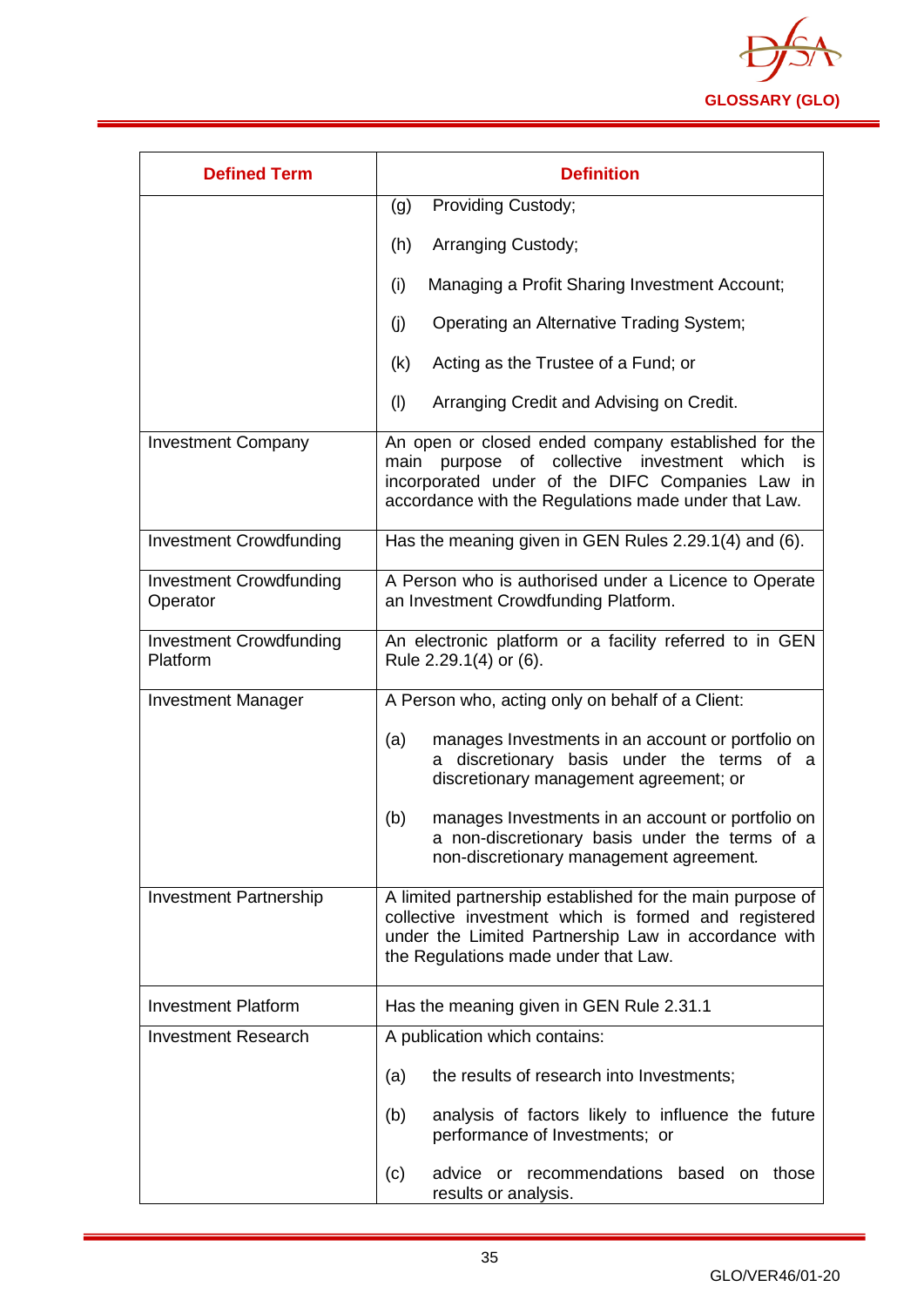

| <b>Defined Term</b>                                          | <b>Definition</b>                                                                                                                                                                                                                                                                                                                                       |
|--------------------------------------------------------------|---------------------------------------------------------------------------------------------------------------------------------------------------------------------------------------------------------------------------------------------------------------------------------------------------------------------------------------------------------|
| <b>Investment Risk Reserve</b>                               | Represents the amount that is appropriated out of the<br>income of investment account holders, after allocating<br>the Mudarib's share, in order to meet future losses<br>attributable to investment account holders.                                                                                                                                   |
| <b>Investment Trust</b>                                      | An express trust created mainly for collective investment<br>purposes under the Investment Trust Law.                                                                                                                                                                                                                                                   |
| <b>Investment Undertaking</b>                                | An Investment Company, Investment Partnership, or<br>Investment Trust which is used as the investment<br>vehicle for a Fund.                                                                                                                                                                                                                            |
| Investment-Linked Insurance                                  | Contracts of Insurance where the benefits are wholly or<br>partly to be determined by reference to the value of, or<br>the income from, property of any description (whether or<br>not specified in the contracts) or by reference to<br>fluctuations in, or in an index of, the value of property of<br>any description (whether or not so specified). |
| <b>IOSCO</b>                                                 | The International Organisation of Securities<br>Commissions.                                                                                                                                                                                                                                                                                            |
| <b>IFR</b>                                                   | The Islamic Finance Rules module of the Rulebook.                                                                                                                                                                                                                                                                                                       |
| Islamic Accounting and<br><b>Auditing Standards</b>          | The auditing and accounting standards issued by the<br>Accounting<br>and<br>Auditing<br>Organisation<br>Islamic<br>οf<br>Financial Institutions (AAOIFI).                                                                                                                                                                                               |
| <b>Islamic Contract</b>                                      | Any contract designed to comply with Shari'a.                                                                                                                                                                                                                                                                                                           |
| <b>Islamic Exchange Traded</b><br><b>Fund or Islamic ETF</b> | Has the meaning given in IFR Rule 6.13.1.                                                                                                                                                                                                                                                                                                               |
| <b>Islamic Financial Business</b>                            | Any part of the financial business of an Authorised<br>Person which is carried out in accordance with Shari'a.                                                                                                                                                                                                                                          |
| <b>Islamic Financial Institution</b>                         | An Authorised Person which has, on its Licence, an<br>endorsement authorising it to conduct its entire financial<br>business in accordance with Sharia'a.                                                                                                                                                                                               |
| <b>Islamic Fund</b>                                          | Has the meaning given in CIR Rule 3.1.2                                                                                                                                                                                                                                                                                                                 |
| <b>Islamic Securities</b>                                    | Any Security Offered, or held out expressly or implicitly,<br>as Islamic or Shari'a compliant.                                                                                                                                                                                                                                                          |
| <b>Islamic Window</b>                                        | That part of an Authorised Person, other than an Islamic<br>Financial Institution, which conducts Islamic Financial<br>Business.                                                                                                                                                                                                                        |
| <b>ISPV</b>                                                  | <b>Insurance Special Purpose Vehicle</b>                                                                                                                                                                                                                                                                                                                |
| <b>Issuer</b>                                                | (in relation to any Security) (other than a Unit in a<br>(1)<br>Collective Investment Fund) the Person by whom<br>it is or is to be issued;                                                                                                                                                                                                             |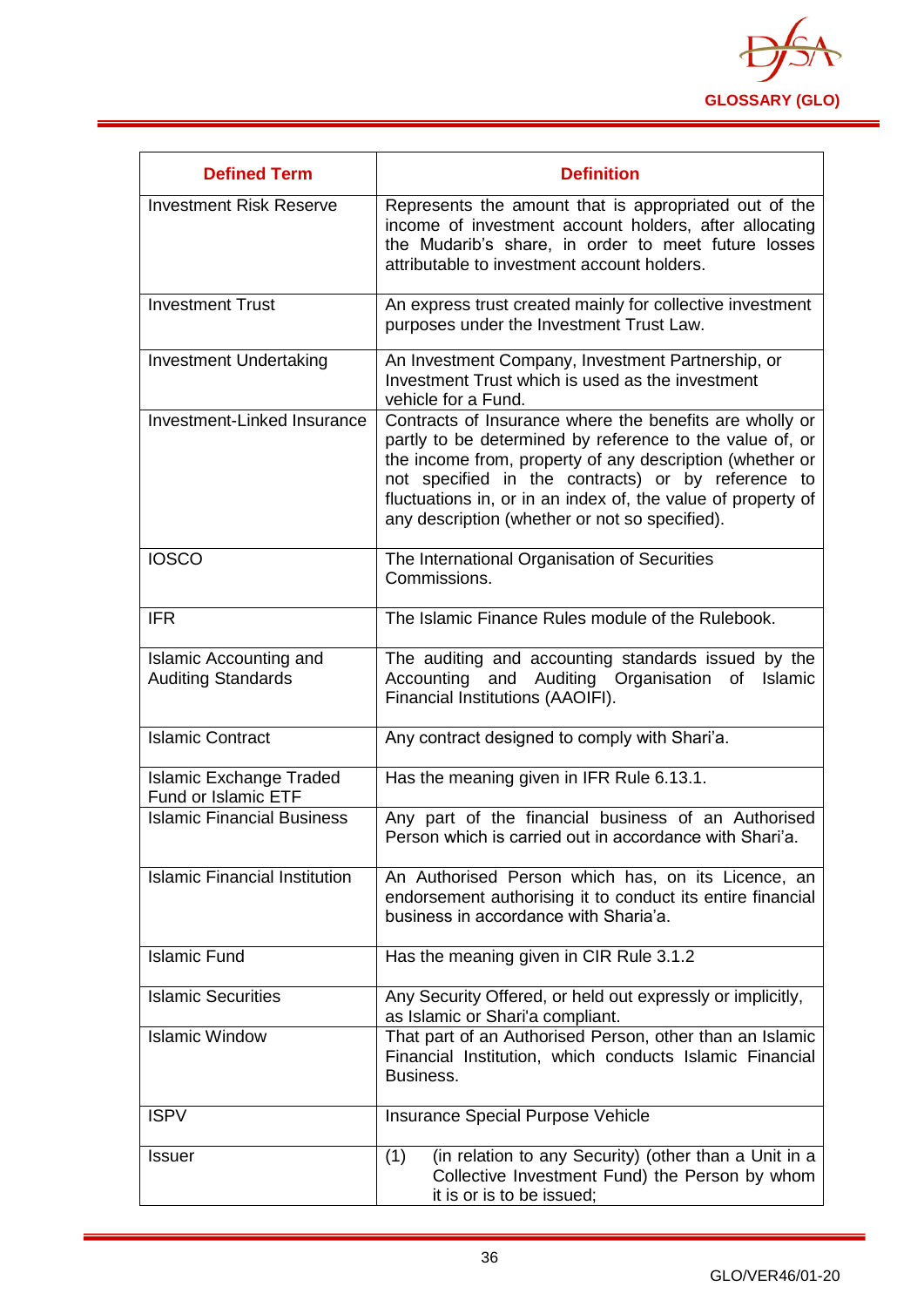

| <b>Defined Term</b> |     | <b>Definition</b>                                                                                                                           |
|---------------------|-----|---------------------------------------------------------------------------------------------------------------------------------------------|
|                     | (2) | (in relation to a Unit in a Collective Investment<br>Fund) the Fund Manager;                                                                |
|                     | (3) | (in relation to an interest in a limited Partnership)<br>the Partnership; and                                                               |
|                     | (4) | (in relation to Certificates) the Person who issued<br>or is to issue the Security to which the Certificate<br>or other instrument relates. |

#### **J [Back to top](#page-1-0)**

| <b>Defined Term</b> | <b>Definition</b>                                                                                                                                                                               |
|---------------------|-------------------------------------------------------------------------------------------------------------------------------------------------------------------------------------------------|
| Joint Forum         | The Basel Committee on Banking Supervision (BCBS),<br>the International Organization of Securities Commissions<br>(IOSCO) and the International Association of Insurance<br>Supervisors (IAIS). |

# **K**

**[Back to top](#page-1-0)**

| <b>Defined Term</b> | <b>Definition</b>                                                                                                                       |
|---------------------|-----------------------------------------------------------------------------------------------------------------------------------------|
| Key Individual      | An individual who has been authorised by the DFSA to<br>perform one or more Licensed Functions for an<br>Authorised Market Institution. |
| Key Information     | Information prescribed in MKT Rule in 2.5.2(1)(b).                                                                                      |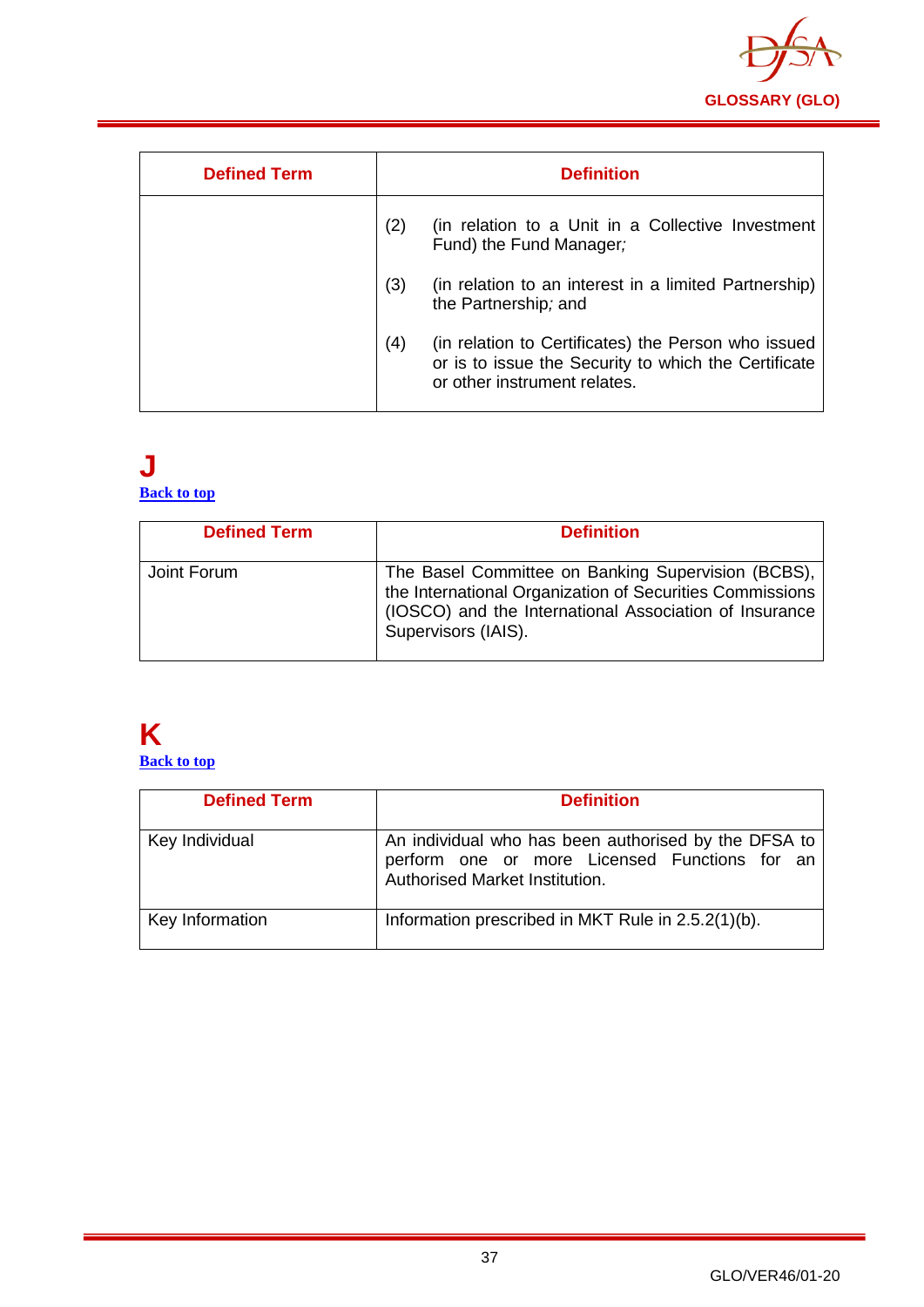

#### **L [Back to top](#page-1-0)**

| <b>Defined Term</b>                  | <b>Definition</b>                                                                                                                                                                                                                                                                                                                         |
|--------------------------------------|-------------------------------------------------------------------------------------------------------------------------------------------------------------------------------------------------------------------------------------------------------------------------------------------------------------------------------------------|
| Large Exposure                       | An Exposure, whether in an Authorised Firm's Non-<br>Trading Book or Trading Book, or both, to a<br>Group of<br>Counterparty<br>Closely<br>Related<br>or<br>Counterparties or a Group of Counterparties connected<br>to the Authorised Firm which in aggregate equals or<br>exceeds 10% of the Authorised Firm's<br>Capital<br>Resources. |
| Licence                              | A Licence granted by the DFSA under Chapter 2 of Part<br>3 of the Regulatory Law 2004.                                                                                                                                                                                                                                                    |
| <b>Licensed Director</b>             | The Licensed Function described in GEN Rule 7.4.3.                                                                                                                                                                                                                                                                                        |
| <b>Licence Endorsement</b>           | an endorsement made by the DFSA on a Licence that<br>permits an Authorised Person to carry on an activity<br>prescribed under Article 44 of the Regulatory Law 2004.                                                                                                                                                                      |
| <b>Licensed Function</b>             | in relation to an Authorised Firm, a function<br>(1)<br>described in GEN section 7.4; and<br>(2)<br>in relation to an Authorised Market Institution, a<br>function described in AMI section 5.3.                                                                                                                                          |
| <b>Licensed Partner</b>              | The Licensed Function described in GEN Rule 7.4.4.                                                                                                                                                                                                                                                                                        |
| <b>Licensed Person</b>               | In relation to a Passported Fund, a Person who is<br>licensed or otherwise authorised by the Home Regulator<br>to Promote Funds.                                                                                                                                                                                                          |
| <b>Licensing Requirements</b>        | The requirements set out in AMI section 7.2 in relation to<br>the granting of a Licence to an Authorised Market<br>Institution.                                                                                                                                                                                                           |
| <b>Limited Liability Partnership</b> | A partnership incorporated under the Limited Liability<br>Partnership Law 2004 or under the law of a country or<br>territory outside the DIFC.                                                                                                                                                                                            |
| <b>Liquidity Risk</b>                | The risk of loss to an Authorised Firm as a result of<br>inability to meet its obligations as they fall due.                                                                                                                                                                                                                              |
| List                                 | The Official List of Securities.                                                                                                                                                                                                                                                                                                          |
| <b>Listed Entity</b>                 | Has the meaning given in MKT Rule 9.1.1(2).                                                                                                                                                                                                                                                                                               |
| <b>Listed Fund</b>                   | A Collective Investment Fund which has been admitted<br>to the Official List of Securities.                                                                                                                                                                                                                                               |
| <b>Listed Securities</b>             | Any Securities which have been admitted to the Official                                                                                                                                                                                                                                                                                   |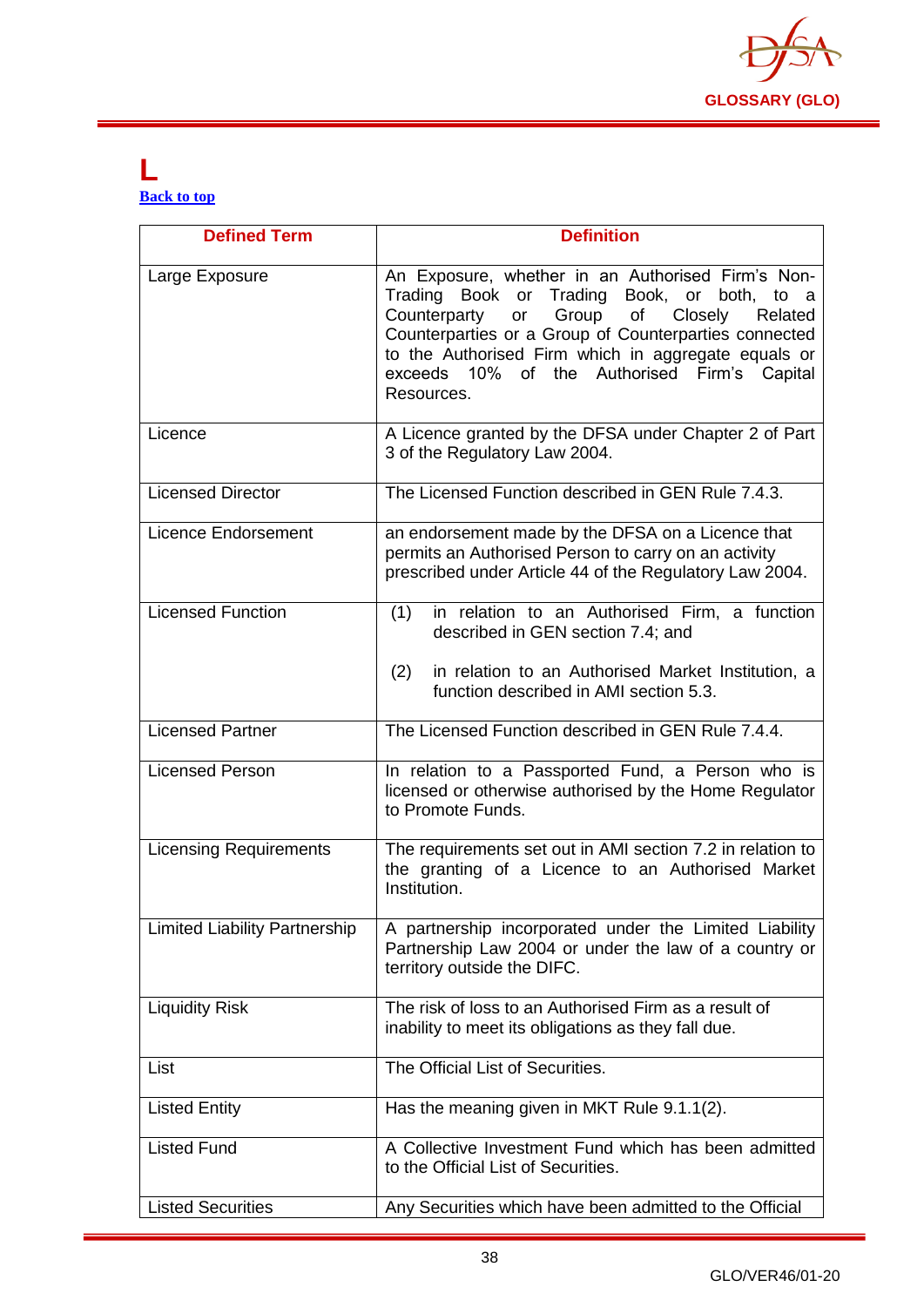

| <b>Defined Term</b>                    | <b>Definition</b>                                                                                                                                                                                       |
|----------------------------------------|---------------------------------------------------------------------------------------------------------------------------------------------------------------------------------------------------------|
|                                        | List of Securities.                                                                                                                                                                                     |
| <b>Listing Principles</b>              | Means the Rules in MKT section 9.2.                                                                                                                                                                     |
| <b>Listing Rules</b>                   | The Rules in chapter 9 of MKT.                                                                                                                                                                          |
| Lloyd's                                | The society established in the United Kingdom and<br>known as Lloyd's.                                                                                                                                  |
| Lloyd's Underwriter                    | An underwriting member of Lloyds.                                                                                                                                                                       |
| Loan Crowdfunding                      | Has the meaning given in GEN Rules 2.29.1(2) and (3).                                                                                                                                                   |
| Loan Crowdfunding Operator             | A Person who is authorised under a Licence to Operate<br>a Loan Crowdfunding Platform.                                                                                                                  |
| Loan Crowdfunding Platform             | An electronic platform or a facility referred to in GEN<br>Rule 2.29.1(2) or (3).                                                                                                                       |
| <b>Local Authorities</b>               | Government or municipal authorities, which do not<br>operate at a national level.                                                                                                                       |
| Long-Term Insurance                    | A Contract of Insurance of a type specified in GEN Rule<br>A4.1.2, expressed to be in force for more than one year,<br>where under the terms of the contract any of the<br>following conditions exists: |
|                                        | the payment of the whole or part of the benefits is<br>(1)<br>dependent upon the termination or continuation or<br>human life;                                                                          |
|                                        | the payment of any part of the premiums is<br>(2)<br>dependent upon the termination or continuation of<br>human life;                                                                                   |
|                                        | (3)<br>the benefits under the contract include payment of<br>a sum on marriage or on the birth of a child; or                                                                                           |
|                                        | the contract is a permanent health insurance<br>(4)<br>contract.                                                                                                                                        |
| Long-Term Insurance<br><b>Business</b> | The business of Effecting Contracts of Insurance or<br>Carrying Out Contracts of Insurance, where<br>the<br>Contracts of Insurance are contracts of Long-Term<br>Insurance.                             |
| Long-Term Insurance Fund               | A fund in respect of Long-Term Insurance Business<br>established and maintained in accordance with PIN<br>chapter 3.                                                                                    |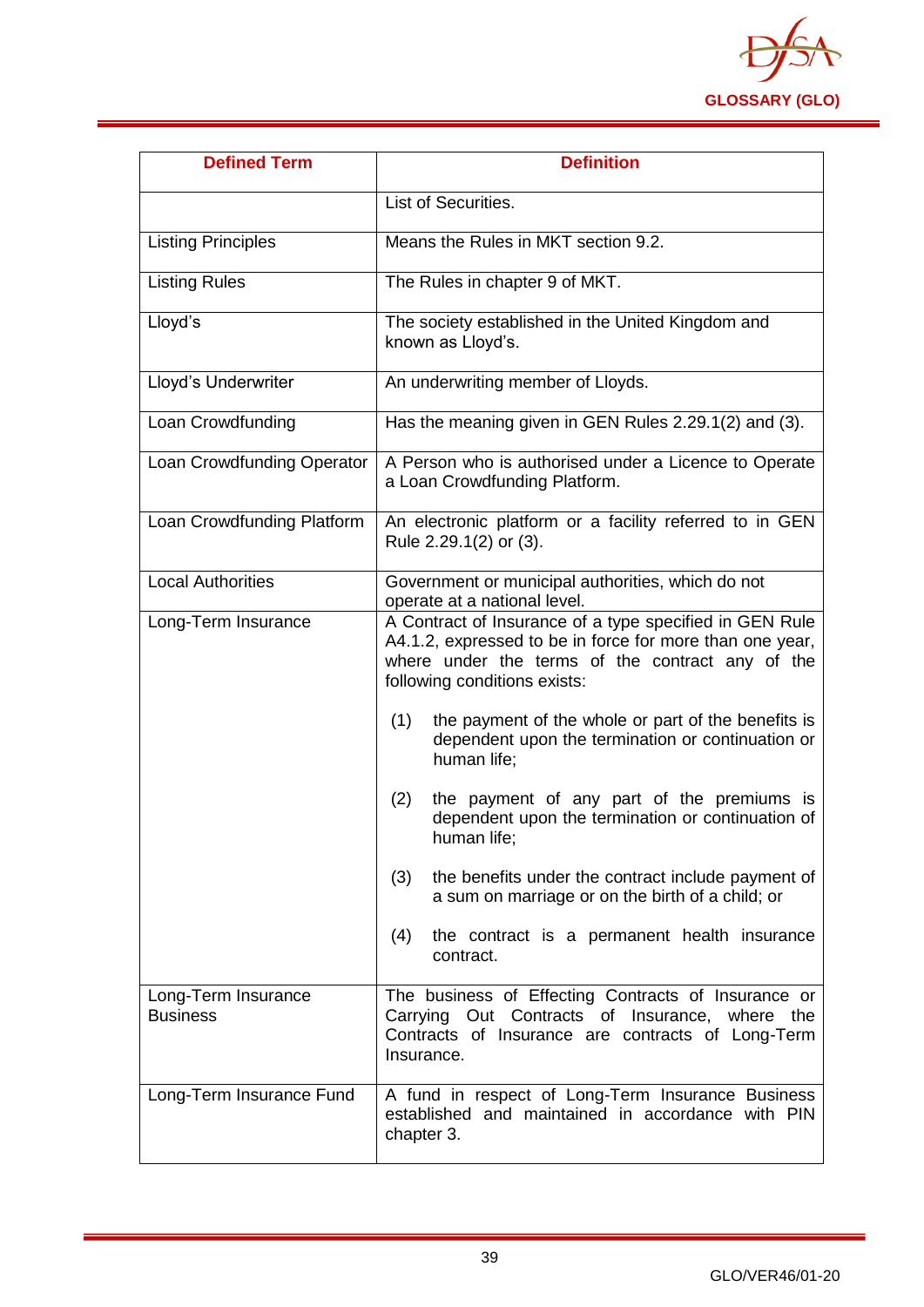

| <b>Defined Term</b>                | <b>Definition</b>                                                                                                                                                                                                           |
|------------------------------------|-----------------------------------------------------------------------------------------------------------------------------------------------------------------------------------------------------------------------------|
| Long-Term Insurance<br>Liabilities | Liabilities of an Insurer arising under or associated with<br>contracts of Long-Term Insurance, entered into by it as<br>insurer or cedant, including liabilities of the kinds<br>referred to in PIN Rules 5.6.6 and 5.6.7. |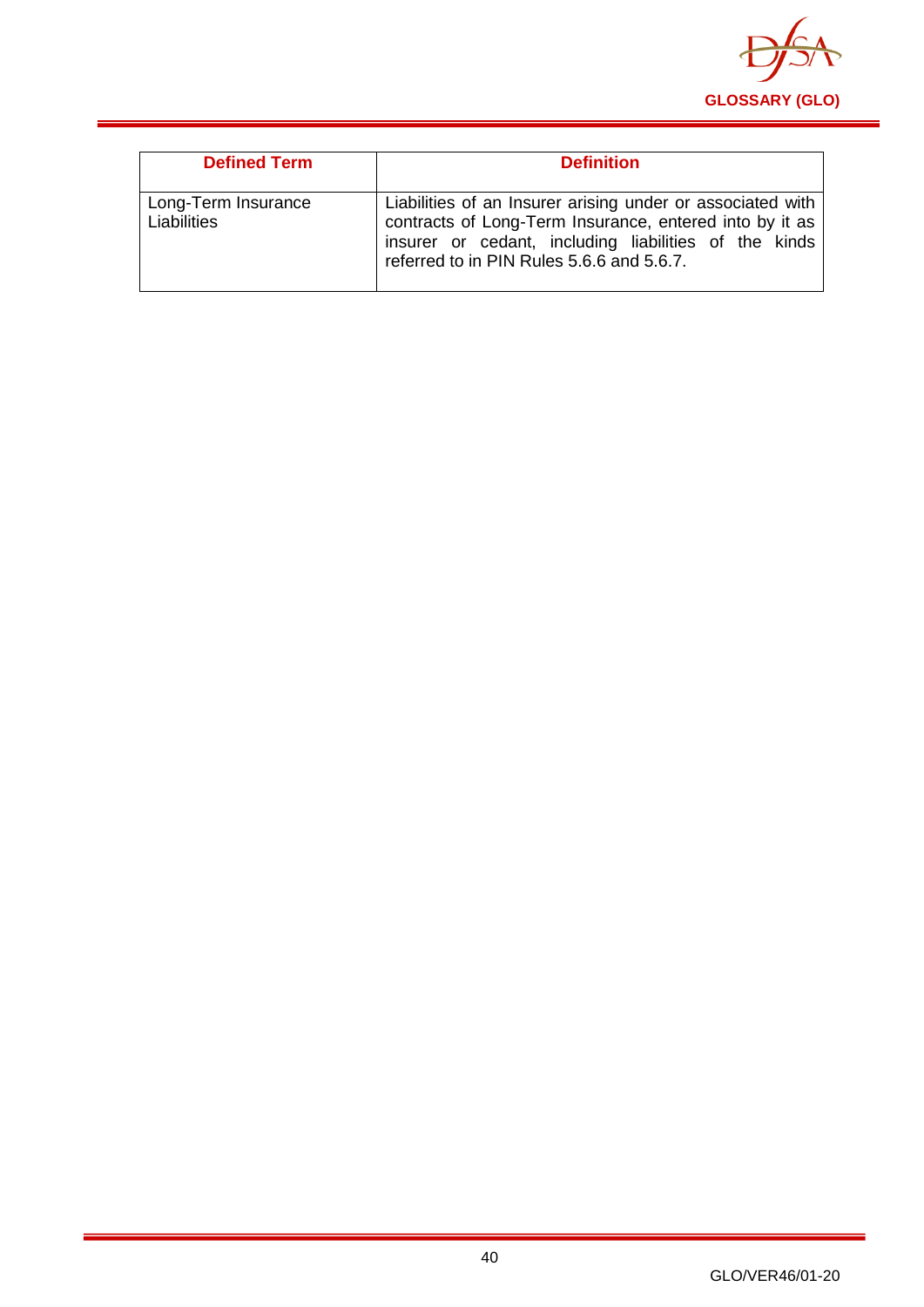

#### **M [Back to top](#page-1-0)**

| <b>Defined Term</b>                                    | <b>Definition</b>                                                                                                                                                                                                                                                                                                                                                                                                                                                                                                          |
|--------------------------------------------------------|----------------------------------------------------------------------------------------------------------------------------------------------------------------------------------------------------------------------------------------------------------------------------------------------------------------------------------------------------------------------------------------------------------------------------------------------------------------------------------------------------------------------------|
| <b>Major Acquisition</b>                               | Has the meaning given in GEN Rule 11.10.8(3).                                                                                                                                                                                                                                                                                                                                                                                                                                                                              |
| <b>Managing Assets</b>                                 | Has the meaning given in GEN section 2.10.                                                                                                                                                                                                                                                                                                                                                                                                                                                                                 |
| Managing a Collective<br><b>Investment Fund</b>        | Has the meaning given in GEN section 2.12.                                                                                                                                                                                                                                                                                                                                                                                                                                                                                 |
| Managing a Profit Sharing<br><b>Investment Account</b> | Has the meaning given in GEN section 2.21.                                                                                                                                                                                                                                                                                                                                                                                                                                                                                 |
| Managing a PSIA                                        | Managing a Profit Sharing Investment Account.                                                                                                                                                                                                                                                                                                                                                                                                                                                                              |
| <b>Market Abuse</b>                                    | Conduct which contravenes a provision contained in<br>chapter 1 of Part 6 of the Markets Law 2012.                                                                                                                                                                                                                                                                                                                                                                                                                         |
| <b>Market Counterparty</b>                             | A Client specified under COB Rule 2.3.9.                                                                                                                                                                                                                                                                                                                                                                                                                                                                                   |
| <b>Market Maker</b>                                    | In relation to an Investment, a Person who holds himself<br>out as able and willing to enter into transactions of sale<br>and purchase in Investments of that description at prices<br>determined by him generally and continuously rather<br>than in respect of each particular transaction.                                                                                                                                                                                                                              |
| <b>Market Price</b>                                    | The price at which the Shares are being traded on an<br>Authorised Market Institution.                                                                                                                                                                                                                                                                                                                                                                                                                                     |
| <b>Market Risk</b>                                     | The risk of loss that arises from fluctuations in the values<br>of, or income from, assets or in interest or exchange<br>rates.                                                                                                                                                                                                                                                                                                                                                                                            |
| <b>Market Risk Capital</b><br>Requirement              | The requirement calculated in accordance with PIB Rule<br>5.3.1.                                                                                                                                                                                                                                                                                                                                                                                                                                                           |
| <b>Markets Law</b>                                     | The Markets Law 2012                                                                                                                                                                                                                                                                                                                                                                                                                                                                                                       |
| <b>Markets Rules</b>                                   | Rules prescribed in the Market Rules Module of the<br><b>DFSA Rulebook.</b>                                                                                                                                                                                                                                                                                                                                                                                                                                                |
| Mark-up or Mark-down                                   | When an Authorised Firm receives instructions<br>(1)<br>from a Client and takes a principal position in the<br>relevant Investment in order to complete a<br>transaction, that is, when the Authorised Firm<br>a principal position in the relevant<br>takes<br>Investment which it would not otherwise take,<br>except to complete that transaction, the difference,<br>if any, between:<br>the price at which the Authorised Firm takes<br>(a)<br>principal<br>position<br>relevant<br>in<br>the<br>a<br>Investment; and |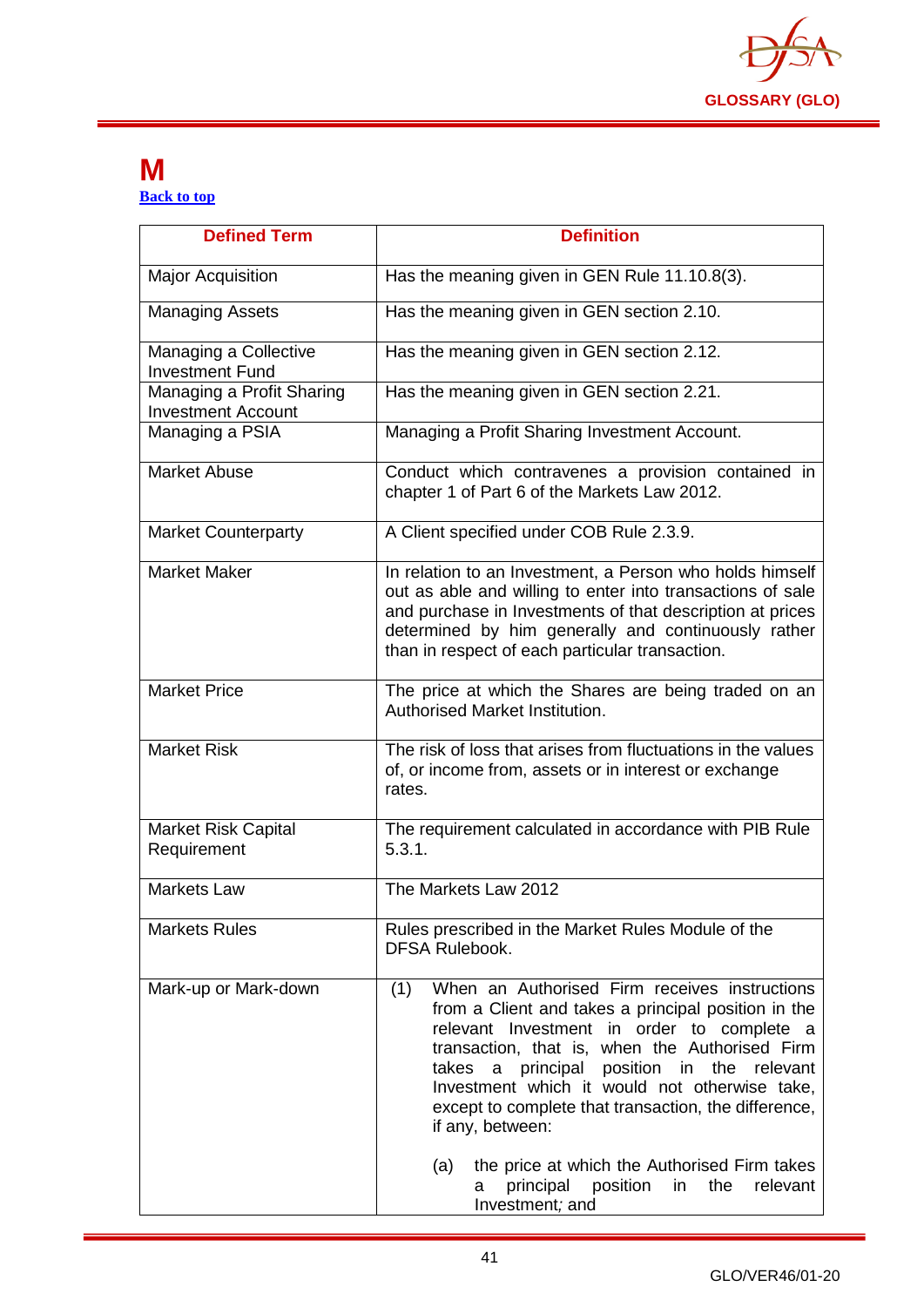

| <b>Defined Term</b>                                | <b>Definition</b>                                                                                                                                                                                                                                                                                                                                                                                                                |
|----------------------------------------------------|----------------------------------------------------------------------------------------------------------------------------------------------------------------------------------------------------------------------------------------------------------------------------------------------------------------------------------------------------------------------------------------------------------------------------------|
|                                                    | the price at which the Authorised Firm<br>(b)<br>Executes the transaction with its Client; or<br>When an Authorised Firm Executes a transaction<br>(2)<br>with its Client against its own book and owes a<br>duty of best execution, the difference between:<br>the price at which best execution would be<br>(a)<br>achieved; and<br>the price at which the Authorised Firm<br>(b)<br>Executes the transaction with its Client. |
| <b>Master Fund</b>                                 | Has the meaning given in CIR Rule 3.1.5                                                                                                                                                                                                                                                                                                                                                                                          |
| <b>Maturity Mismatch</b>                           | A difference between the maturity of an asset and the<br>corresponding liability.                                                                                                                                                                                                                                                                                                                                                |
| Member                                             | (1) In relation to an Authorised Market Institution, a<br>person admitted as a member of the Authorised<br>Market Institution in accordance with its Business<br>Rules.<br>(2) In relation to an Employee Money Purchase<br>Scheme, has the meaning given in GEN Rule 2.30.1                                                                                                                                                     |
| Minimum Capital<br>Requirement                     | The requirement calculated in accordance with PIN Rule<br>A4.2.1.                                                                                                                                                                                                                                                                                                                                                                |
| Minimum Cellular Capital<br>Requirement            | The Minimum Segmental Capital Requirement in respect<br>of a cell.                                                                                                                                                                                                                                                                                                                                                               |
| Minimum Fund Capital<br>Requirement                | The requirement calculated in accordance with PIN Rule<br>A8.2.1.                                                                                                                                                                                                                                                                                                                                                                |
| Minimum Non-Cellular<br><b>Capital Requirement</b> | The Minimum Segmental Capital Requirement in respect<br>of that part of a protected cell company that is not a cell.                                                                                                                                                                                                                                                                                                             |
| Minimum Segmental Capital<br>Requirement           | The requirement calculated in accordance with PIN<br>section A6.2.                                                                                                                                                                                                                                                                                                                                                               |
| <b>MKT</b>                                         | The Markets module of the Rulebook.                                                                                                                                                                                                                                                                                                                                                                                              |
| Money                                              | Any form of money, including cheques and other<br>payable orders.                                                                                                                                                                                                                                                                                                                                                                |
| Money Laundering Reporting<br>Officer (MLRO)       | (1)<br>For the purposes of AMI, the Key Individual<br>function described in AMI Rule 5.3.8.                                                                                                                                                                                                                                                                                                                                      |
|                                                    | For the purposes of an Authorised Firm other than<br>(2)<br>a Credit Rating Agency, the Licensed Function                                                                                                                                                                                                                                                                                                                        |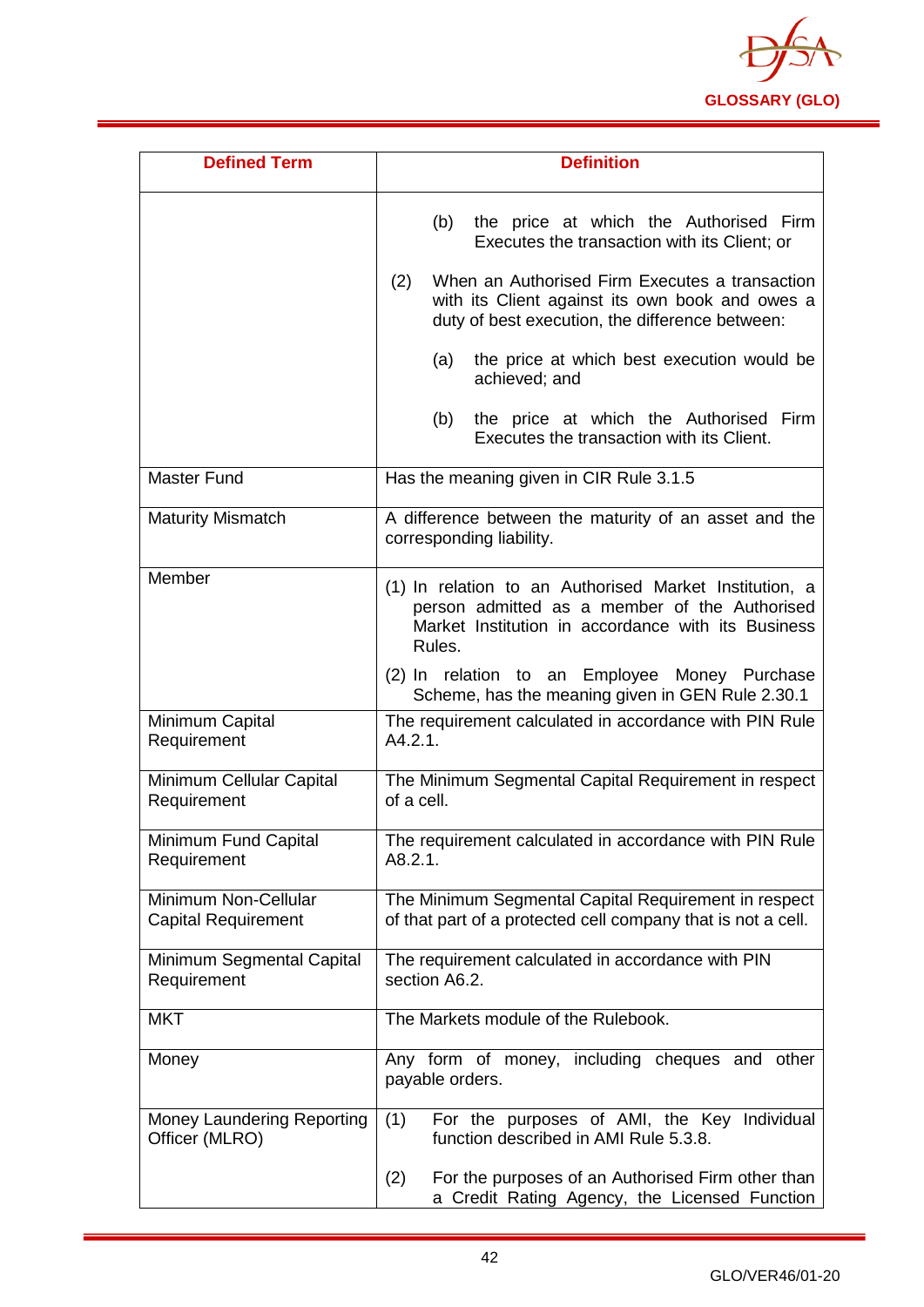

| <b>Defined Term</b>                            | <b>Definition</b>                                                                                                                                                                                                                                                |
|------------------------------------------------|------------------------------------------------------------------------------------------------------------------------------------------------------------------------------------------------------------------------------------------------------------------|
|                                                | described in GEN Rule 7.4.8.                                                                                                                                                                                                                                     |
|                                                | For all other purposes, has the meaning in AML<br>(3)<br>Rule 3.2.1.                                                                                                                                                                                             |
| Money Market Fund                              | Has the meaning given in CIR Rule 3.1.11.                                                                                                                                                                                                                        |
| <b>MTF</b>                                     | A Multilateral Trading Facility.                                                                                                                                                                                                                                 |
| <b>Multilateral Development</b><br><b>Bank</b> | Any one of the following banks:                                                                                                                                                                                                                                  |
|                                                | African Development Bank (AfDB);<br>(a)                                                                                                                                                                                                                          |
|                                                | Asian Development Bank (ASB);<br>(b)                                                                                                                                                                                                                             |
|                                                | Caribbean Development Bank (CDB);<br>(c)                                                                                                                                                                                                                         |
|                                                | Council of Europe Development Bank;<br>(d)                                                                                                                                                                                                                       |
|                                                | European Bank for Reconstruction and<br>(e)<br>Development (EBRD);                                                                                                                                                                                               |
|                                                | (f)<br>European Investment Bank (EIB);                                                                                                                                                                                                                           |
|                                                | European Investment Fund (EIF);<br>(g)                                                                                                                                                                                                                           |
|                                                | Inter-American Development Bank (IADB);<br>(h)                                                                                                                                                                                                                   |
|                                                | Inter-American Investment Corporation (IAIC);<br>(i)                                                                                                                                                                                                             |
|                                                | International Bank for Reconstruction and<br>(i)<br>Development (IBRD);                                                                                                                                                                                          |
|                                                | International Finance Corporation (IFC); or<br>(k)                                                                                                                                                                                                               |
|                                                | (1)<br>Nordic Investment Bank (NIB).                                                                                                                                                                                                                             |
| <b>Multilateral Trading Facility</b>           | Pursuant to GEN Rule 2.22.1(a), a system which brings<br>together multiple third party buying and selling interests<br>in Investments, in accordance with its non-discretionary<br>rules, in a way that results in a contract in respect of<br>such Investments. |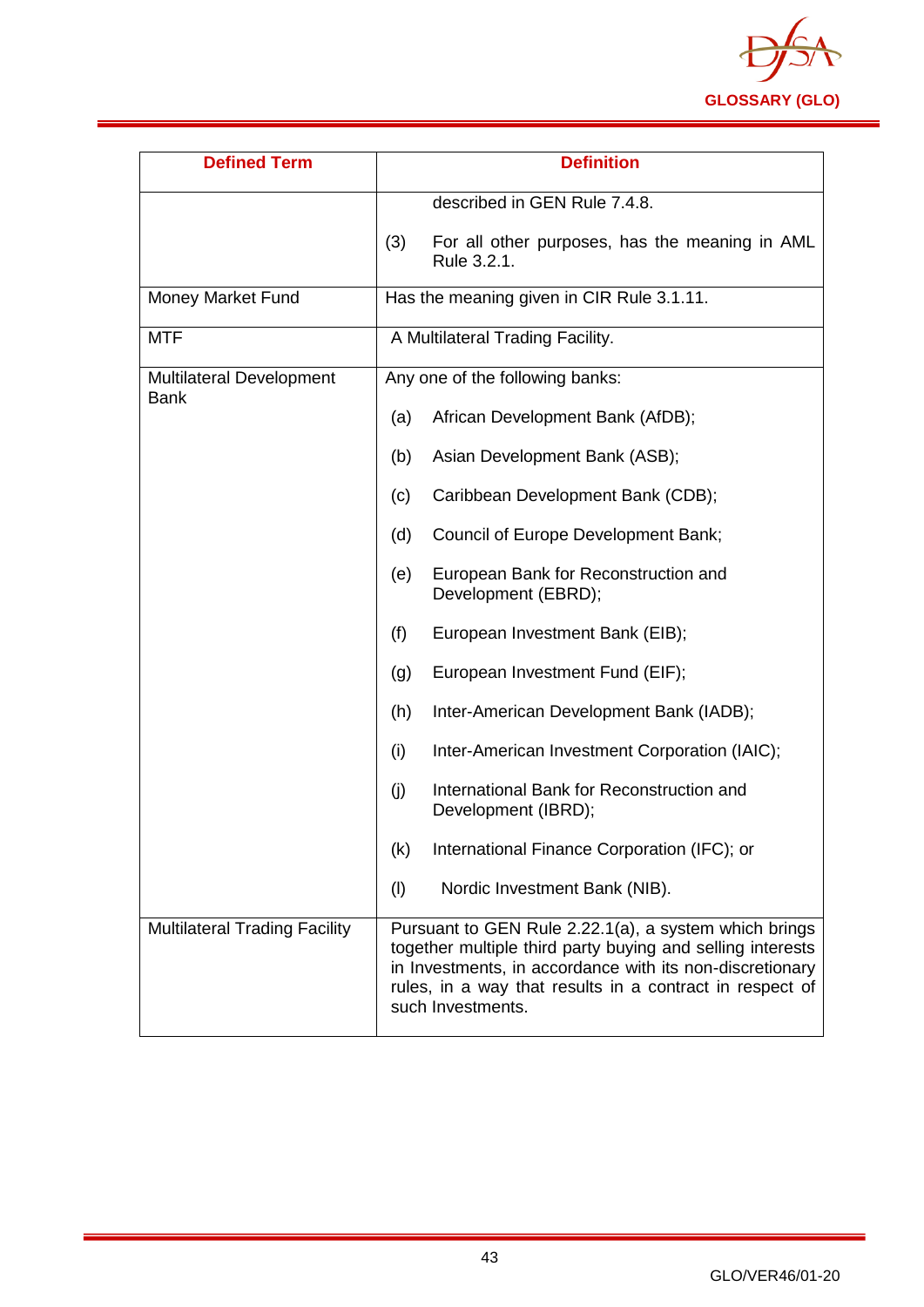

#### **N [Back to top](#page-1-0)**

| <b>Defined Term</b>             | <b>Definition</b>                                                                                                                                                                                                                                                                                                                                                                                              |
|---------------------------------|----------------------------------------------------------------------------------------------------------------------------------------------------------------------------------------------------------------------------------------------------------------------------------------------------------------------------------------------------------------------------------------------------------------|
| <b>Net Outstanding Claims</b>   | In respect of an Insurer as at a date, Gross Outstanding<br>Claims of the Insurer as at that date, less the amount of<br>reinsurance and other recoveries expected to be<br>received in respect of those claims.                                                                                                                                                                                               |
| <b>Net Written Premium</b>      | In respect of an Insurer during a period, Gross Written<br>Premium of the Insurer during that period less the<br>amount of premium on reinsurance contracts entered<br>into by the Insurer as cedant during the same period.                                                                                                                                                                                   |
| <b>Netting by Novation</b>      | The process of automatically amalgamating some or all<br>claims and obligations between two Counterparties to<br>create a single new claim or obligation replacing the<br>relevant former claims or obligations.                                                                                                                                                                                               |
| Nominee Company                 | A company incorporated in the DIFC whose business<br>consists solely of acting as a holder of Client Assets<br>where such assets are held by the Nominee Company<br>as agent of an Authorised Firm.                                                                                                                                                                                                            |
| <b>Non-Cellular Assets</b>      | Assets of a Protected Cell Company which are not<br>Cellular Assets.                                                                                                                                                                                                                                                                                                                                           |
| <b>Non-Cellular Liabilities</b> | Liabilities that may not be settled by disposition of<br>cellular assets.                                                                                                                                                                                                                                                                                                                                      |
| Non-DIFC insurer                | A Person, other than an Insurer, who is authorised and<br>supervised as an insurer by a Financial Services<br>Regulator.                                                                                                                                                                                                                                                                                       |
| Non-Performing                  | (1) In the case of loans and other financial instruments<br>to which an Authorised Firm is exposed, having<br>either of the following qualities:                                                                                                                                                                                                                                                               |
|                                 | (a)<br>Contractual payments of interest or principal<br>are 90 days or more past the date on which<br>they were due and payable, and the current<br>value of any security held in respect of the<br>other<br>financial<br>loan<br>or<br>instrument<br>is<br>insufficient,<br>after<br>for<br>making<br>allowance<br>expenses of realisation, to meet the total<br>amount of principal and accrued interest; or |
|                                 | (b)<br>having an enhanced risk of default, assessed<br>on the basis of reasonable criteria.                                                                                                                                                                                                                                                                                                                    |
|                                 | (2)<br>In regard to (1)(a), if a loan or other financial<br>instrument has a regular payment schedule, the<br>loan or other instrument is 90 days past due when                                                                                                                                                                                                                                                |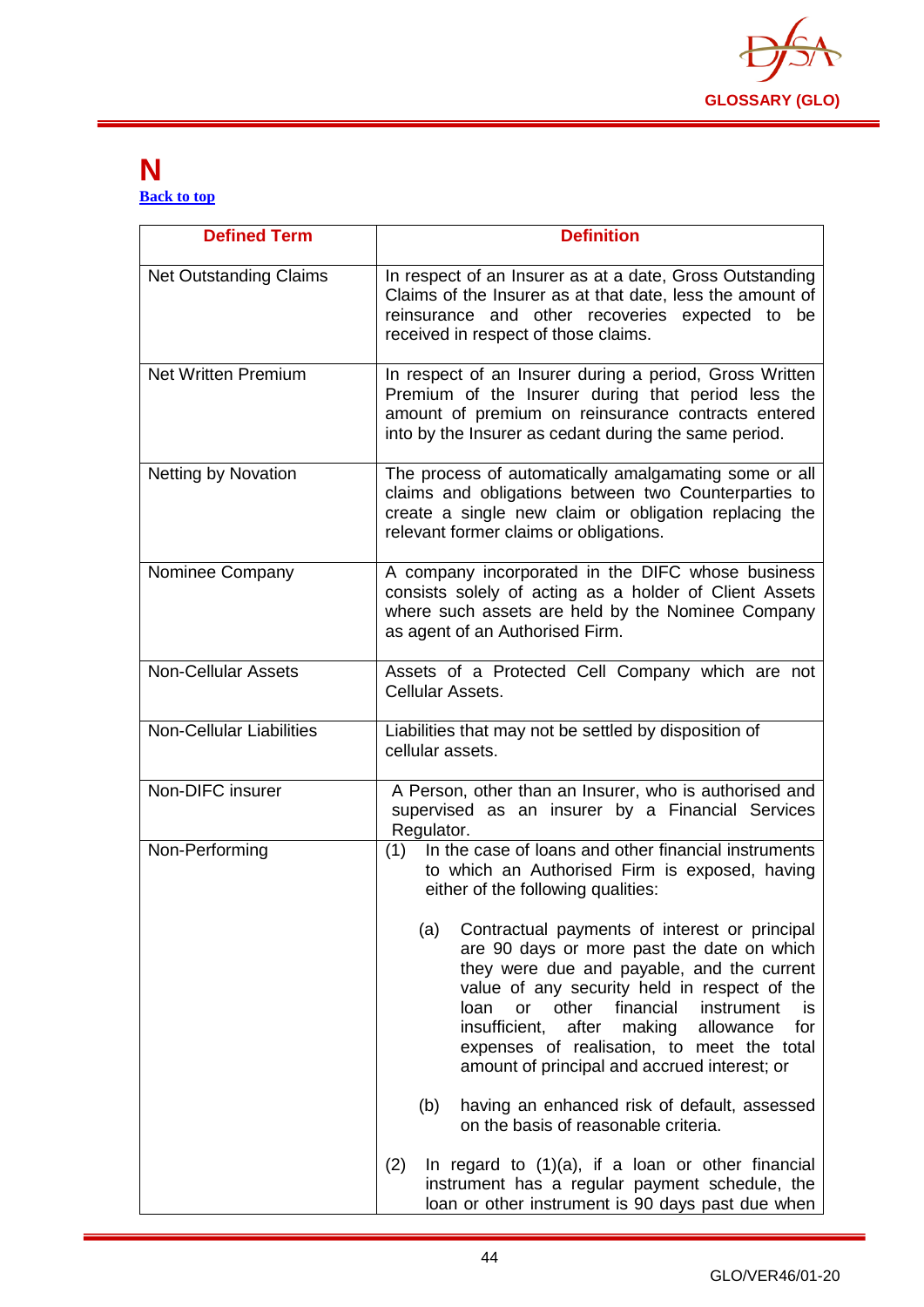

| <b>Defined Term</b> | <b>Definition</b>                                                                                                                                                                                                                                 |
|---------------------|---------------------------------------------------------------------------------------------------------------------------------------------------------------------------------------------------------------------------------------------------|
|                     | 90 calendar days have elapsed since the due date<br>of a contractual payment that has not been met in<br>full; and the total amount that is due but has not yet<br>been paid is equivalent to at least 90 days' worth of<br>contractual payments. |
| Non-Trading Book    | Describes positions, exposures and on-and off-balance<br>sheet items, which are not in the Trading Book.                                                                                                                                          |
| Notice of Objection | A notice filed by a Person who has received a Notice of<br>Administrative Censure or a Notice of Administrative<br>Fine who objects to the imposition of the censure or fine<br>as the case may be.                                               |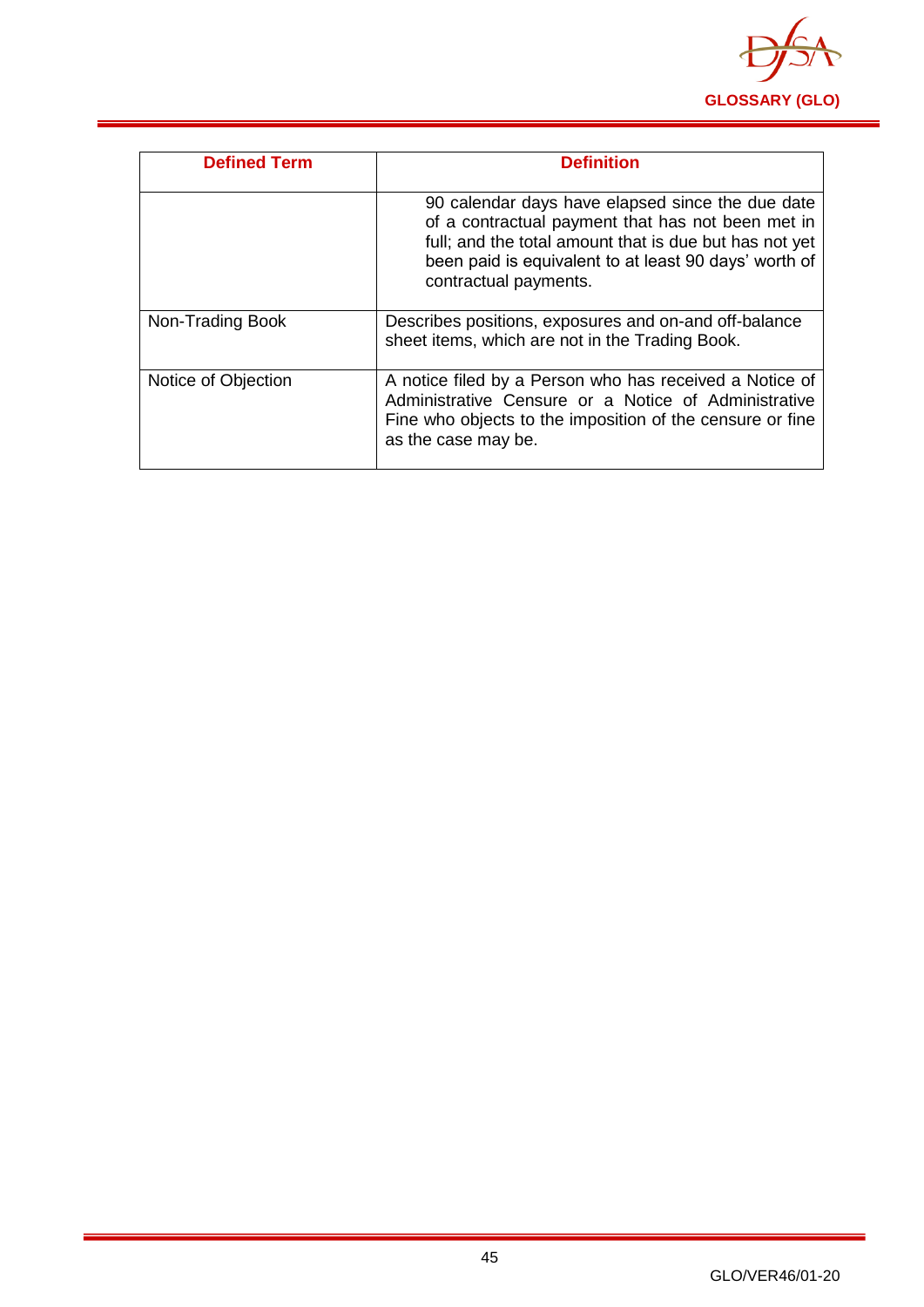

## **O**

| <b>Back to top</b>  |     |                                                                                                                             |
|---------------------|-----|-----------------------------------------------------------------------------------------------------------------------------|
| <b>Defined Term</b> |     | <b>Definition</b>                                                                                                           |
| Offer               | (1) | In relation to Securities other than Units, an offer<br>of Securities falling within Article 12 of the Markets<br>Law 2012. |
|                     | (2) | In relation to Units, an offer of Units falling within<br>Article 19 of the Collective Investment Law 2010.                 |

|                                                                           | LAW ZUTZ.                                                                                                                                                                                                  |
|---------------------------------------------------------------------------|------------------------------------------------------------------------------------------------------------------------------------------------------------------------------------------------------------|
|                                                                           | In relation to Units, an offer of Units falling within<br>(2)<br>Article 19 of the Collective Investment Law 2010.                                                                                         |
| Offer of Securities to the<br>Public                                      | Has the meaning given in Article 12 of the Markets Law<br>2012.                                                                                                                                            |
| <b>Offer Period</b>                                                       | The period during which an Offer of Securities to the<br>Public made pursuant to a Prospectus remains open to<br>investors.                                                                                |
| <b>Offer Price</b>                                                        | The price at which the Shares were offered and<br>accepted under the offer document. In the event that an<br>auction process was used to determine the offer price,<br>then that price is the offer price. |
| Offeree                                                                   | A Person to whom an Offer of Securities is made.                                                                                                                                                           |
| Offeror                                                                   | A Person who makes an Offer of Securities.                                                                                                                                                                 |
| <b>Official List of Securities</b>                                        | A list of Securities maintained by the DFSA in<br>accordance with the Markets Law 2012.                                                                                                                    |
| Open-ended Fund                                                           | Has the meaning given in Article 18A(2) of the Collective<br>Investment Law.                                                                                                                               |
| <b>Operating a Clearing House</b>                                         | Has the meaning given in GEN section 2.18.                                                                                                                                                                 |
| Operating a Crowdfunding<br>Platform                                      | Has the meaning given in GEN Rule 2.29.1.                                                                                                                                                                  |
| Operating an Employee<br>Money Purchase Scheme                            | Has the meaning given in GEN Rule 2.30.2.                                                                                                                                                                  |
| Operating a Loan<br><b>Crowdfunding Platform</b>                          | Has the meaning given in GEN Rules 2.29.1(2) and (3).                                                                                                                                                      |
| <b>Operating a Property</b><br><b>Investment Crowdfunding</b><br>Platform | Has the meaning given in GEN Rules 2.29.1(5) and (6).                                                                                                                                                      |
| Operating an Alternative<br><b>Trading System</b>                         | Has the meaning given in GEN section 2.22.                                                                                                                                                                 |
| Operating an Exchange                                                     | Has the meaning given in GEN section 2.17.                                                                                                                                                                 |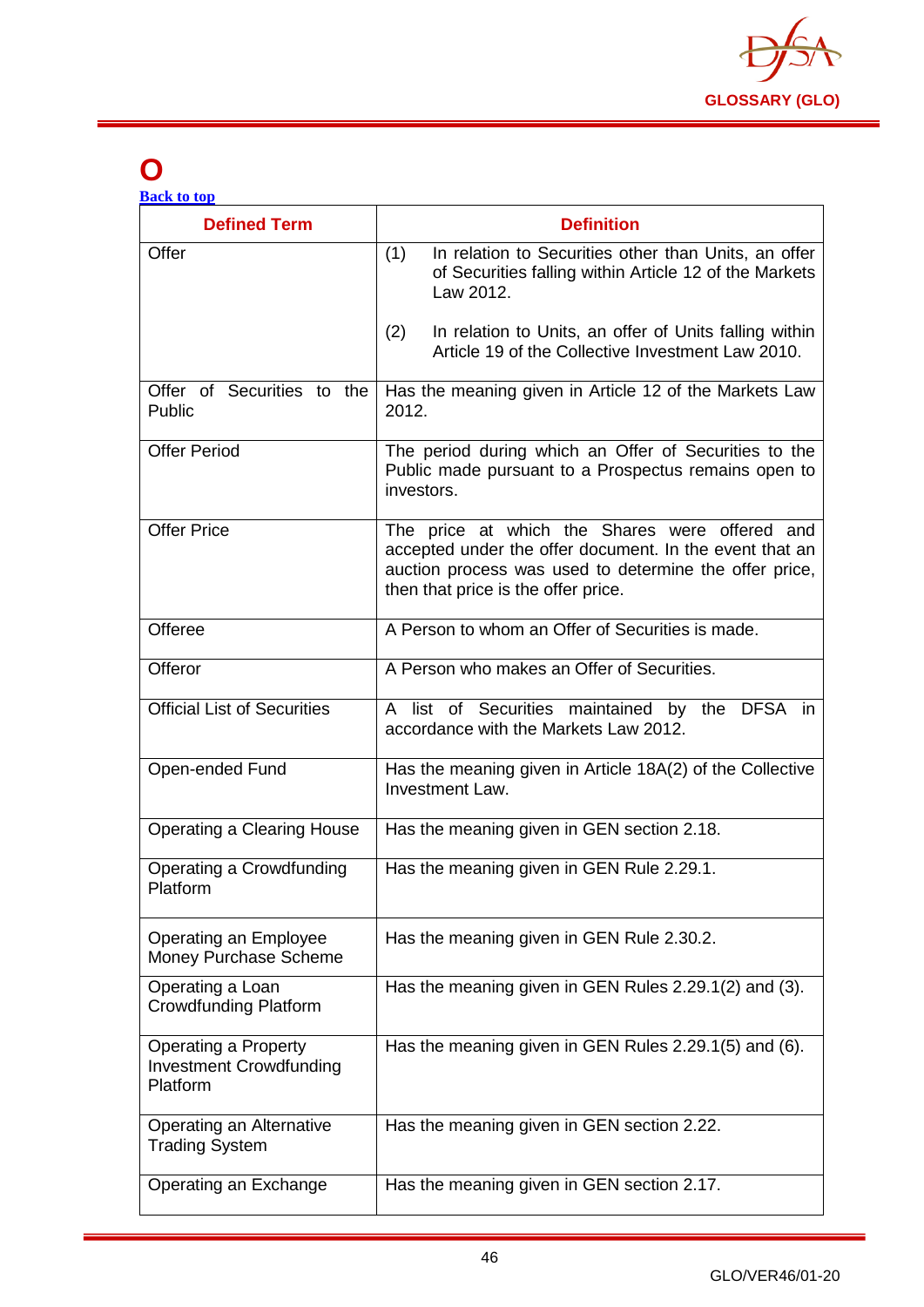

| <b>Defined Term</b>                                     | <b>Definition</b>                                                                                                                                                                                                                                            |
|---------------------------------------------------------|--------------------------------------------------------------------------------------------------------------------------------------------------------------------------------------------------------------------------------------------------------------|
| Operating an Investment<br><b>Crowdfunding Platform</b> | Has the meaning given in GEN Rules 2.29.1(4) and (6).                                                                                                                                                                                                        |
| Operator                                                | Has the meaning given in COB Rule 12.1.2                                                                                                                                                                                                                     |
| Option                                                  | Has the meaning given in GEN Rule A2.3.1(a).                                                                                                                                                                                                                 |
| <b>Organised Trading Facility</b>                       | Pursuant to GEN Rule 2.22.1(b), a system which brings<br>together multiple third party buying and selling interests<br>in Investments, in accordance with its discretionary<br>rules, in a way that results in a contract in respect of<br>such Investments. |
| <b>OTF</b>                                              | An Organised Trading Facility.                                                                                                                                                                                                                               |
| <b>Outsourcing Agreement</b>                            | An agreement in writing entered into by an Fund<br>Manager or Trustee with a Service Provider in relation<br>to outsourced functions, which fulfils the criteria in CIR<br>App 1.                                                                            |
| <b>Own Account Transaction</b>                          | A transaction Executed by the Authorised Firm for its<br>own benefit or for the benefit of its Associate.                                                                                                                                                    |
| <b>Owner's Equity</b>                                   | In relation to a Takaful Insurer, the amount of the assets,<br>less the liabilities, of the Insurer that are not attributed to<br>the insurance fund of the Insurer.                                                                                         |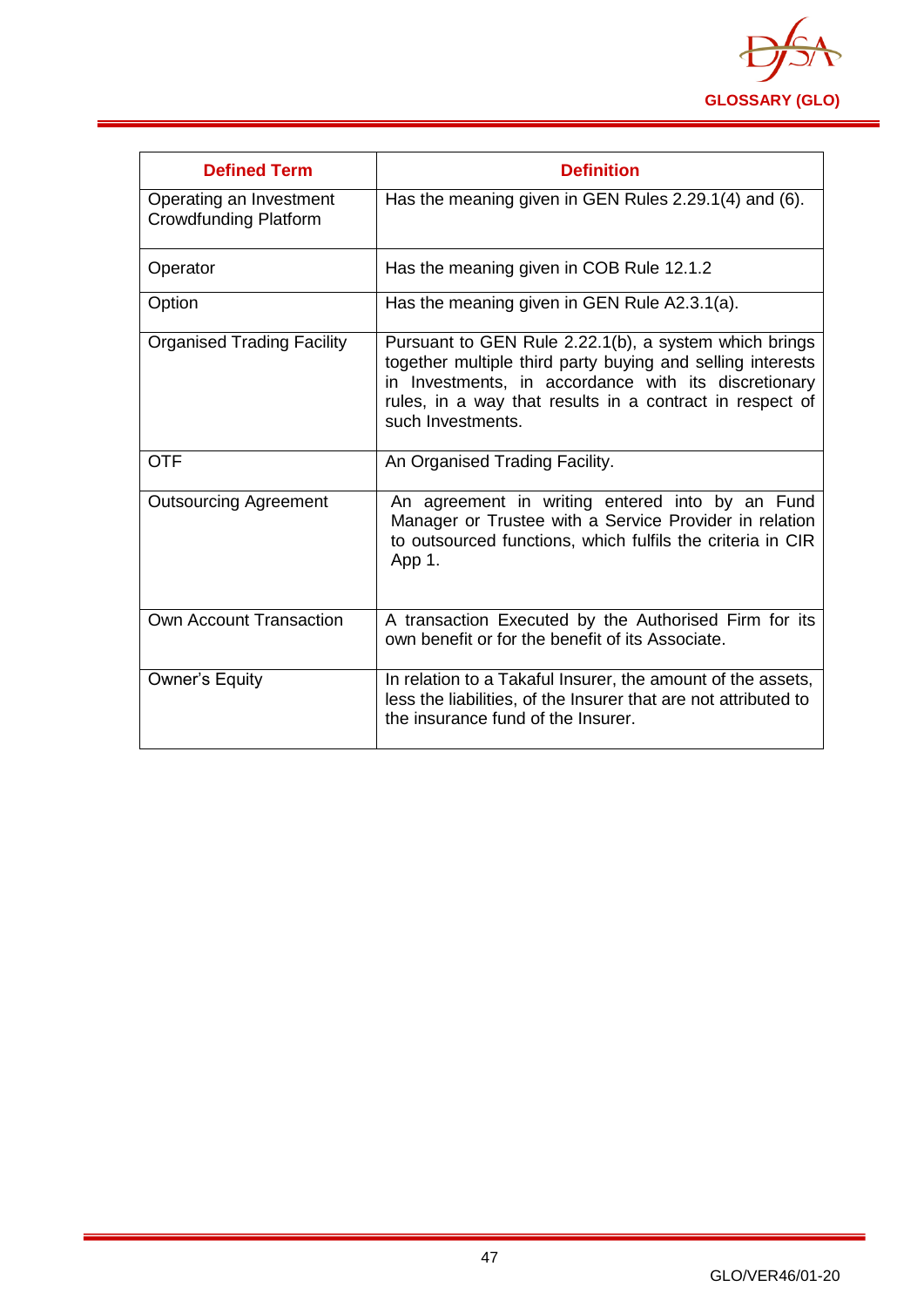

### **P**

| <b>Back to top</b> |  |  |
|--------------------|--|--|
|                    |  |  |
|                    |  |  |

| <b>Defined Term</b>                                 | <b>Definition</b>                                                                                                                                                                      |
|-----------------------------------------------------|----------------------------------------------------------------------------------------------------------------------------------------------------------------------------------------|
| Parent                                              | A Holding Company.                                                                                                                                                                     |
| <b>Participating Employer</b>                       | Has the meaning given in GEN Rule 2.30.1.                                                                                                                                              |
| Partner                                             | In relation to an Undertaking which is a Partnership, a<br>Person occupying the position of a partner, by whatever<br>name called.                                                     |
| Partnership                                         | Any partnership, including a partnership constituted<br>under the law of a country or territory outside the DIFC,<br>but not including a Limited Liability Partnership.                |
| Passported Fund                                     | Has the meaning given in FPR section 1.3.                                                                                                                                              |
| <b>Payment Schedule</b>                             | Has the meaning given in COB Rule 12.1.2.                                                                                                                                              |
| Permanent Health Insurance                          | Has the meaning given in GEN Rule A4.1.2(d).                                                                                                                                           |
| <b>Permanent Share Capital</b>                      | Ordinary paid-up share capital or similar shareholders' or<br>members' equity, including retained earnings, however<br>called.                                                         |
| Person                                              | A Person includes any natural person, Body Corporate<br>or body unincorporated, including a legal person,<br>company, Partnership, unincorporated association,<br>government or state. |
| <b>Personal Account</b><br>Transaction              | A transaction undertaken by an Employee of an<br>Authorised Firm in a Investment, other than:                                                                                          |
|                                                     | a transaction in a government and public Security;<br>(a)                                                                                                                              |
|                                                     | (b)<br>a transaction in a life policy; or                                                                                                                                              |
|                                                     | a discretionary transaction if there is no prior<br>(c)<br>communication with the Employee and the<br>discretion is not exercised by the Authorised Firm.                              |
| Persons Undertaking Key<br><b>Control Functions</b> | Persons undertaking compliance, risk management,<br>internal audit and similar control functions.                                                                                      |
| <b>PIB</b>                                          | The Prudential - Investment, Insurance Intermediation<br>and Banking module of the Rulebook.                                                                                           |
| <b>PIN</b>                                          | The Prudential - Insurance Business module of the<br>Rulebook.                                                                                                                         |
| Policyholder                                        | Includes a potential policyholder.                                                                                                                                                     |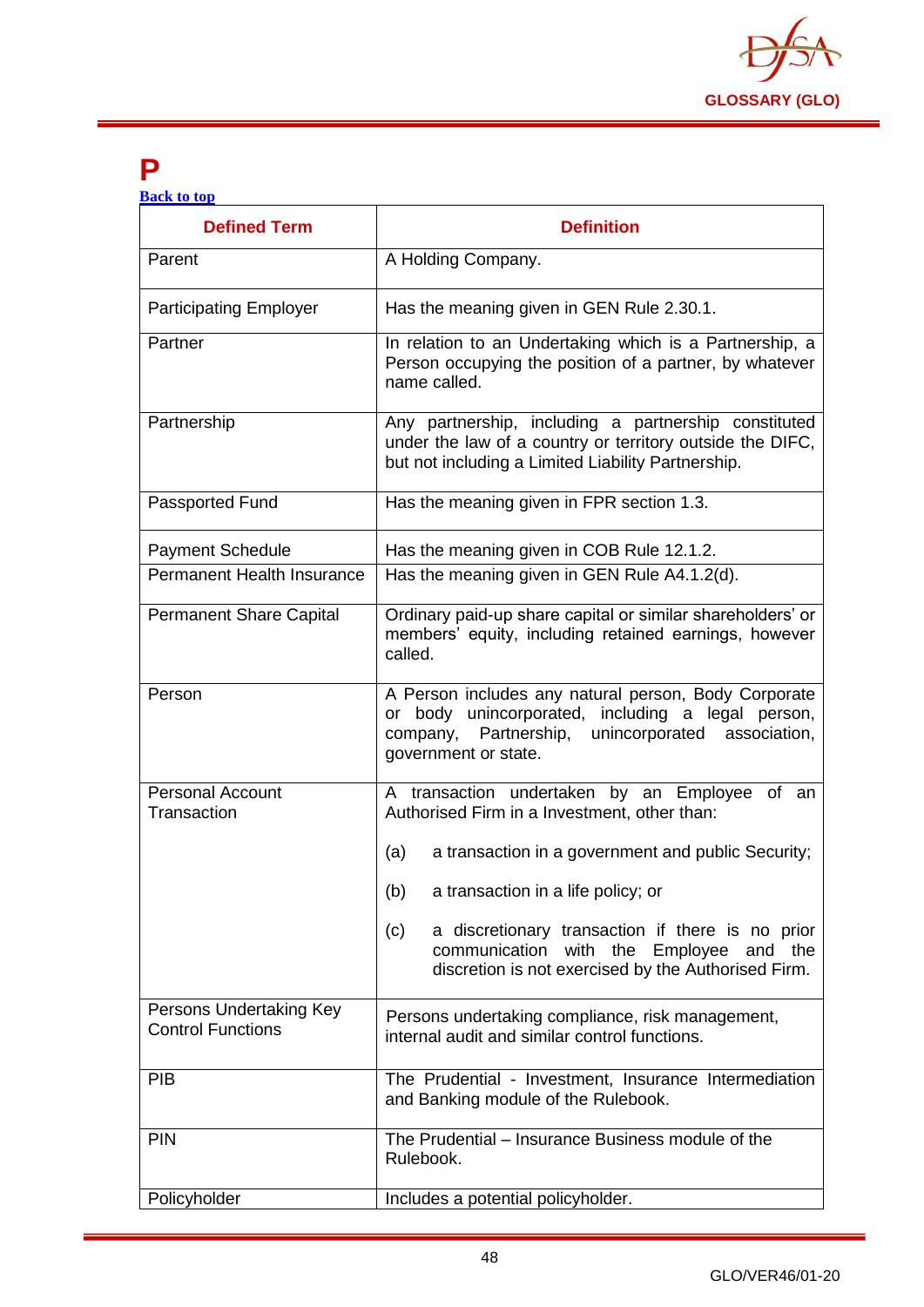

| <b>Defined Term</b>                        | <b>Definition</b>                                                                                                                                                                                                                                                                                                                                                                                                                                                                                 |
|--------------------------------------------|---------------------------------------------------------------------------------------------------------------------------------------------------------------------------------------------------------------------------------------------------------------------------------------------------------------------------------------------------------------------------------------------------------------------------------------------------------------------------------------------------|
| <b>Policy Benefit</b>                      | An amount payable under an insurance contract as a<br>result of the occurrence of an event insured under the<br>contract.                                                                                                                                                                                                                                                                                                                                                                         |
| <b>Politically Exposed Person</b><br>(PEP) | Means a natural person (and includes, where relevant, a<br>family member or close associate) who is or has been<br>entrusted with a prominent public function, including but<br>not limited to, a head of state or of government, senior<br>politician, senior government, judicial or military official,<br>ambassador, senior executive of a state owned<br>corporation, or an important political party official, but not<br>middle ranking or more junior individuals in these<br>categories. |
| <b>Practice Note</b>                       | Guidelines issued from time to time by the DFSA to<br>assist a Registered Auditor in applying a relevant<br>standard.                                                                                                                                                                                                                                                                                                                                                                             |
| <b>Preliminary Notice</b>                  | a written notice given by the DFSA to a Person pursuant<br>to paragraph 4(1) of Schedule 3 to the Regulatory Law<br>2004.                                                                                                                                                                                                                                                                                                                                                                         |
| <b>Premium Liability</b>                   | The liability referred to in PIN Rule 5.4.7.                                                                                                                                                                                                                                                                                                                                                                                                                                                      |
| <b>Price Information Provider</b>          | (1)<br>In CIR, has the meaning given to that term in CIR<br>Rule 13.9.4(2).<br>(2)<br>In AMI, has the meaning given to that term in Rule<br>$A2.1.2(2)$ .                                                                                                                                                                                                                                                                                                                                         |
| <b>Price Sensitive Information</b>         | Information of a type which is liable to cause substantial<br>movement in the price of Securities or (in the case of<br>Debentures) to affect significantly the ability of the Issuer<br>to meet its commitments.                                                                                                                                                                                                                                                                                 |
| <b>Price Stabilisation</b>                 | The activity of stabilising the price of an Eligible Security<br>in the manner described in the PRS Module.                                                                                                                                                                                                                                                                                                                                                                                       |
| <b>Principal Representative</b>            | An individual designated by a Representative Office in<br>accordance with REP.                                                                                                                                                                                                                                                                                                                                                                                                                    |
| Principle                                  | In relation to an Authorised Firm or Authorised<br>(1)<br>Individual, a principle prescribed in GEN chapter<br>4.<br>(2)<br>In relation to an Audit Principal, a principle<br>prescribed in AUD section 2.6.                                                                                                                                                                                                                                                                                      |
| <b>Private Equity Fund</b>                 | Has the meaning given in CIR Rule 3.1.6                                                                                                                                                                                                                                                                                                                                                                                                                                                           |
| <b>Private Placement</b>                   | An Offer made to a Person who is likely to be interested                                                                                                                                                                                                                                                                                                                                                                                                                                          |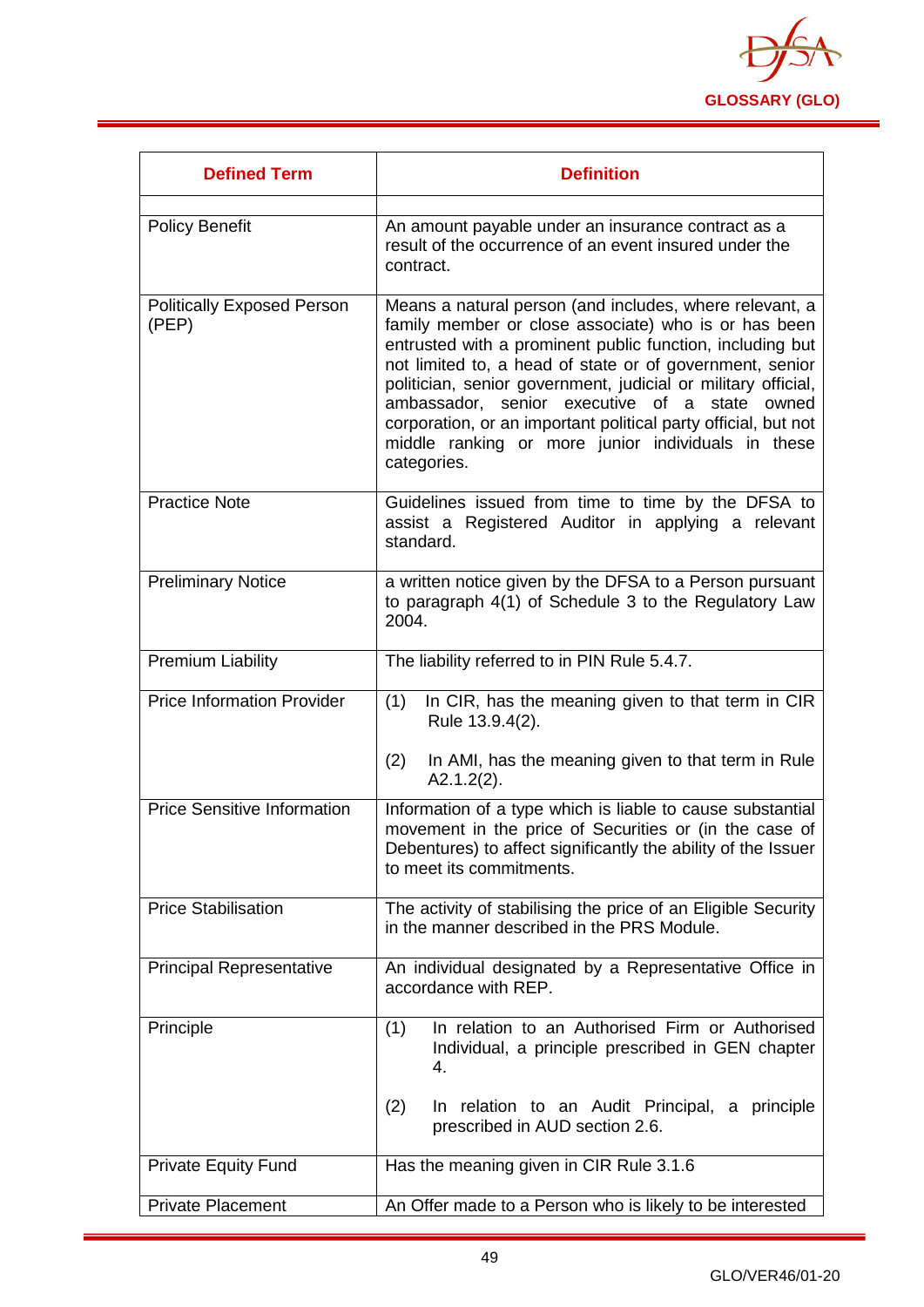

| <b>Defined Term</b>                                | <b>Definition</b>                                                                                                                                                                                                                           |  |
|----------------------------------------------------|---------------------------------------------------------------------------------------------------------------------------------------------------------------------------------------------------------------------------------------------|--|
|                                                    | in the Offer having regard to:                                                                                                                                                                                                              |  |
|                                                    | (i)<br>previous contact between the Person making<br>the Offer and that Person;                                                                                                                                                             |  |
|                                                    | (ii)<br>a professional or other connection between the<br>Person making the Offer and that Person; or                                                                                                                                       |  |
|                                                    | (iii)<br>statements or actions by that Person that<br>indicate that he is interested in Offers of that<br>kind.                                                                                                                             |  |
| <b>Private Trust Company</b>                       | Means a body corporate the purpose of which is solely<br>to provide trust business services in respect of a specific<br>trust or trusts:                                                                                                    |  |
|                                                    | of which a Family Member of a Single Family or<br>(a)<br>a Family Entity related to a Single Family is the<br>settlor; and                                                                                                                  |  |
|                                                    | the beneficiaries are all:<br>(b)                                                                                                                                                                                                           |  |
|                                                    | charities; or<br>(i)                                                                                                                                                                                                                        |  |
|                                                    | (ii)<br>Family Members, Family Entities, or Family<br>Fiduciary Structures of that Single Family.                                                                                                                                           |  |
| <b>Privileged Communication</b>                    | A privilege arising from the provision of professional<br>legal advice and any other like privilege properly<br>applicable at law to the communication in question, but<br>does not include a general duty of confidentiality.              |  |
| <b>Professional Client</b>                         | A Client specified under COB Rule 2.3.3.                                                                                                                                                                                                    |  |
| <b>Profit Equalisation Reserve</b>                 | Represents the amount appropriated out of the<br>Mudaraba income, before allocating the Mudarib's<br>share, in order to maintain a certain level of investment<br>returns for investment account holders and to increase<br>owners' equity. |  |
| <b>Profit Sharing Investment</b><br>Account (PSIA) | An account or portfolio managed:                                                                                                                                                                                                            |  |
|                                                    | in relation to property of any kind, including the<br>(a)<br>currency of any country or territory, held for or<br>within the account or portfolio;                                                                                          |  |
|                                                    | in accordance with Shari'a and held out as such;<br>(b)<br>and                                                                                                                                                                              |  |
|                                                    | under the term of an agreement whereby:<br>(c)                                                                                                                                                                                              |  |
|                                                    | (i)<br>the investor agrees to share any profit with<br>the manager of the account or portfolio in<br>accordance with a predetermined specified                                                                                              |  |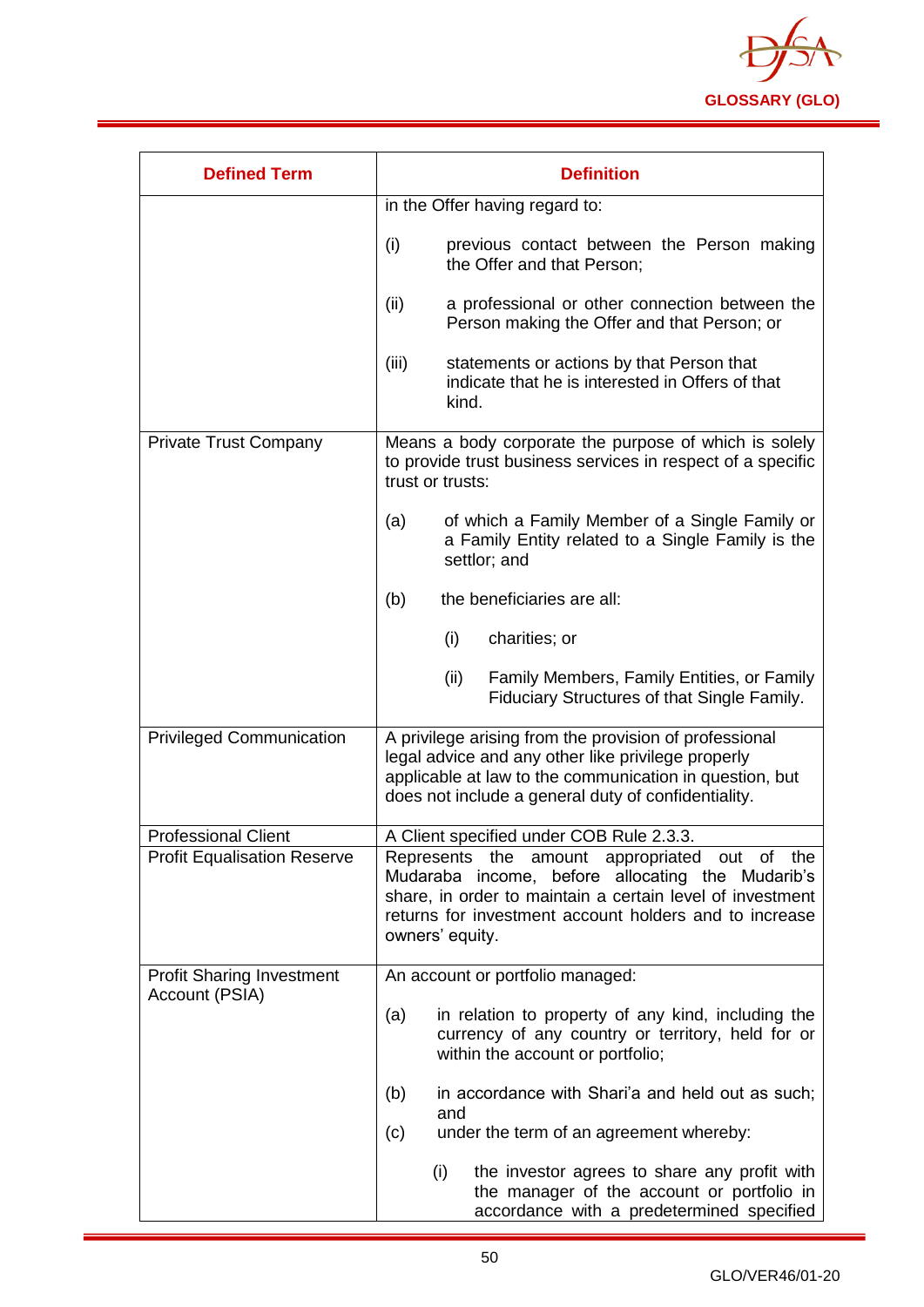

| <b>Defined Term</b>                                        | <b>Definition</b>                                                                                                                                                                                                                             |
|------------------------------------------------------------|-----------------------------------------------------------------------------------------------------------------------------------------------------------------------------------------------------------------------------------------------|
|                                                            | percentage or ratio; and                                                                                                                                                                                                                      |
|                                                            | the investor agrees that he alone will bear<br>(ii)<br>any losses in the absence of negligence or<br>breach of contract on the part of the<br>manager.                                                                                        |
| Promote                                                    | In relation to a Passported Fund, has the meaning given<br>in FPR section 1.3.                                                                                                                                                                |
| Property                                                   | (1) In relation to AML, has the meaning given in Articles<br>$(1)$ and $(2)$ of the U.A.E. Federal Law No.20 of 2018;<br>and                                                                                                                  |
|                                                            | (2) In relation to Property Investment Crowdfunding, has<br>the meaning given in GEN Rule 2.29.1(7).                                                                                                                                          |
| <b>Property Fund</b>                                       | Has the meaning given in CIR Rule 3.1.7                                                                                                                                                                                                       |
| <b>Property Investment</b><br>Crowdfunding                 | Has the meaning given in GEN Rules 2.29.1(5) and (6).                                                                                                                                                                                         |
| <b>Property Investment</b><br><b>Crowdfunding Operator</b> | A Person who is authorised under a Licence to operate a<br>Property Investment Crowdfunding Platform.                                                                                                                                         |
| <b>Property Investment</b><br><b>Crowdfunding Platform</b> | An electronic platform or a facility referred to in GEN<br>Rules 2.29.1(5) and (6).                                                                                                                                                           |
| <b>Property Related Assets</b>                             | Assets which are Shares, Debentures or Warrants which<br>are issued by a Body Corporate, a substantial activity of<br>which relates to investment in Real Property and<br>Certificates which confer rights in respect of such<br>Investments. |
| Prospectus                                                 | In relation to an Offer of Securities to the Public, a<br>(1)<br>document containing the information specified in<br>Article 15 of the Markets Law 2012 and the MKT<br>Rules, and includes a Supplementary Prospectus.                        |
|                                                            | In relation to a Fund, a document containing the<br>(2)<br>prescribed under the Collective<br>information<br>Investment Law 2010<br>and the CIR Rules.<br>Short<br>including<br>Form<br>Prospectus<br>a<br>or<br>Supplementary Prospectus.    |
| <b>Prospectus Offer</b>                                    | An Offer of Securities referred to in Article 14(4)(a) of the<br>Markets Law 2012.                                                                                                                                                            |
| <b>Protected Cell Company</b>                              | A company incorporated as,<br>or converted into, a<br>Protected Cell Company<br>in<br>accordance<br>with<br>the                                                                                                                               |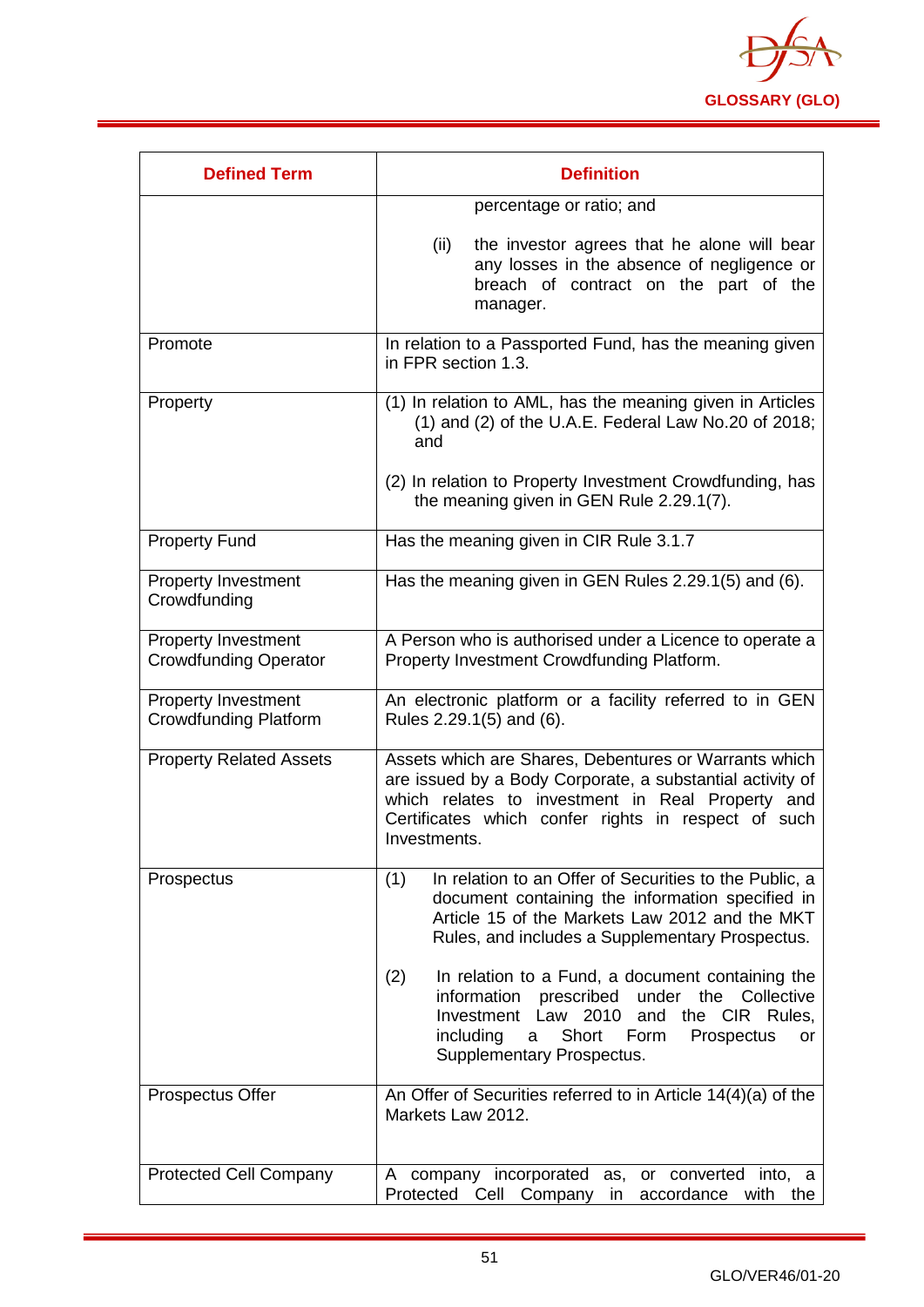

| <b>Defined Term</b>                     | <b>Definition</b>                                                                                                                                                                                                                                                                     |  |  |
|-----------------------------------------|---------------------------------------------------------------------------------------------------------------------------------------------------------------------------------------------------------------------------------------------------------------------------------------|--|--|
|                                         | provisions of the Regulations made under DIFC the<br>Companies Law.                                                                                                                                                                                                                   |  |  |
| <b>Protection Buyer</b>                 | The Counterparty to a Credit Derivative contract that<br>wishes to reduce the exposure to Credit Risk by<br>protecting itself from potential loss suffered as a result of<br>deterioration in the creditworthiness of the reference<br>assets.                                        |  |  |
| <b>Protection Seller</b>                | The Counterparty to a Credit Derivative contract that<br>wishes to take on Credit Risk arises from potential loss<br>result of deterioration<br>suffered<br>in<br>the<br>as<br>a<br>creditworthiness of the reference assets in return for<br>compensation from the Protection Buyer. |  |  |
| <b>Providing Credit</b>                 | Has the meaning given in GEN section 2.5.                                                                                                                                                                                                                                             |  |  |
| <b>Providing Custody</b>                | Has the meaning given in GEN section 2.13.                                                                                                                                                                                                                                            |  |  |
| <b>Providing Fund</b><br>Administration | Has the meaning given in GEN section 2.24                                                                                                                                                                                                                                             |  |  |
| <b>Providing Money Services</b>         | Has the meaning given in GEN section 2.6.                                                                                                                                                                                                                                             |  |  |
| <b>Providing Trust Services</b>         | Has the meaning given in GEN section 2.23.                                                                                                                                                                                                                                            |  |  |
| <b>PRU</b>                              | The Prudential Returns module of the Sourcebook.                                                                                                                                                                                                                                      |  |  |
| <b>Prudential Context</b>               | In relation to activities carried on by a Authorised Firm,<br>the context in which the activities might have, or might<br>reasonably be regarded as likely to have, a negative<br>effect on:                                                                                          |  |  |
|                                         | confidence in the financial stability of the DIFC;<br>(a)                                                                                                                                                                                                                             |  |  |
|                                         | the ability of the Authorised Firm to meet the<br>(b)<br>applicable DFSA requirements and<br>standards<br>Firm's<br>relating to the Authorised<br>financial<br>resources; or                                                                                                          |  |  |
|                                         | the fitness and propriety of the Authorised Firm to<br>(c)<br>remain authorised.                                                                                                                                                                                                      |  |  |
| <b>PSIA</b>                             | <b>Profit Sharing Investment Account.</b>                                                                                                                                                                                                                                             |  |  |
| <b>PSIAr</b>                            | Profit Sharing Investment Account received on a<br>restricted basis.                                                                                                                                                                                                                  |  |  |
| <b>PSIAu</b>                            | Profit Sharing Investment Account received on an<br>unrestricted basis.                                                                                                                                                                                                               |  |  |
| <b>Public Appearance</b>                | Any participation in an interview which is part of a<br>seminar, forum, radio, television, website, newspaper,                                                                                                                                                                        |  |  |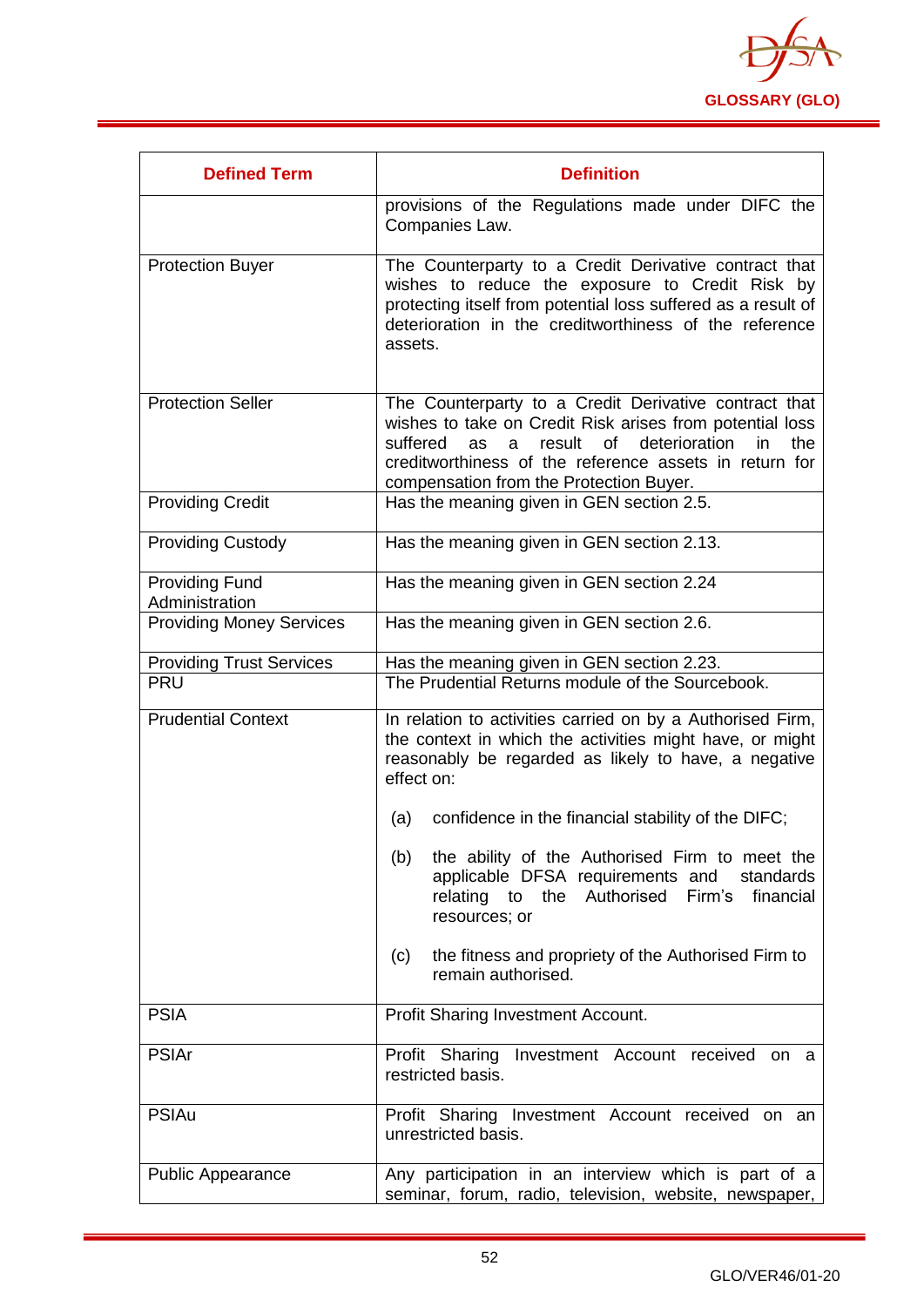

| <b>Defined Term</b>                                    | <b>Definition</b>                                                                                                                                                                                                                                                                                |
|--------------------------------------------------------|--------------------------------------------------------------------------------------------------------------------------------------------------------------------------------------------------------------------------------------------------------------------------------------------------|
|                                                        | journal, magazine, or other periodical or other public<br>speaking activity, or the writing of an article for a<br>website,<br>newspaper, journal, magazine or<br>other<br>periodical in which an Investment Analyst makes a<br>recommendation or offers an opinion concerning an<br>Investment. |
| <b>Public Fund</b>                                     | (1) In relation to a Passported Fund, has the meaning<br>given in FPR section 1.3; and                                                                                                                                                                                                           |
|                                                        | (2) In any other case, has the meaning given in Article<br>16(1) of the Collective Investment Law 2010.                                                                                                                                                                                          |
| <b>Public Listed Company</b>                           | Has the meaning given in Schedule 1 to the Regulatory<br>Law 2004.                                                                                                                                                                                                                               |
| Public<br>Listed<br>Company<br><b>Auditor's Report</b> | A report referred to in MKT Rule 5.2.7(b).                                                                                                                                                                                                                                                       |
| <b>Public Property Fund</b>                            | Is a Public Fund which is also a Property Fund                                                                                                                                                                                                                                                   |
| <b>Public REIT</b>                                     | A Public Fund that is a Real Estate Investment Trust<br>(REIT).                                                                                                                                                                                                                                  |
| <b>Public Sector Entities</b>                          | Bodies owned by central or regional governments or<br>Local Authorities which perform regulatory and other<br>non-commercial functions.                                                                                                                                                          |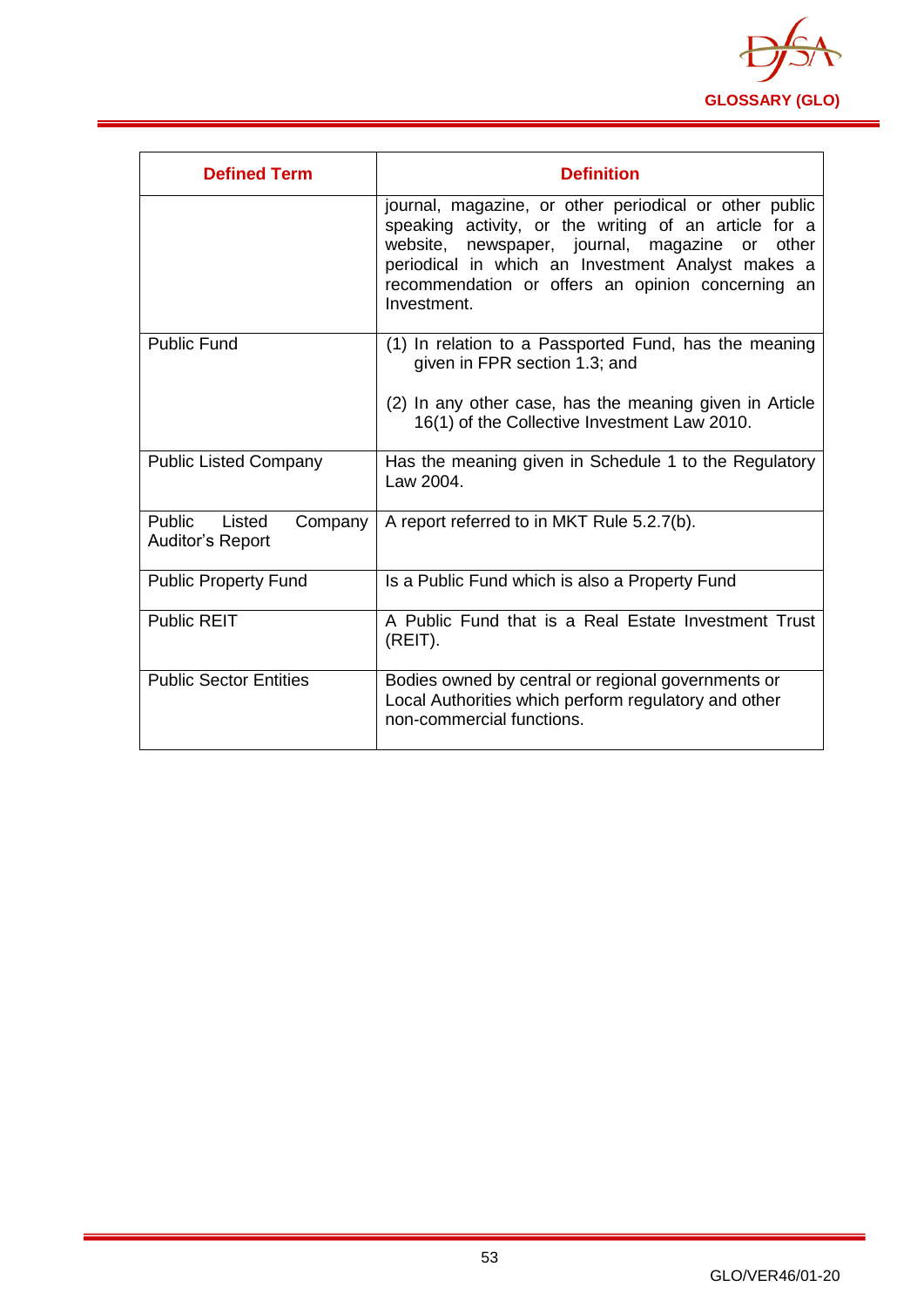

#### **Q [Back to top](#page-1-0)**

| <b>Defined Term</b>                | <b>Definition</b>                                                                                                                                                                                                                                                                       |
|------------------------------------|-----------------------------------------------------------------------------------------------------------------------------------------------------------------------------------------------------------------------------------------------------------------------------------------|
| <b>Qualified Investor Fund</b>     | Has the meaning given in Article 16(5) of the Collective<br>Investment Law 2010.                                                                                                                                                                                                        |
| <b>Qualifying Holding</b>          | Any holding in the capital of a non-financial Undertaking<br>of which the Authorised Firm is a controller.                                                                                                                                                                              |
| <b>Quarterly Regulatory Return</b> | A quarterly return of the type specified in PIN Rule<br>A <sub>10.3.1</sub> .                                                                                                                                                                                                           |
| <b>Quiet Period</b>                | In relation to an initial public offering of securities, the<br>period beginning on the day of publication of listing<br>particulars or a prospectus relating to the offering of that<br>Investment and ending 30 days after the day on which<br>the Investment is admitted to trading. |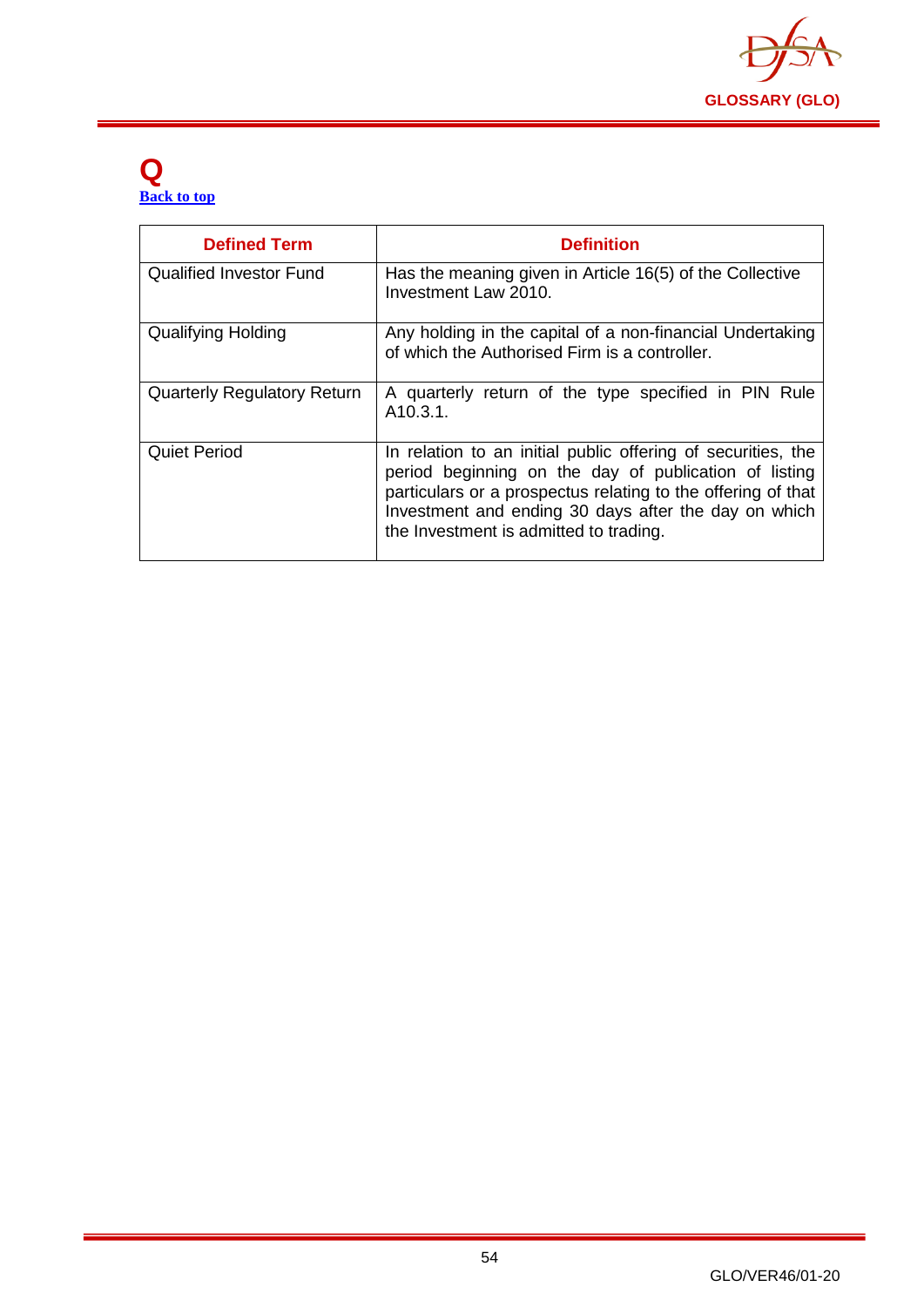

#### **R [Back to top](#page-1-0)**

| <b>Defined Term</b>                            | <b>Definition</b>                                                                                                                                                                                                                                                                                                                                                                                                                                                                                              |
|------------------------------------------------|----------------------------------------------------------------------------------------------------------------------------------------------------------------------------------------------------------------------------------------------------------------------------------------------------------------------------------------------------------------------------------------------------------------------------------------------------------------------------------------------------------------|
| Rated                                          | In the case of an instrument or a counterparty, assigned<br>a rating by a Rating Agency in respect of the<br>counterparty credit risk associated with the instrument or<br>counterparty.                                                                                                                                                                                                                                                                                                                       |
| <b>Rating Action</b>                           | Has the meaning given to it in COB Rule 8.3.5(2).                                                                                                                                                                                                                                                                                                                                                                                                                                                              |
| Rating Agency                                  | Standard & Poor's, Moody's, AM Best, Fitch Ratings or<br>another agency approved in writing by the DFSA.                                                                                                                                                                                                                                                                                                                                                                                                       |
| <b>Rating Analyst</b>                          | Has the meaning given to it in COB Rule 8.3.1(3).                                                                                                                                                                                                                                                                                                                                                                                                                                                              |
| <b>Rating Subject</b>                          | Has the meaning given to it in GEN Rule 2.27.1(3).                                                                                                                                                                                                                                                                                                                                                                                                                                                             |
| <b>Readily Realisable</b><br><b>Securities</b> | A government or public Security denominated in the<br>currency of the country of its issuer, or any other<br>Security which is admitted to official listing on an<br>exchange in a Zone 1 country and regularly traded on or<br>under the rules of such an exchange.                                                                                                                                                                                                                                           |
| <b>Real Estate Investment Trust</b>            | Has the meaning given in CIR Rule 3.1.8                                                                                                                                                                                                                                                                                                                                                                                                                                                                        |
| <b>Real Property</b>                           | Land or buildings, whether freehold or leasehold, where<br>the unexpired term of any lease exceeds 20 years.                                                                                                                                                                                                                                                                                                                                                                                                   |
| <b>REC</b>                                     | The Recognition module of the Rulebook.                                                                                                                                                                                                                                                                                                                                                                                                                                                                        |
| <b>Recognised Body</b>                         | Has the meaning given in Article 37(3)(a) of the Markets<br>Law 2012.                                                                                                                                                                                                                                                                                                                                                                                                                                          |
| Recognised Jurisdiction                        | In CIR, in relation to a Foreign Fund, a<br>(a)<br>jurisdiction which has been recognised by the<br>DFSA under Article 55 of the Collective<br>Investment Law 2010 or, pursuant to Article 1(b)<br>of that law, under Article 20 of the Collective<br>Investment Law 2006.<br>In relation to an EMP Scheme established<br>(b)<br>outside the DIFC, a jurisdiction that the DFSA<br>confirms in writing is acceptable, to the DFSA, as<br>providing equivalent regulation as provided under<br>the DFSA regime. |
| Recognised Jurisdiction<br><b>Notice</b>       | A notice issued by the DFSA, pursuant Article 55 of the<br>Collective Investment Law 2010 or, pursuant to Article<br>1(b) of that law, under to Article 20 of the Collective                                                                                                                                                                                                                                                                                                                                   |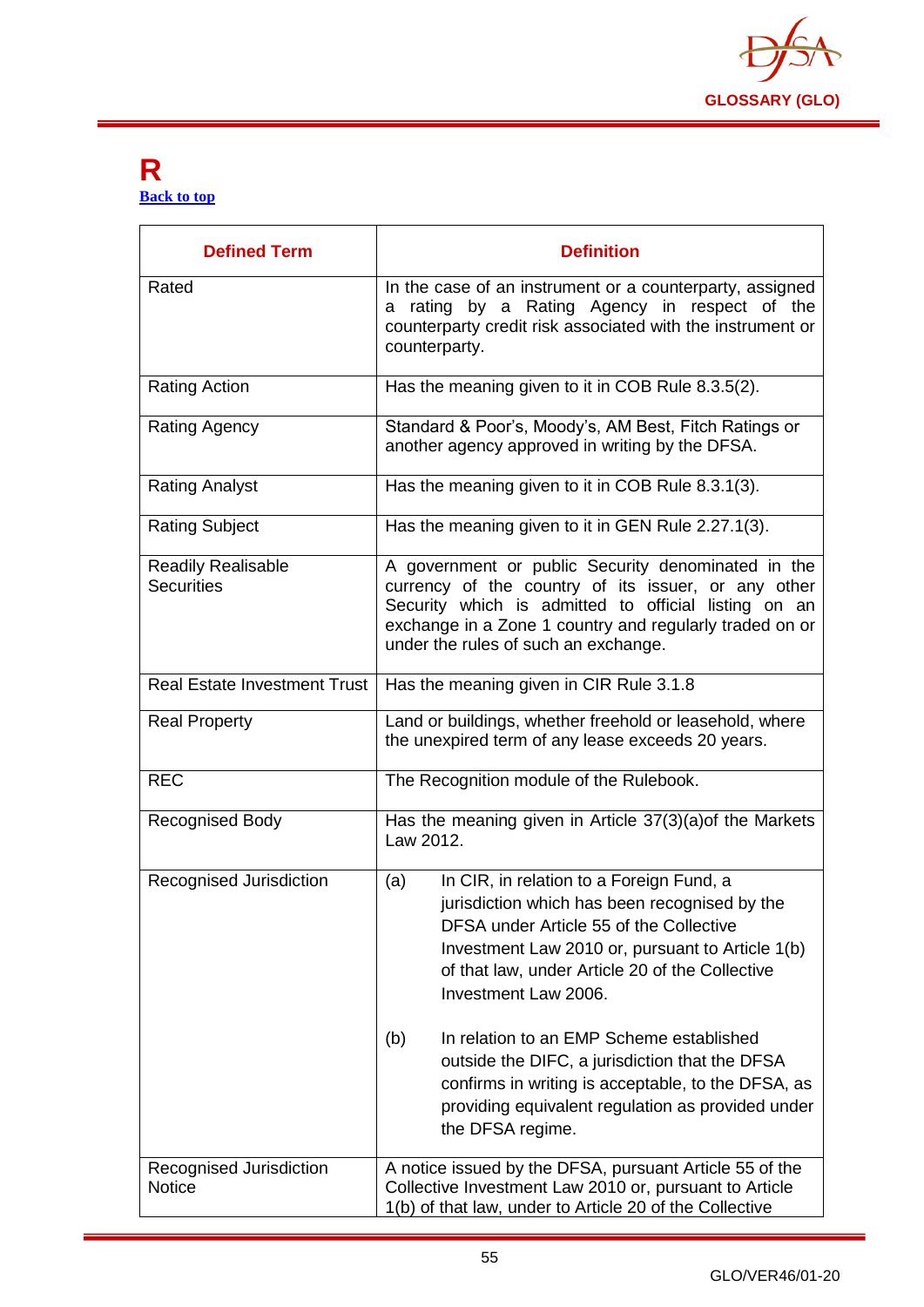

| <b>Defined Term</b>                        | <b>Definition</b>                                                                                                                                                                    |
|--------------------------------------------|--------------------------------------------------------------------------------------------------------------------------------------------------------------------------------------|
|                                            | Investment Law 2006, listing countries and territories<br>which are Recognised Jurisdictions and Foreign Funds<br>which are Designated Funds in respect of these<br>jurisdictions.   |
| <b>Recognised Member</b>                   | Has the meaning given in Article 37(3)(b) of the Markets<br>Law 2012.                                                                                                                |
| <b>Recognised Person</b>                   | A Recognised Body or a Recognised Member.                                                                                                                                            |
| Recognised Professional<br><b>Body</b>     | A full member of IFAC.                                                                                                                                                               |
| Recognised Professional<br>Qualification   | A qualification conferred by a Recognised Professional<br>Body.                                                                                                                      |
| <b>Recognised Supervisory</b><br>Authority | Means any government or quasi-government financial<br>services regulator in a Zone 1 country or such other<br>countries as the DFSA may accept.                                      |
| Recognition                                | The status acquired by a Person who is admitted to the<br>list of Recognised Persons pursuant to Article 37(5) of<br>the Markets Law 2012.                                           |
| <b>Recognition Criteria</b>                | Has the meaning in REC Rule 2.4 or 2.5.                                                                                                                                              |
| <b>Reference Asset</b>                     | The asset against which payments under a Derivative<br>contract are calculated.                                                                                                      |
| <b>Reference Date</b>                      | The date as at which an actuarial investigation is<br>performed for the purposes of PIN section 7.3.                                                                                 |
| <b>Reference Entity</b>                    | The entity against which payments under a Derivative<br>contract are calculated.                                                                                                     |
| <b>Registered Auditor</b>                  | Has the meaning given in Article 97 of the Regulatory<br>Law 2004.                                                                                                                   |
| <b>Registration Statement</b>              | In relation to a Prospectus structured as multiple<br>documents, the document referred to in MKT Rule<br>$2.5.1(3)(b)$ .                                                             |
| <b>Regulated Exchange</b>                  | An exchange regulated by a Financial Services<br>Regulator.                                                                                                                          |
| <b>Regulated Financial</b><br>Institution  | A Person who does not hold a Licence but who is<br>authorised in a jurisdiction other than the DIFC to carry<br>on any financial service by another Financial Services<br>Regulator. |
| Regulation                                 | Legislation made under any DIFC law that is not<br>administered by the DFSA.                                                                                                         |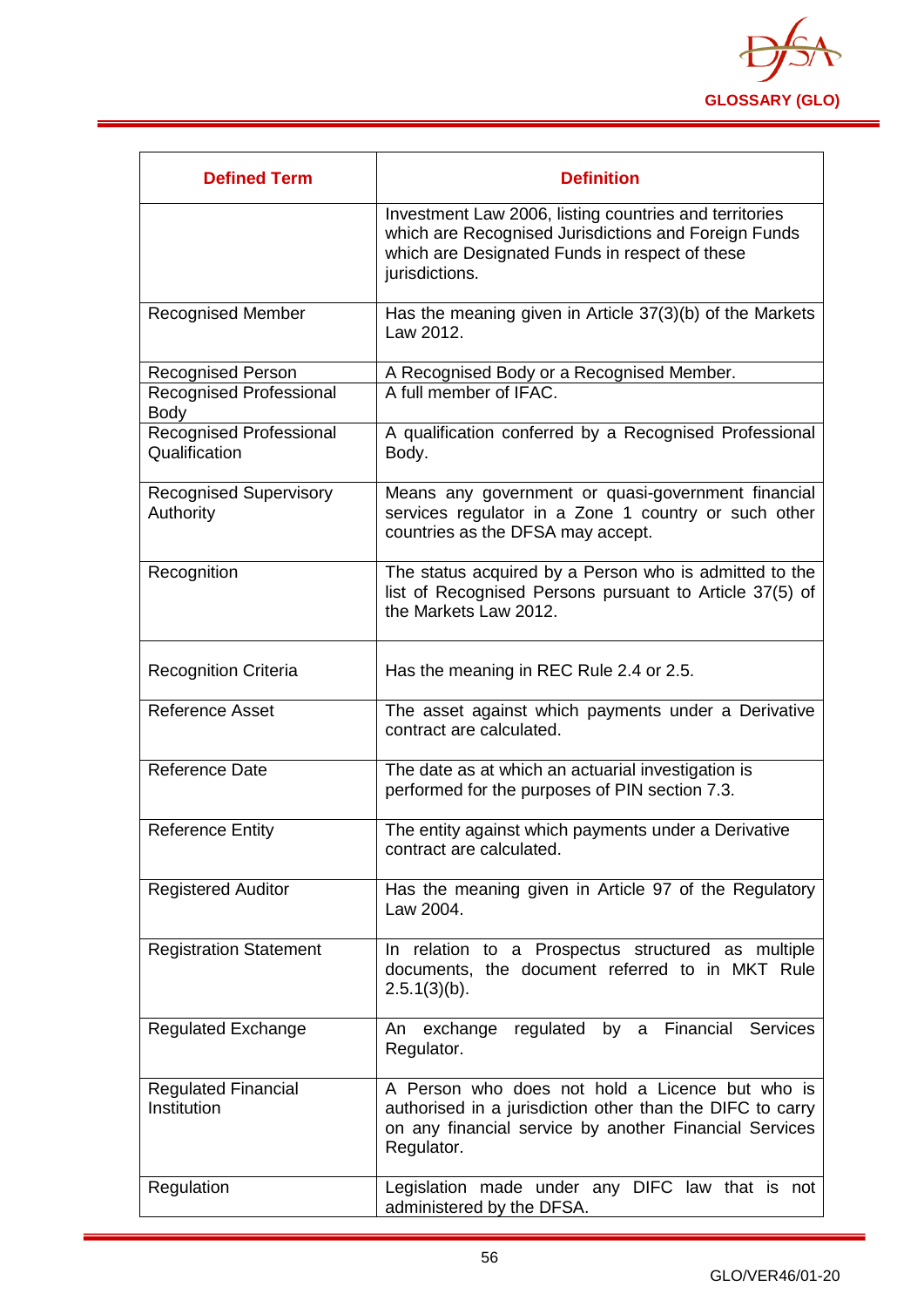

| <b>Defined Term</b>                               | <b>Definition</b>                                                                                                                                                                                                                                      |
|---------------------------------------------------|--------------------------------------------------------------------------------------------------------------------------------------------------------------------------------------------------------------------------------------------------------|
| Regulators                                        | In addition to the DFSA, regulators with recognised<br>jurisdiction in relation to financial services, whether in the<br>DIFC or outside of the DIFC.                                                                                                  |
| <b>Regulatory Announcement</b><br><b>Services</b> | A service approved by the DFSA for the purposes of<br>making market disclosure of information pursuant to<br>MKT Rule 4.7.1(c).                                                                                                                        |
| <b>Regulatory Function</b>                        | In accordance with AMI Rule 4.4.1, in relation to an<br>Authorised Market Institution, means those functions<br>which directly contribute to the satisfaction by the<br>Authorised<br>Market<br>Institution<br>of<br>its<br>Licensing<br>Requirements. |
| <b>Regulatory Law</b>                             | The Regulatory Law 2004.                                                                                                                                                                                                                               |
| <b>Regulatory Returns Auditor's</b><br>Report     | A report referred to in GEN Rule 8.6.1(b).                                                                                                                                                                                                             |
| <b>REITS</b>                                      | A Real Estate Investment Trust.                                                                                                                                                                                                                        |
| Related                                           | In respect of one entity, the first entity, being in the<br>position relative to that entity of:                                                                                                                                                       |
|                                                   | a second entity that is a Subsidiary, Associate or<br>(a)<br>Holding Company of the first entity;                                                                                                                                                      |
|                                                   | a second entity that is a Subsidiary or Associate of<br>(b)<br>the Holding Company of the first entity;                                                                                                                                                |
|                                                   | a director or officer of the first entity or of an entity<br>(c)<br>that is related to the first entity by reason of (a) or<br>(b) above;                                                                                                              |
|                                                   | (d)<br>the spouse or minor child of a natural person<br>referred to in (c) above; or                                                                                                                                                                   |
|                                                   | a company that is a Subsidiary of or subject to<br>(e)<br>significant influence by or from a natural person<br>referred to in (c) or (d) above.                                                                                                        |
| <b>Related Party</b>                              | In MKT, has the meaning given to that term in MKT<br>(1)<br>Rule 3.5.2(a) except in relation to a Rating Subject,<br>where it has the meaning given to it in COB Rule<br>$8.5.2(2)$ .                                                                  |
|                                                   | (2)<br>In CIR, in relation to a Fund:                                                                                                                                                                                                                  |
|                                                   | (a) its Fund Manager;                                                                                                                                                                                                                                  |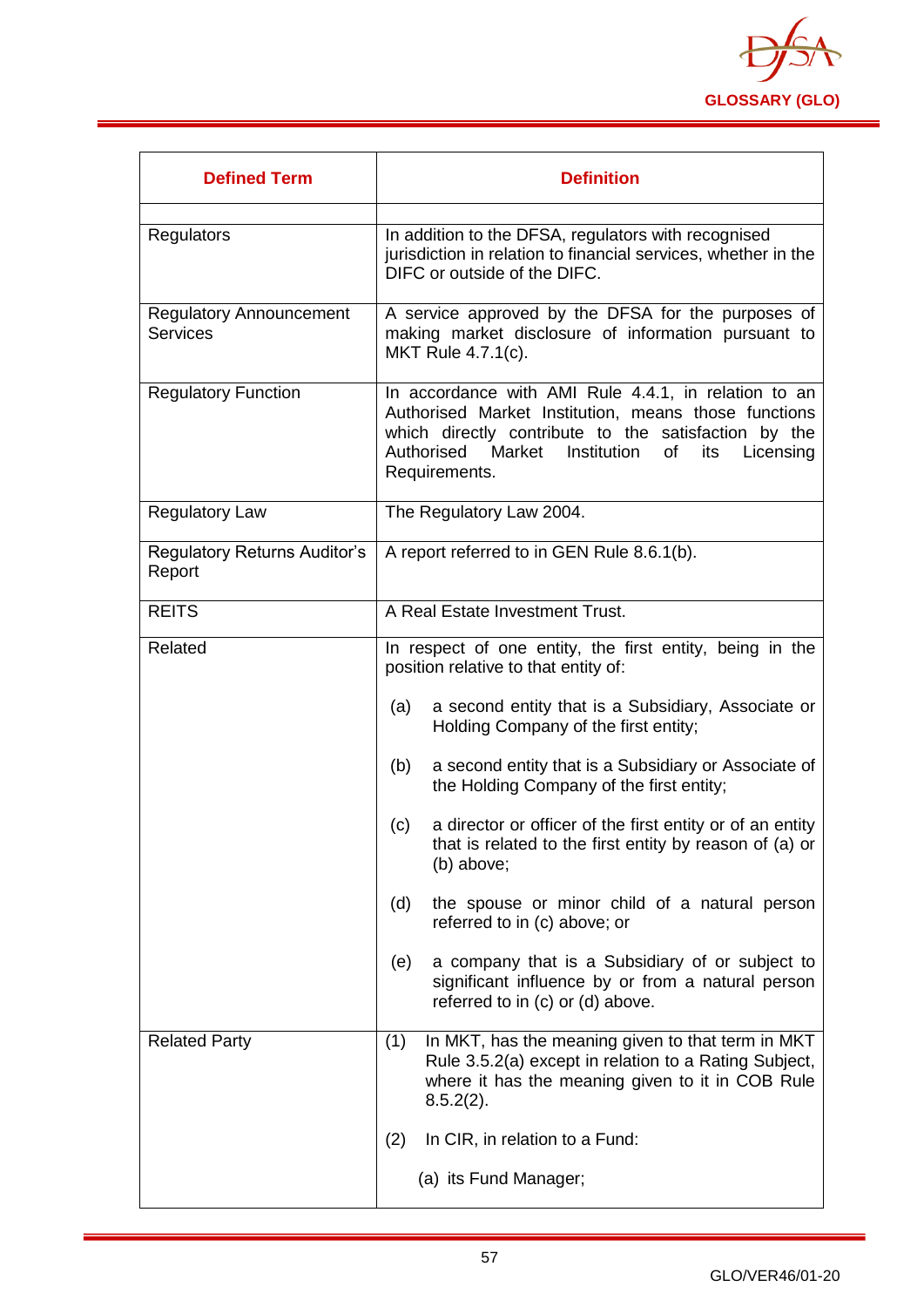

| <b>Defined Term</b>              | <b>Definition</b>                                                                                                                                                                                  |
|----------------------------------|----------------------------------------------------------------------------------------------------------------------------------------------------------------------------------------------------|
|                                  | (b) its Governing Body;                                                                                                                                                                            |
|                                  | (c) an individual director of a Corporate Director;                                                                                                                                                |
|                                  | (d) its Custodian;                                                                                                                                                                                 |
|                                  | (e) its Trustee or other Persons providing oversight;                                                                                                                                              |
|                                  | (f) any Advisor;                                                                                                                                                                                   |
|                                  | (g) a holder of 5% or more of the Units of the Fund;<br>or                                                                                                                                         |
|                                  | (h) an Associate of a Person in (a) to (g).                                                                                                                                                        |
|                                  | In CIR Rule 13.9.5, in relation to the ETF Fund<br>(3)<br>Manager:                                                                                                                                 |
|                                  | (a) a member of the Fund Manager's Group;                                                                                                                                                          |
|                                  | (b) a Controller of the Fund Manager;                                                                                                                                                              |
|                                  | (c) a director or senior officer of the Fund Manager<br>or a family member of such director or senior<br>officer; or                                                                               |
|                                  | (d) a business associate of the Fund Manager or, of<br>a person referred to in (c).                                                                                                                |
|                                  | (4) In CIR, in relation to a Fund on a Fund Platform, any<br>other Fund on that Fund Platform.                                                                                                     |
| <b>Related Party Transaction</b> | (1) in MKT, has the meaning given to that term in MKT<br>Rule 3.5.2(b).                                                                                                                            |
|                                  | (2) in CIR, in relation to a Fund, means:                                                                                                                                                          |
|                                  | (a)<br>a transaction in respect of Fund Property<br>entered into by a Fund Manager with a Related<br>Party; or                                                                                     |
|                                  | in CIR Rule 13.9.5, an arrangement referred to<br>(b)<br>in that Rule relating to an index or benchmark<br>that is entered into by an ETF Fund Manager<br>with a Related Party.                    |
|                                  | (3)<br>in COB, in relation to an Employee Money<br>Purchase Scheme, means a transaction relating<br>to property of the Scheme entered into by an<br>Operator or Administrator with a person who is |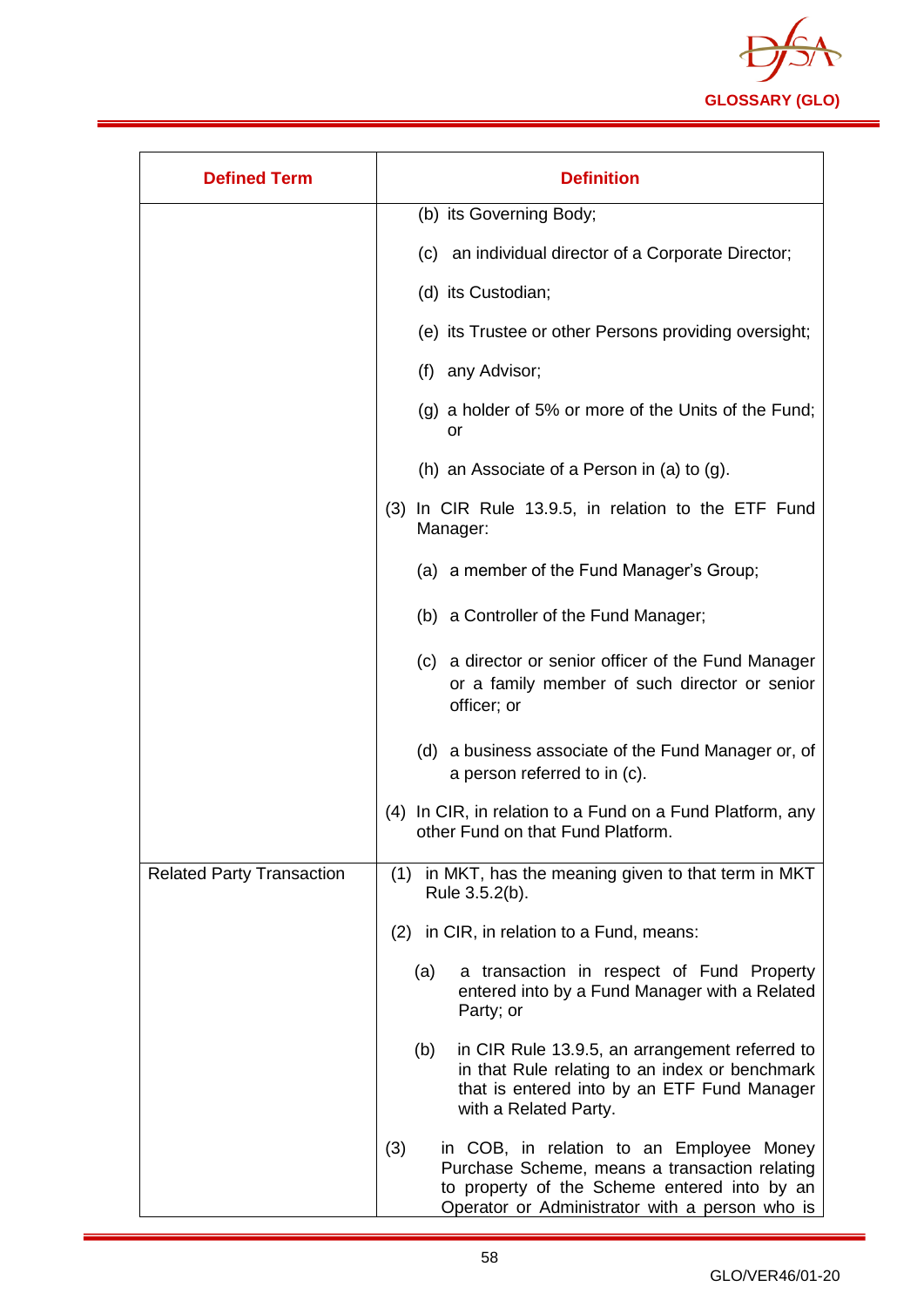

| <b>Defined Term</b>                                            | <b>Definition</b>                                                                                                                                         |
|----------------------------------------------------------------|-----------------------------------------------------------------------------------------------------------------------------------------------------------|
|                                                                | Related to the Operator or Administrator (as the<br>case may be).                                                                                         |
| <b>Related Person</b>                                          | Has the meaning given in PIB Rule 4.4.6.                                                                                                                  |
| <b>Relevant Information</b>                                    | Has the meaning given to it in COB Rule 8.3.1(2)                                                                                                          |
| <b>Relevant Person</b>                                         | In AML, has the meaning in AML Rule 1.1.2.<br>(1)                                                                                                         |
|                                                                | (2)<br>In AUD, has the meaning in AUD Rule 1.1.2.                                                                                                         |
| Remuneration                                                   | Any form of remuneration, including benefits of any kind.                                                                                                 |
| <b>Reporting Entity</b>                                        | Has the meaning given in Article 38 of the Markets Law<br>2012.                                                                                           |
| <b>Representative Office</b>                                   | A Person carrying on in the DIFC the Financial Service<br>of Operating a Representative Office for which it has<br>authorisation under its Licence.       |
| <b>Responsible Officer</b>                                     | The Licensed Function described in GEN Rule 7.4.9                                                                                                         |
| <b>Restricted Person</b>                                       | Has the meaning given to that term in MKT Rule<br>$3.4.1(2)$ .                                                                                            |
| <b>Restricted Profit Sharing</b><br><b>Investment Accounts</b> | A PSIA in respect of the investment account holder<br>imposes certain restrictions as to where, how and for<br>what purpose his funds are to be invested. |
| <b>Retail Client</b>                                           | A Client specified under COB Rule 2.3.2.                                                                                                                  |
| Return                                                         | Includes both Quarterly Regulatory Returns and Annual<br><b>Regulatory Returns.</b>                                                                       |
| <b>Risk Officer</b>                                            | The Key Individual function described in AMI Rule 5.3.7.                                                                                                  |
| Rule                                                           | Legislation made by the Board under Article 23 of the<br>Regulatory Law 2004 for the purposes of that law or any<br>law administered by the DFSA.         |
| Rulebook                                                       | The DFSA Rulebook.                                                                                                                                        |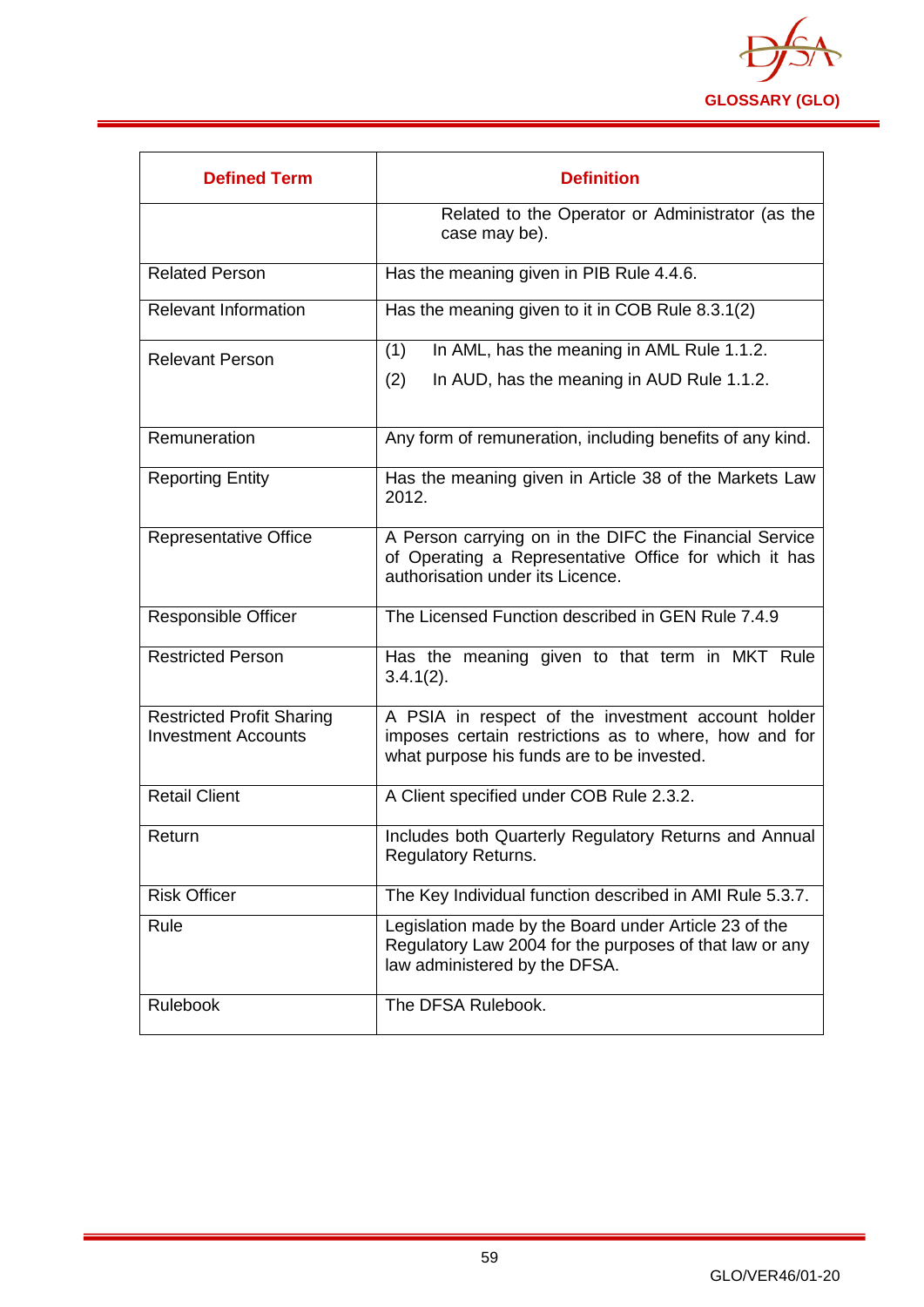

### **S**

**[Back to top](#page-1-0)**

| <b>Defined Term</b>                    | <b>Definition</b>                                                                                                                                                                                                     |
|----------------------------------------|-----------------------------------------------------------------------------------------------------------------------------------------------------------------------------------------------------------------------|
| Safe Custody Auditor's<br>Report       | A report referred to in GEN Rule 8.6.1(e).                                                                                                                                                                            |
| Safe Custody Investment                | Means a Client Investment held or to be held for<br>safekeeping by an Authorised Firm or Third Party Agent.                                                                                                           |
| Safe Custody Provisions                | The provisions under COB App6.                                                                                                                                                                                        |
| <b>SCA</b>                             | The Securities and Commodities Authority of the UAE.                                                                                                                                                                  |
| Schedule                               | In the case of a schedule referred to in the MKT module,<br>a schedule that forms part of that module.                                                                                                                |
| Scheme                                 | Has the meaning given in GEN Rule 2.30.1.                                                                                                                                                                             |
| Securities Exchange Bid                | Has the meaning given under Section 1.4 of TKO.                                                                                                                                                                       |
| <b>Securities Note</b>                 | In relation to a Prospectus structured as multiple<br>documents, the document referred to in MKT Rule<br>$2.5.1(3)(c)$ .                                                                                              |
| <b>Securities Settlement</b><br>System | Pursuant to GEN Rule 2.18.1(4), a system operated by a<br>Person which enables Investments held in accounts to<br>be transferred and settled by book entry according to a<br>set of predetermined multilateral rules. |
| Security                               | Has the meaning given in GEN Rule A2.1.2.                                                                                                                                                                             |
| Segregated Account                     | An account established and maintained in accordance<br>with COB App5.                                                                                                                                                 |
| Segregated Client                      | Has the meaning given in COB Rule A5.2.1(2).                                                                                                                                                                          |
| <b>Senior Executive Officer</b>        | In relation to:                                                                                                                                                                                                       |
|                                        | Authorised Firm, the Licensed Function<br>(a)<br>an<br>described in GEN Rule 7.4.2; and                                                                                                                               |
|                                        | Authorised<br>Market Institution, the<br>(b)<br>Key<br>an<br>Individual function described in AMI Rule 5.3.4.                                                                                                         |
| Senior Manager                         | In relation to an:                                                                                                                                                                                                    |
|                                        | Authorised Firm, the Licensed Function described<br>(a)<br>in GEN Rule 7.4.7; and                                                                                                                                     |
|                                        | Authorised Market Institution, an individual who is<br>(b)<br>responsible either alone or jointly with other<br>individuals for the management, supervision or                                                        |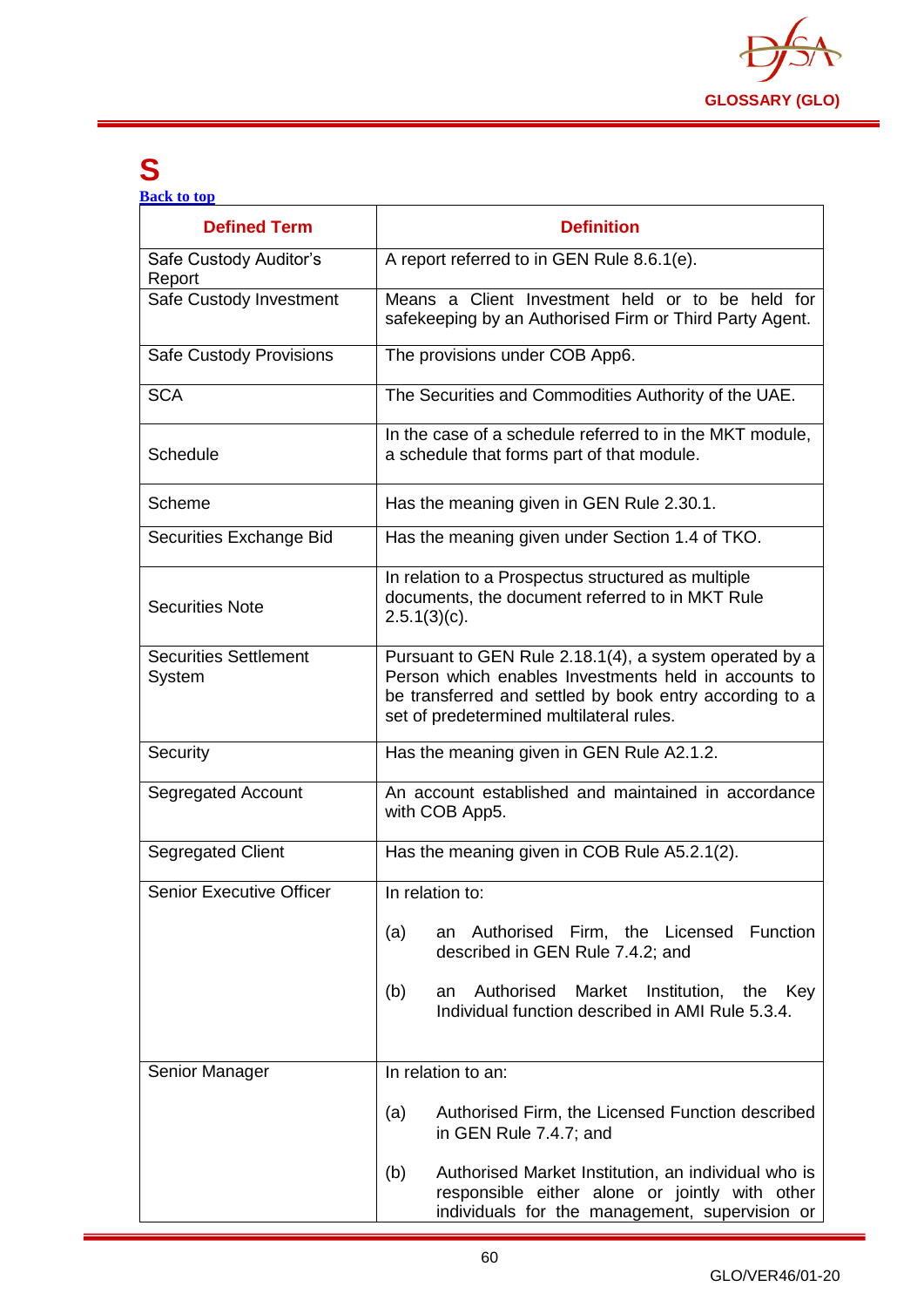

| <b>Defined Term</b>            | <b>Definition</b>                                                                                                                                                                                                                                                                                                                                                                          |
|--------------------------------|--------------------------------------------------------------------------------------------------------------------------------------------------------------------------------------------------------------------------------------------------------------------------------------------------------------------------------------------------------------------------------------------|
|                                | control of the Authorised Market Institution's<br>Financial Services and who is not a member of<br>the Governing Body.                                                                                                                                                                                                                                                                     |
| Service Provider               | For the purpose of CIR, a Person who is delegated an<br>activity or outsourced a function by an Fund Manager or<br>Trustee under the terms of a Service Agreement, as<br>described in section 8.12 of CIR but does not include an<br>Incorporated Cell Company that is used by the Fund<br>Manager to perform any function relating to a Fund that<br>is an Incorporated Cell of that ICC. |
| Share                          | Has the meaning given in GEN Rule A2.2.1(a).                                                                                                                                                                                                                                                                                                                                               |
| <b>Shareholder Statement</b>   | Means a statement which describes the Share<br>ownership profile of the Applicant prior to listing,<br>summarising the key classes of shareholder and<br>confirming that the Applicant complies with, or will<br>comply with, MKT Rule 9.3.10(1) on its date of<br>admission to the List.                                                                                                  |
| Shari'a Supervisory Board      | The board comprised of individuals appointed by an<br>Authorised Person and entrusted with the duty of<br>directing, reviewing and supervising the activities of the<br>Authorised Person conducting Islamic Financial<br>Business in order to ensure that the Authorised Person<br>in compliance with Shari'a.                                                                            |
| <b>Short Selling</b>           | In relation to:                                                                                                                                                                                                                                                                                                                                                                            |
|                                | (a)<br>an Authorised Firm, has the meaning given to that<br>term in COB Rule $9.6.6(3)$ ; and                                                                                                                                                                                                                                                                                              |
|                                | an Authorised Market Institution, has the meaning<br>(b)<br>given to that term in AMI Rule 6.7.1(3).                                                                                                                                                                                                                                                                                       |
| Single Family                  | Has the meaning given to that term in the DIFC Single<br>Family Office Regulations.                                                                                                                                                                                                                                                                                                        |
| <b>Single Family Office</b>    | Has the meaning given to that term in the DIFC Single<br>Family Office Regulations.                                                                                                                                                                                                                                                                                                        |
| Soft Dollar Agreement          | An agreement in any form under which an Authorised<br>Firm receives goods or services in return for Investment<br>Business put through or in the way of another Person.                                                                                                                                                                                                                    |
| Solvency Reference Date        | A date at which an Insurer's compliance with capital<br>adequacy requirements in PIN chapter 4 are assessed.                                                                                                                                                                                                                                                                               |
| <b>Special Purpose Vehicle</b> | (1)<br>In FER 1.2.7(3) and MKT App 5, a legal entity the                                                                                                                                                                                                                                                                                                                                   |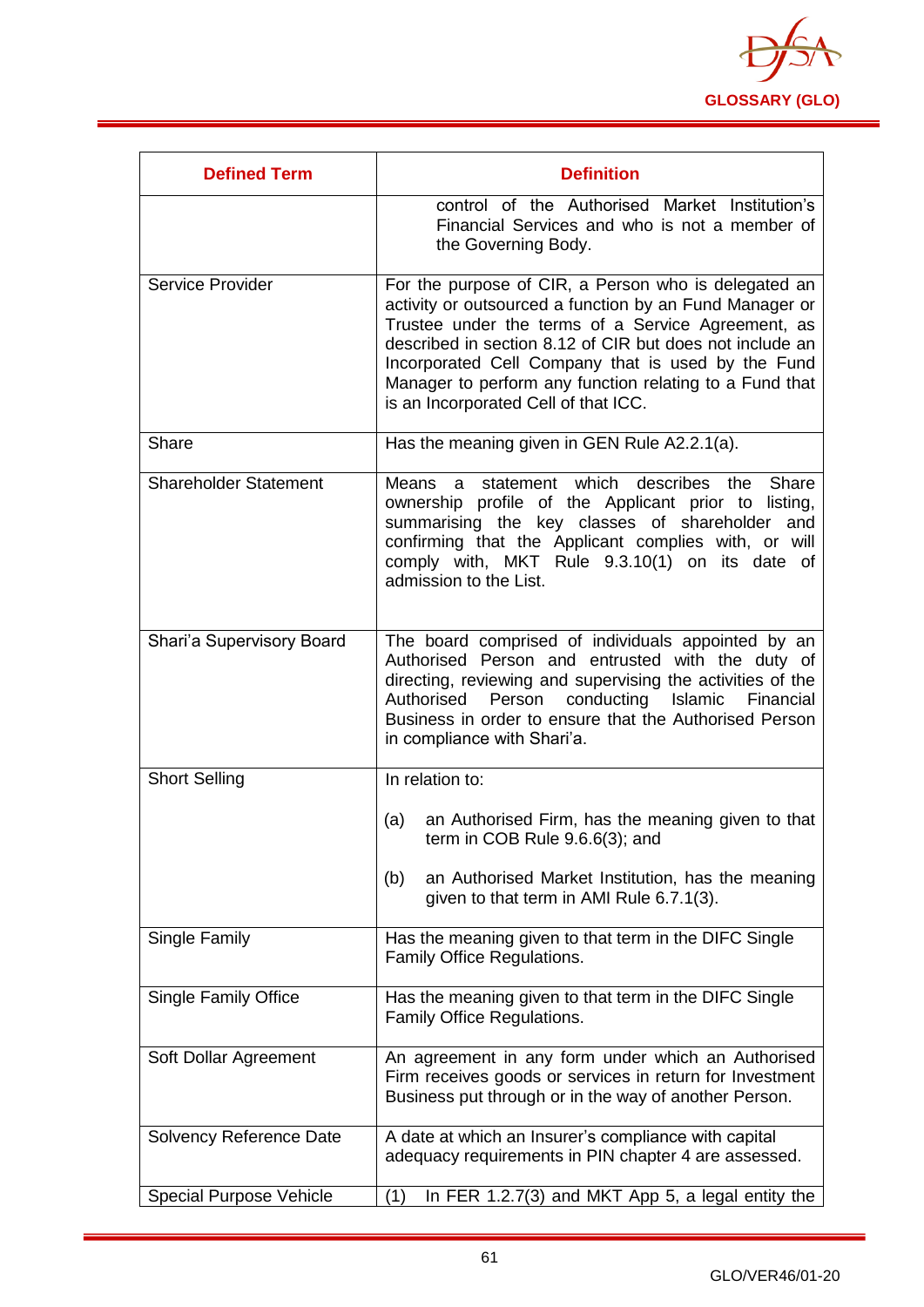

| <b>Defined Term</b>       | <b>Definition</b>                                                                                                                                                                                                                                                                                                                                                                 |
|---------------------------|-----------------------------------------------------------------------------------------------------------------------------------------------------------------------------------------------------------------------------------------------------------------------------------------------------------------------------------------------------------------------------------|
|                           | object and purpose of which is primarily to issue<br>Securities;                                                                                                                                                                                                                                                                                                                  |
|                           | In relation to Property Investment Crowdfunding, a<br>(2)<br>Body Corporate or a trust that has<br>been<br>established for the purpose of holding title to a<br>property for investors; and                                                                                                                                                                                       |
|                           | In any other case, a Body Corporate whose sole<br>(3)<br>purpose, either generally or when acting in a<br>particular capacity, is to carry out one or more of<br>the following functions:                                                                                                                                                                                         |
|                           | issuing Investments;<br>(a)                                                                                                                                                                                                                                                                                                                                                       |
|                           | (b)<br>redeeming<br>or terminating<br>repurchasing,<br>or<br>whether with a view to re-issue or to cancellation,<br>an issue, in whole or par, of Investments; or                                                                                                                                                                                                                 |
|                           | (c)<br>into transactions<br>entering<br>terminating<br>or<br>transactions involving Investments in connection<br>with the issue, redemption, termination or re-<br>purchase of Investments;                                                                                                                                                                                       |
|                           | and has been explicitly established for the purpose of:                                                                                                                                                                                                                                                                                                                           |
|                           | (d)<br>securitising assets; or.                                                                                                                                                                                                                                                                                                                                                   |
|                           | (e)<br>investing in Real Property                                                                                                                                                                                                                                                                                                                                                 |
|                           | and, in the case of (d), has been assessed by a rating<br>agency.                                                                                                                                                                                                                                                                                                                 |
| <b>Special Resolution</b> | In relation to a Domestic Fund, a resolution passed by a<br>majority of not less than 75% of the votes validly cast<br>(whether on a show of hands or on a poll) for and<br>against the resolution at a general meeting or class<br>meeting of Unitholders, of which notice specifying the<br>intention to propose the resolution as a special<br>resolution has been duly given. |
| <b>Specific Risk</b>      | The risk that losses on an Authorised Firm's net long or<br>short position in an individual equity or Security may<br>arise from a negative or positive price movement of that<br>equity or Security relative to the relevant market<br>generally.                                                                                                                                |
| Sponsor                   | An Authorised Firm that repackages third party assets<br>directly into a securitisation scheme. Where an<br>Authorised Firm repackages non-Investment Grade third<br>party assets, it may fall within the definition of an<br>Originator unless it originates or repackages no more                                                                                               |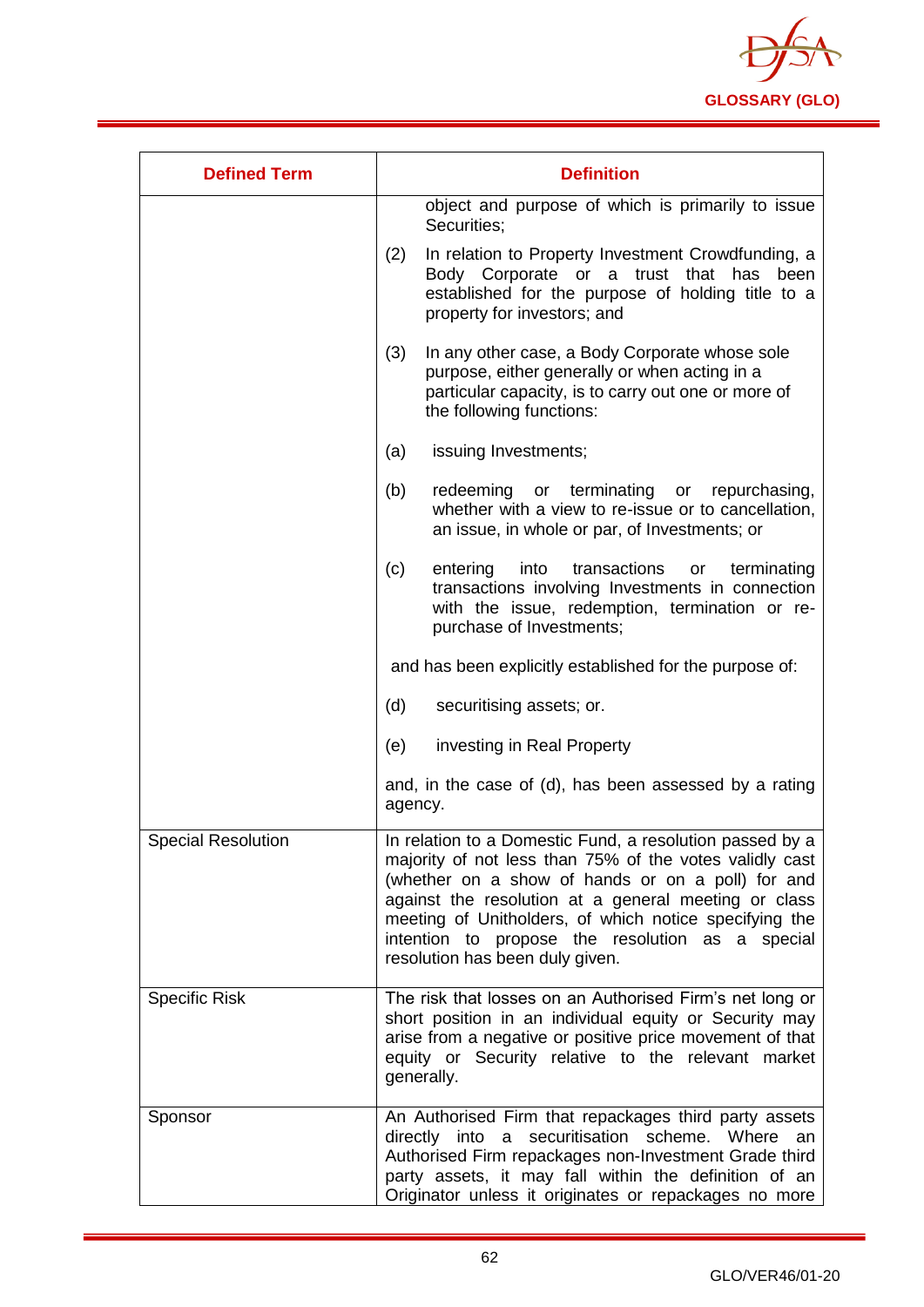

| <b>Defined Term</b>                                | <b>Definition</b>                                                                                                                                                                                                                                                                                                                                                     |
|----------------------------------------------------|-----------------------------------------------------------------------------------------------------------------------------------------------------------------------------------------------------------------------------------------------------------------------------------------------------------------------------------------------------------------------|
|                                                    | than 10% of the scheme's total assets.                                                                                                                                                                                                                                                                                                                                |
| <b>SSB</b>                                         | Shari'a Supervisory Board.                                                                                                                                                                                                                                                                                                                                            |
| <b>SSS</b>                                         | A Securities Settlement System.                                                                                                                                                                                                                                                                                                                                       |
| <b>Stabilisation Agent</b>                         | A Person appointed by a Stabilisation Manager under<br>PRS Rule 3.4.1 to assist him in conducting Price<br>Stabilisation.                                                                                                                                                                                                                                             |
| <b>Stabilisation Manager</b>                       | A Person appointed by an Issuer of Shares under PRS<br>Rule 3.2.1 to conduct Price Stabilisation.                                                                                                                                                                                                                                                                     |
| <b>Stabilisation Window</b>                        | The period of time specified in PRS Rule 1.4.1(2) during<br>which Price Stabilisation may occur.                                                                                                                                                                                                                                                                      |
| <b>State</b>                                       | The U.A.E.                                                                                                                                                                                                                                                                                                                                                            |
| <b>Statement by Directors</b>                      | The statement described under PIN section A10.5.                                                                                                                                                                                                                                                                                                                      |
| <b>Statement of Recommended</b><br>Practice (SORP) | The Statement of Recommended Practice as issued and<br>amended from<br>time<br>by the<br>Investment<br>time to<br>Management Association (IMA) in the United Kingdom.                                                                                                                                                                                                 |
| <b>Structured Product</b>                          | Has the meaning given in GEN Rule A2.2.1(f).                                                                                                                                                                                                                                                                                                                          |
| Sub-Fund                                           | A separate pool of Fund Property within an Umbrella<br>Fund.                                                                                                                                                                                                                                                                                                          |
| Subsidiary                                         | Has the meaning given in Schedule 1 to the DIFC<br>Companies Law and, without limiting the generality of<br>that definition, is taken to include, in relation to a relevant<br>Body Corporate (the Holding Company), the Holding<br>Company's ultimate Subsidiary and any Subsidiary<br>between the Holding Company and the Holding<br>Company's ultimate Subsidiary. |
| Summary                                            | The document referred to in MKT Rule 2.5.2(1) or in CIR<br>Rule 14.3.1(d).                                                                                                                                                                                                                                                                                            |
| <b>Supplementary Notes</b>                         | A note which is supplementary to a Return.                                                                                                                                                                                                                                                                                                                            |
| <b>Supplementary Prospectus</b>                    | An updated or replacement Prospectus produced in<br>accordance with Article 18 of the Markets Law 2012 or<br>Article 52 of the Collective Investment Law 2010, as<br>applicable.                                                                                                                                                                                      |
| <b>Suspicious Activity Report</b><br>(SAR)         | Means a report in the prescribed format regarding<br>suspicious activity (including a suspicious transaction)<br>made to the AMLSCU under AML Rule 13.3.1(c).                                                                                                                                                                                                         |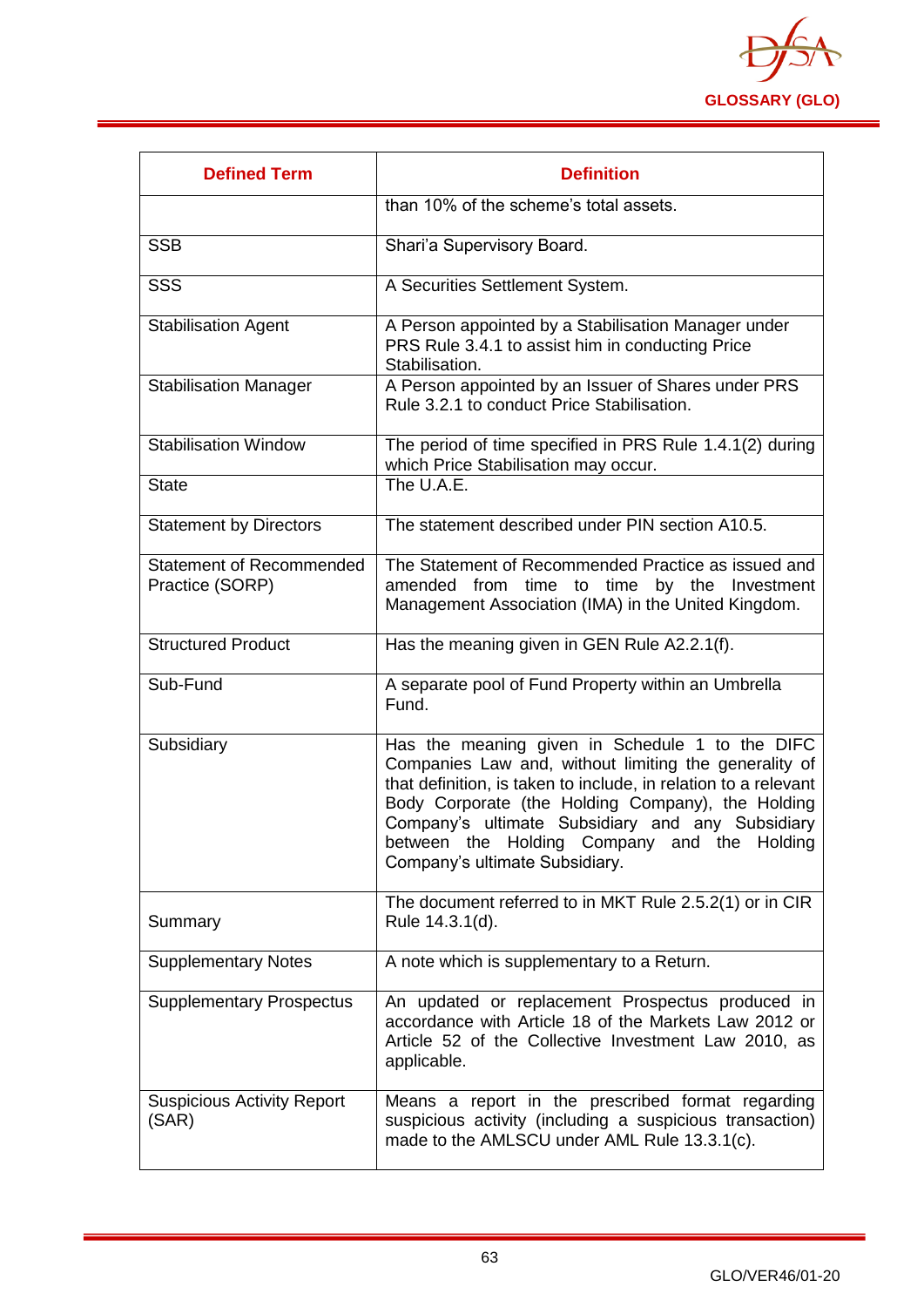

#### **T [Back to top](#page-1-0)**

| <b>Defined Term</b>                            | <b>Definition</b>                                                                                                                                                                                                                                                                                                                                                                |
|------------------------------------------------|----------------------------------------------------------------------------------------------------------------------------------------------------------------------------------------------------------------------------------------------------------------------------------------------------------------------------------------------------------------------------------|
| <b>Takaful Insurer</b>                         | An Insurer, any part of whose Insurance Business<br>consists of Takaful transactions.                                                                                                                                                                                                                                                                                            |
| Takeover                                       | has the meaning given in the Markets Law 2012.                                                                                                                                                                                                                                                                                                                                   |
| <b>Takeover Principle</b>                      | means a takeover principle prescribed in Section 1.5 of<br>TKO in accordance with Article 53 of the Markets Law<br>2012.                                                                                                                                                                                                                                                         |
| Target                                         | includes a Reporting Entity subject to a Bid made under<br>TKO.                                                                                                                                                                                                                                                                                                                  |
| <b>Target Circular</b>                         | means a document circulated by the Governing Body of<br>a Target in response to a Takeover as described in<br>Section 8.2 of TKO.                                                                                                                                                                                                                                                |
| <b>Third Party Agent</b>                       | In relation to a Client Account, means an Authorised<br>Firm or Regulated Financial Institution (including a bank,<br>custodian, an intermediate broker, a settlement agent, a<br>clearing house, an exchange and 'over the counter'<br>counterparty) that is a separate legal entity from the<br>Authorised Firm that is required under COB to establish<br>the Client Account. |
| <b>Third Party Service Provider</b>            | In relation to an Employee Money Purchase Scheme,<br>has the meaning given in COB Rule 12.1.2.                                                                                                                                                                                                                                                                                   |
| <b>TKO</b>                                     | the Takeover Rules Module of the Rulebook.                                                                                                                                                                                                                                                                                                                                       |
| <b>Trade Repository</b>                        | Pursuant to GEN Rule 2.2.13, a Trade Repository is a<br>Person who maintains a centralised registry that<br>maintains an electronic database containing records of<br>transactions<br>in Investments and over-the-counter<br>derivatives undertaken by other Persons including<br>Authorised<br>Persons,<br>Recognised<br>Persons<br>and<br>Regulated Financial Institutions.    |
| <b>Trading Book</b>                            | The positions and exposures including, on and off-<br>balance sheet items eligible for inclusion in the Trading<br>Book, as described in PIB section 2.2.                                                                                                                                                                                                                        |
| Transaction                                    | Any transaction undertaken by an Authorised Firm in the<br>course of carrying on a Financial Service in or from the<br>DIFC.                                                                                                                                                                                                                                                     |
| <b>Trust Administration</b><br><b>Services</b> | The provision of Trust Administration Services include:                                                                                                                                                                                                                                                                                                                          |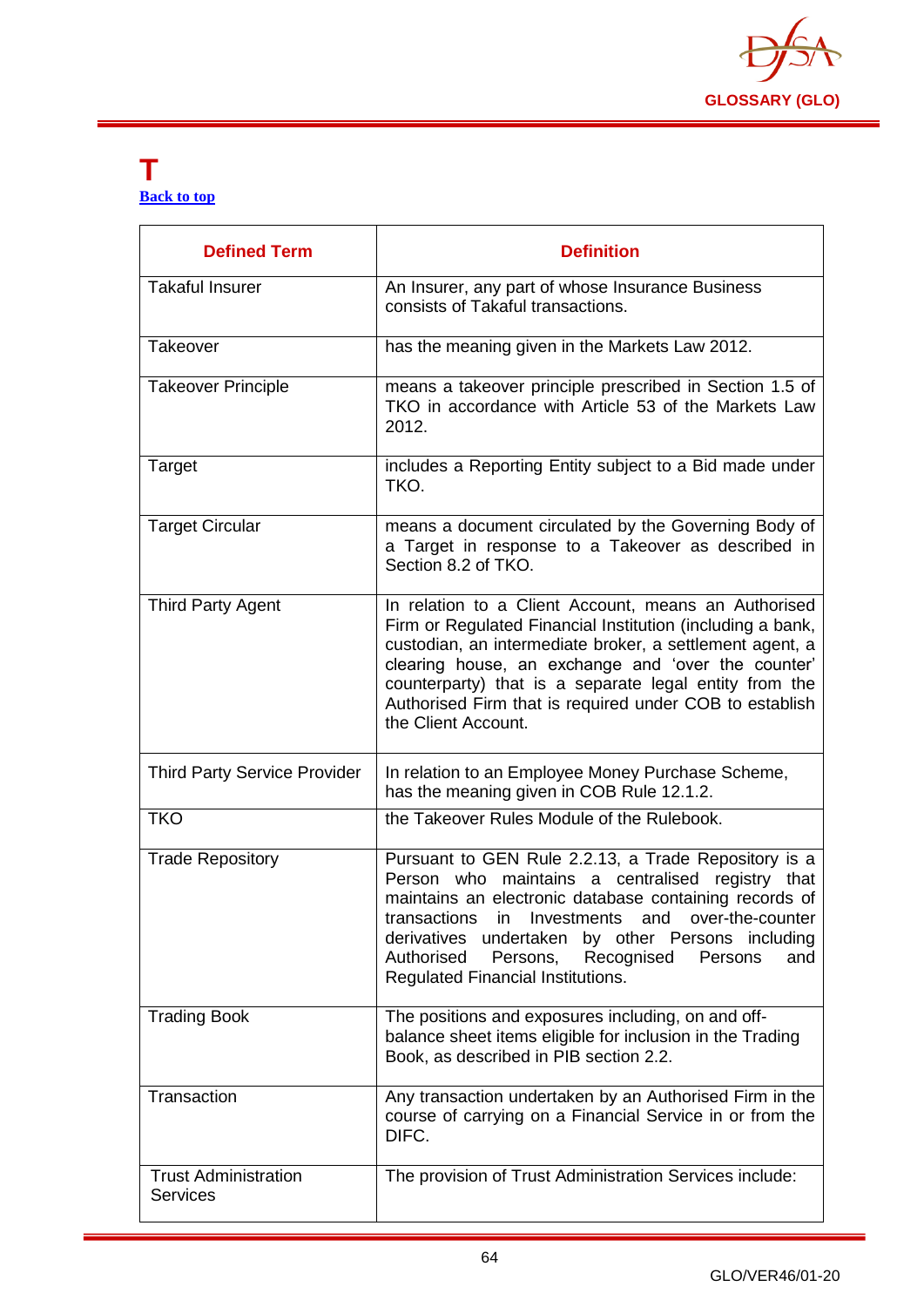

| <b>Defined Term</b>           | <b>Definition</b>                                                                                                                                                                                                                                                                                                                                                                                                                                                                                                                                                                                |
|-------------------------------|--------------------------------------------------------------------------------------------------------------------------------------------------------------------------------------------------------------------------------------------------------------------------------------------------------------------------------------------------------------------------------------------------------------------------------------------------------------------------------------------------------------------------------------------------------------------------------------------------|
|                               | the keeping of Accounting Records relating to an<br>(a)<br>express trust and the preparation of trust<br>accounts;<br>(b)<br>the preparation of trust instruments or other<br>documents relating to an express trust;<br>the management and administration of trust<br>(c)<br>assets subject to an express trust;<br>dealing with trust assets subject to an express<br>(d)<br>trust, including the investment, transfer and<br>disposal of such assets;<br>the distribution of trust assets subject to an<br>(e)<br>express trust; and<br>(f)<br>the payment of expenses or remuneration out of |
|                               | an express trust.                                                                                                                                                                                                                                                                                                                                                                                                                                                                                                                                                                                |
| <b>Trust Deed</b>             | A deed entered into by an Fund Manager and the<br>Trustee to create an Investment Trust.                                                                                                                                                                                                                                                                                                                                                                                                                                                                                                         |
| <b>Trust Law</b>              | The Trust Law 2005.                                                                                                                                                                                                                                                                                                                                                                                                                                                                                                                                                                              |
| <b>Trust Service Provider</b> | An Authorised Firm which is authorised under its<br>Licence it to carry on the activity of Providing Trust<br>Services.                                                                                                                                                                                                                                                                                                                                                                                                                                                                          |
| <b>Trustee</b>                | The Person, described under Article 18 of the<br>Investment Trust Law 2006 who is appointed under a<br>Trust Deed as the trustee of an Investment Trust to hold<br>the Fund's Property on trust for the Unitholders and to<br>oversee the operation of the Fund and, in relation to a<br>Domestic Fund, is authorised under its License to act as<br>the trustee of the Fund.                                                                                                                                                                                                                    |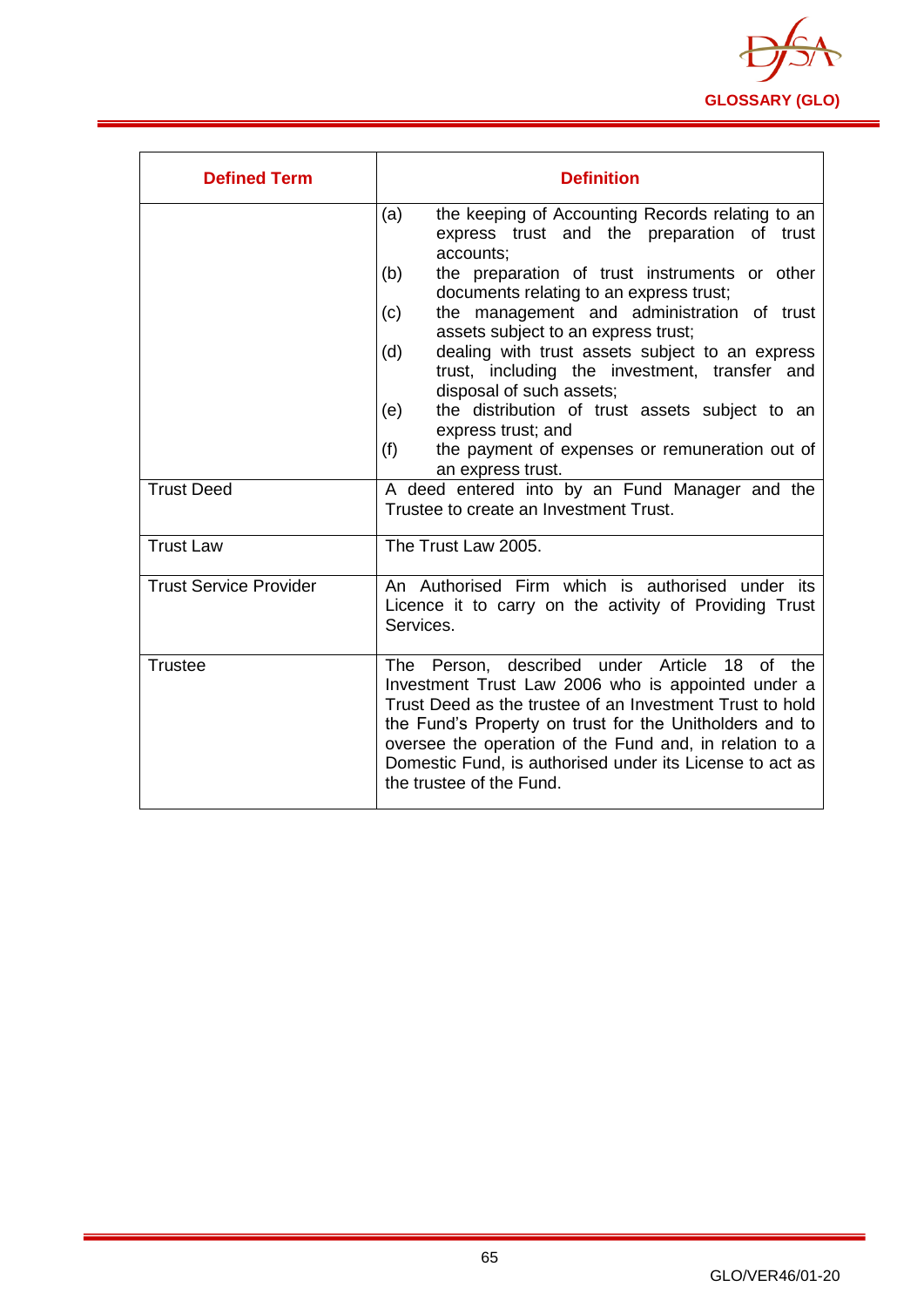

#### **U [Back to top](#page-1-0)**

| <b>Defined Term</b>                                             | <b>Definition</b>                                                                                                                                                                                                                                                                                            |
|-----------------------------------------------------------------|--------------------------------------------------------------------------------------------------------------------------------------------------------------------------------------------------------------------------------------------------------------------------------------------------------------|
| U.A.E.                                                          | United Arab Emirates.                                                                                                                                                                                                                                                                                        |
| Umbrella Fund                                                   | Has the meaning given in CIR Rule 3.1.10                                                                                                                                                                                                                                                                     |
| Undertaking                                                     | Means:                                                                                                                                                                                                                                                                                                       |
|                                                                 | (a)<br>a Body Corporate or Partnership; or                                                                                                                                                                                                                                                                   |
|                                                                 | an unincorporated association carrying on a trade<br>(b)<br>or business, with or without a view to profit.                                                                                                                                                                                                   |
| Underwriting                                                    | An arrangement under which a party agrees to buy,<br>before issue, a specified quantity of Securities in an<br>issue of Securities on a given date at a given price, if no<br>other party has purchased or acquired them.                                                                                    |
| Unit                                                            | Has the meaning given in GEN Rule A2.2.1(e)                                                                                                                                                                                                                                                                  |
| Unitholder                                                      | In relation to a Fund, means any holder of a Unit in the<br>Fund or of any right or interest in such a Unit, and whose<br>name is entered on the Fund's register in relation to that<br>Unit.                                                                                                                |
| <b>Unrestricted Profit Sharing</b><br><b>Investment Account</b> | A PSIA in respect of which the investment account<br>holder authorises the Authorised Firm to invest the<br>account holder's funds in a manner which the Authorised<br>Firm deems appropriate without laying down any<br>restrictions as to where, how and for what purpose the<br>funds should be invested. |
| <b>US GAAP</b>                                                  | Generally Accepted Accounting Principles as issued and<br>amended from time to time by the Financial Accounting<br>Standards Board in the United States.                                                                                                                                                     |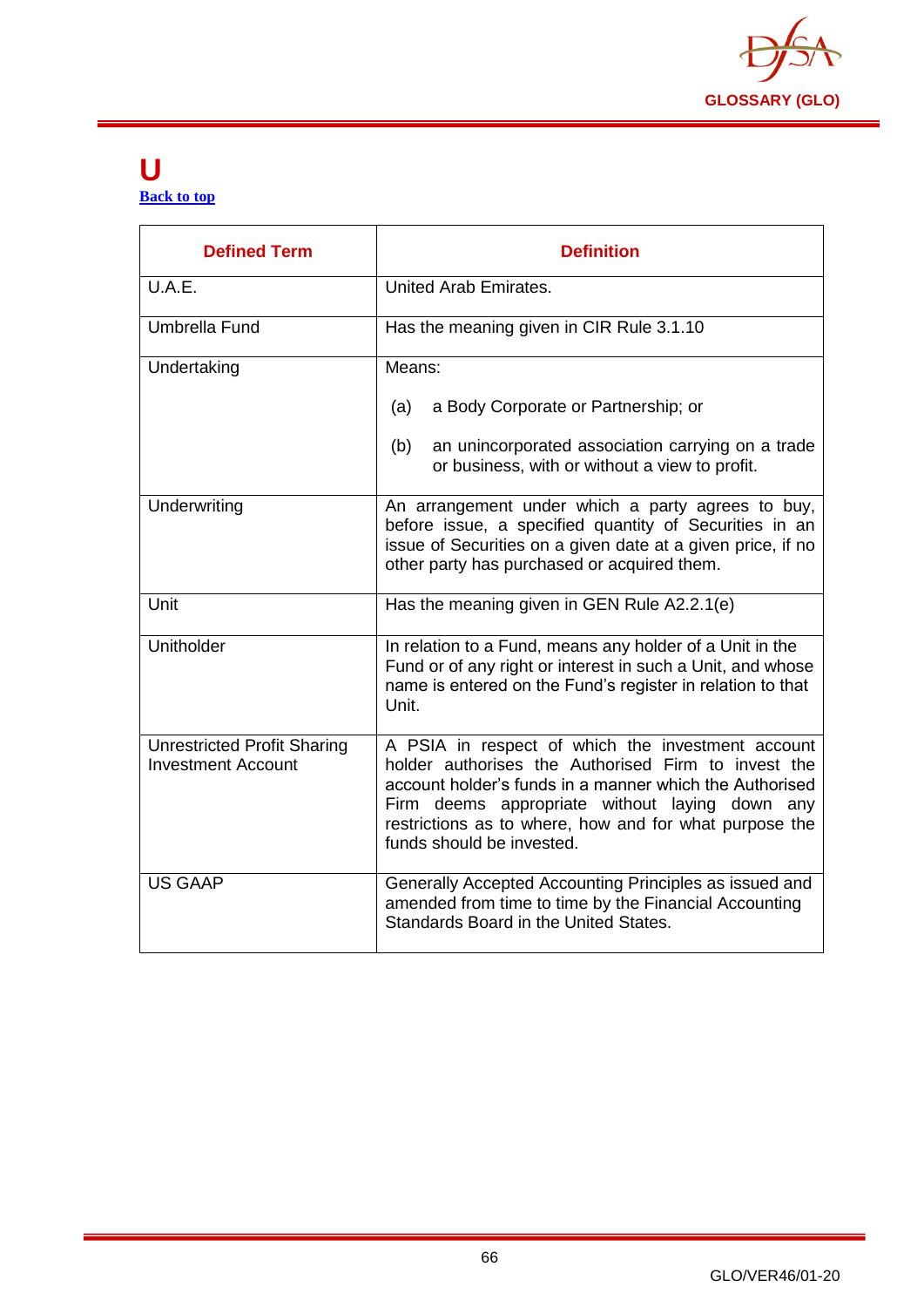

#### **V [Back to top](#page-1-0)**

| <b>Defined Term</b>  | <b>Definition</b>                                                                                                                          |
|----------------------|--------------------------------------------------------------------------------------------------------------------------------------------|
| <b>Voluntary Bid</b> | A Bid made for acquisition of the equity Share capital of<br>a Reporting Entity where there is no obligation to extend<br>a Mandatory Bid. |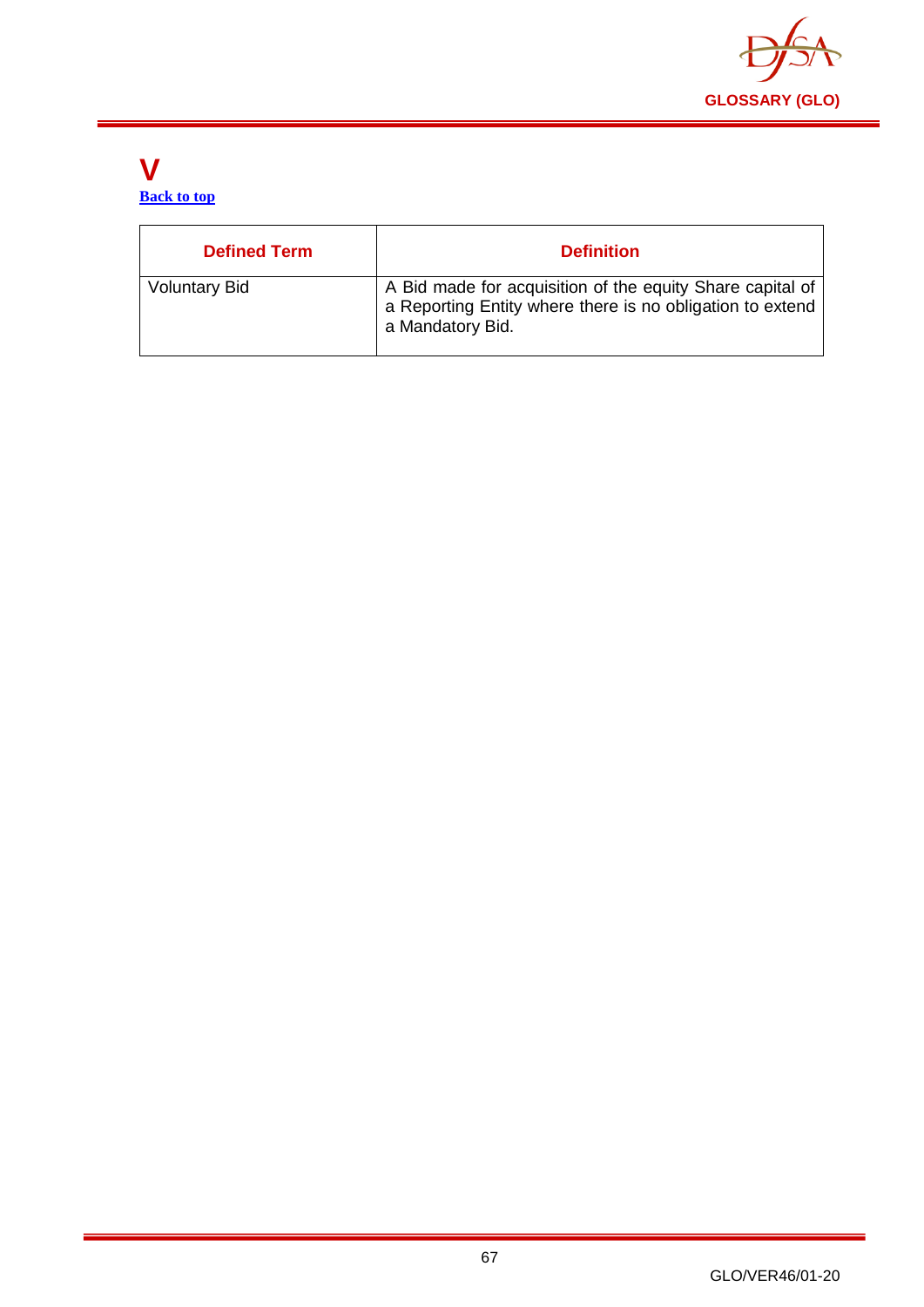

#### **W [Back to top](#page-1-0)**

| <b>Defined Term</b>   | <b>Definition</b>                                                                                                                                                                                                                                                                                                                                                                                    |
|-----------------------|------------------------------------------------------------------------------------------------------------------------------------------------------------------------------------------------------------------------------------------------------------------------------------------------------------------------------------------------------------------------------------------------------|
| Warrant               | Has the meaning given in GEN Rule A2.2.1(c).                                                                                                                                                                                                                                                                                                                                                         |
| <b>Working Papers</b> | Means all material (whether in the form of data stored on<br>paper, film, electronic media or other media or<br>otherwise) prepared by or for, or obtained by a<br>Registered Auditor in connection with, the performance<br>of the audit concerned and includes:<br>(a)<br>the record of audit procedures performed;<br>(b)<br>relevant audit evidence obtained; and<br>conclusions reached.<br>(c) |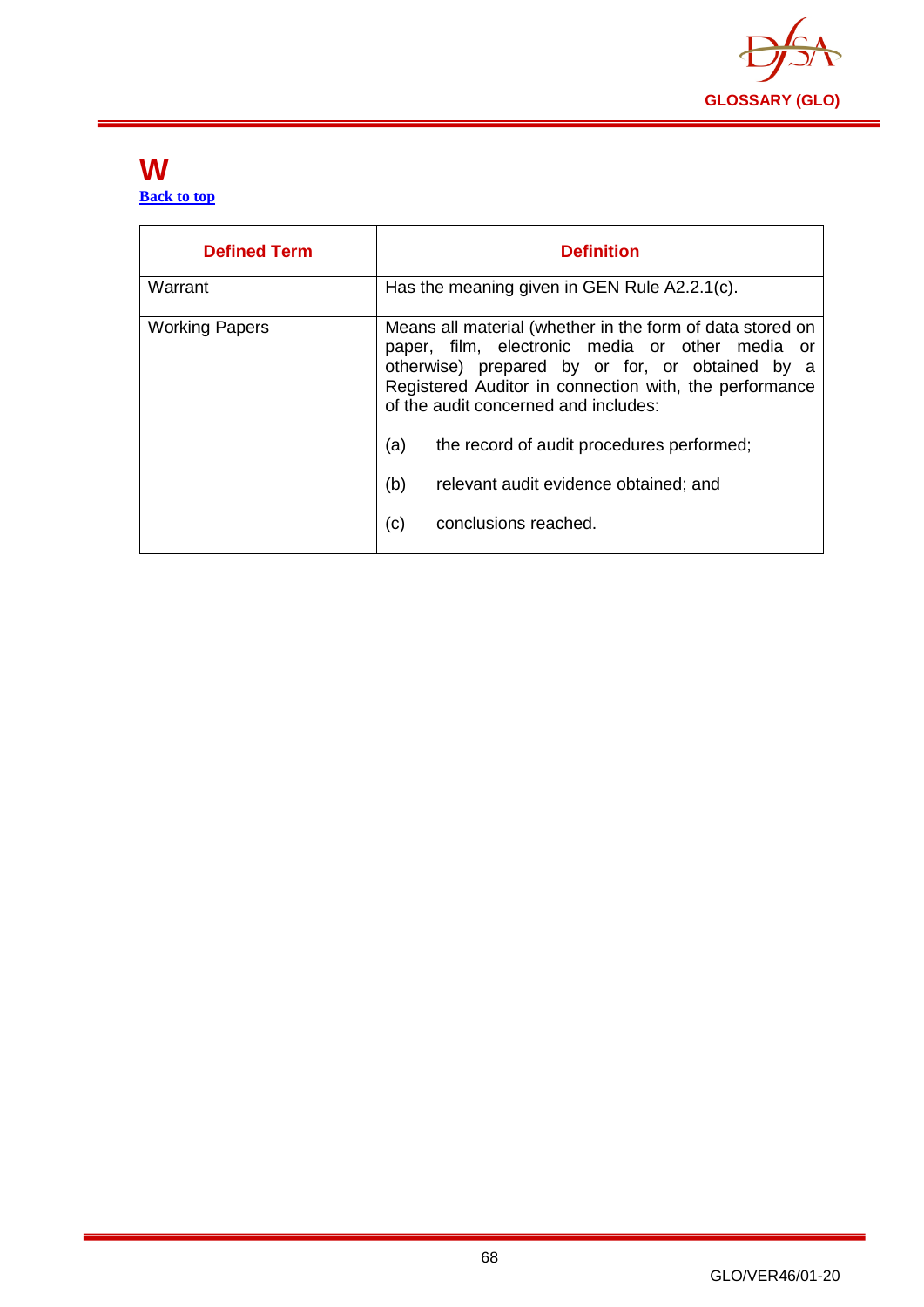

**X [Back to top](#page-1-0)**

[no definitions]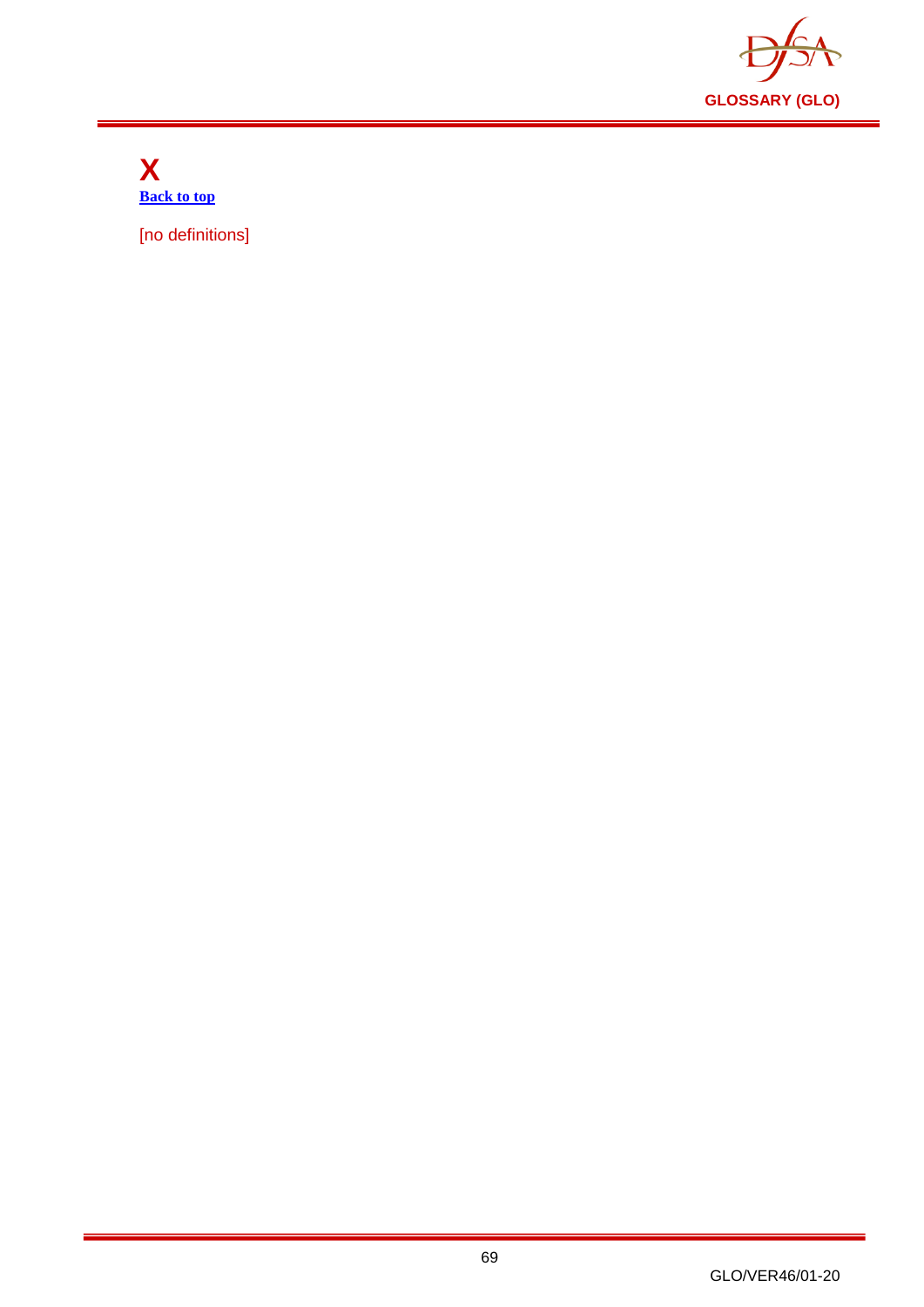

**Y [Back to top](#page-1-0)**

[no definitions]